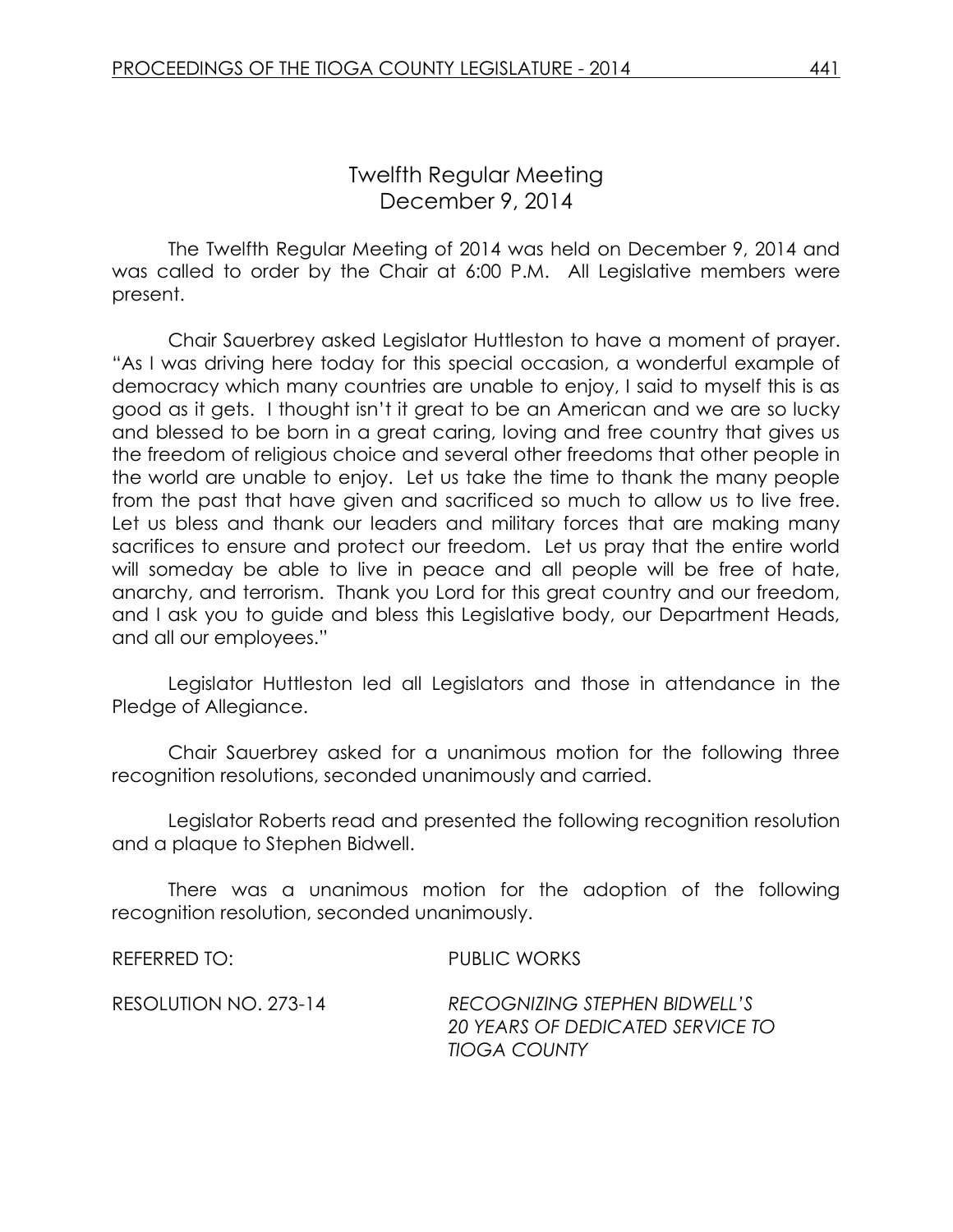WHEREAS: Stephen Bidwell started his employment with Tioga County as a temporary Laborer January 10, 1994 and became a permanent Cleaner II with Buildings & Grounds June 13, 1994. He was appointed to the position of Cleaner III January 01, 1996; he was promoted to Building Maintenance Mechanic I on January 01, 1997; he had a position reclassification to Maintenance Mechanic I on April 01, 2001; a position reclassification to Maintenance Mechanic II was done on January 01, 2002; his position was upgraded to Maintenance Mechanic III on January 9, 2009 and he has remained at this position for the remainder of his career; and

WHEREAS: Stephen Bidwell has been extremely dedicated and loyal in the performance of his duties and responsibilities during the past 20 years to the Buildings & Grounds Department. He has earned the respect of his colleagues and peers throughout Tioga County; and

WHEREAS: Mr. Bidwell will retire on December16, 2014; therefore be it

RESOLVED: That the Tioga County Legislature, on its own behalf, as well as on behalf of the citizens of Tioga County, express sincere gratitude to Stephen Bidwell for his 20 years of dedicated and loyal service to the residents of Tioga County; and be it further

RESOLVED: That this resolution be spread upon the minutes of this meeting and a certified copy be presented to this outstanding employee, Stephen Bidwell.

# ROLL CALL VOTE

Unanimously Yes – Legislators Huttleston, Monell, Sauerbrey, Roberts, Standinger, Sullivan, Weston, Case, and Hollenbeck.

No – None.

Absent – None.

RESOLUTION ADOPTED UNANIMOUSLY.

Gary Hammond, Deputy Commissioner of Public Works, spoke. "What can you say about Steve Bidwell that has not been said? I got nothing. Steve has been an excellent employee, truly a joy to work with. You never have to worry about where you stand with Steve, he will tell you. I was a little concerned a couple of years back when we promoted his son to be his boss, but he has learned to take orders from his son quite well and he has been an admirable addition to the Public Works Department. His work ethic is beyond compare and I do not believe we will be able to replace him, but we will try. Congratulations."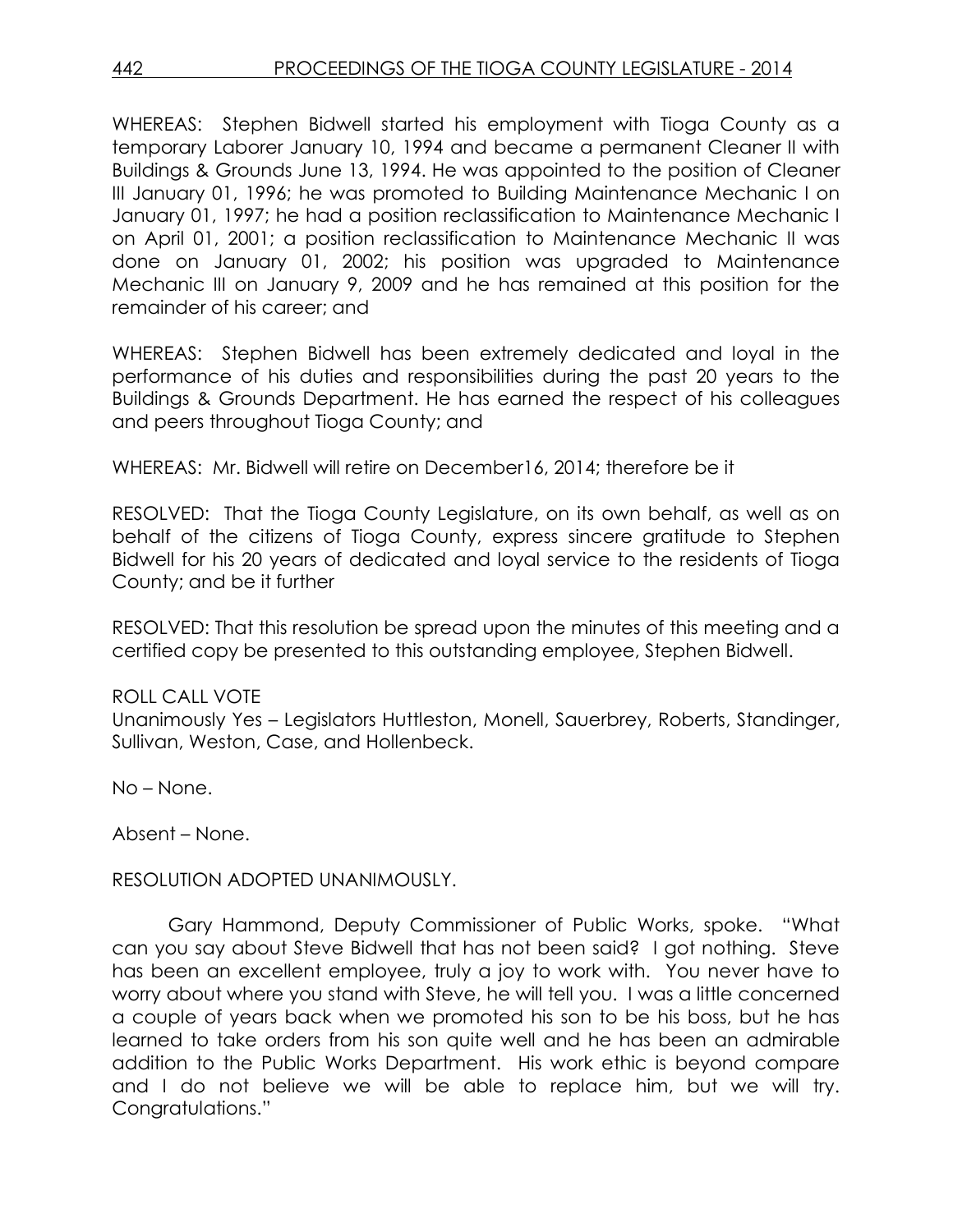Legislator Weston read and presented the following recognition resolution and a plaque to Sheriff Gary Howard on behalf of Pat Hogan.

There was a unanimous motion for the adoption of the following recognition resolution, seconded unanimously.

| REFERRING TO:         | <b>PUBLIC SAFETY COMMITTEE</b>                                                                          |
|-----------------------|---------------------------------------------------------------------------------------------------------|
| RESOLUTION NO. 274-14 | <b>RESOLUTION RECOGNIZING</b><br>PAT HOGAN'S<br>25 YEARS OF DEDICATED SERVICE TO<br><b>TIOGA COUNTY</b> |

WHEREAS: Patrick Hogan was appointed as a Deputy Sheriff on 11/27/89; appointed to Investigator on 11/10/90; and was promoted to Senior Investigator on 3/17/09; and

WHEREAS: Patrick Hogan has been dedicated and loyal in the performance of his duties and responsibilities during the past 25 years to Tioga County, thereby earning the respect of his colleagues and peers throughout Tioga County; and

WHEREAS: Patrick Hogan will retire from the Tioga County Sheriff's Office on November 30, 2014; therefore be it

RESOLVED: That the Tioga County Legislature, on its own behalf, as well as on behalf of the citizens of Tioga County, express sincere gratitude to Patrick Hogan for his 25 years of dedicated and loyal service to the residents of Tioga County; and be it further

RESOLVED: That this resolution be spread upon the minutes of this meeting and a certified copy be presented to this outstanding employee, Patrick Hogan.

ROLL CALL VOTE Unanimously Yes – Legislators Huttleston, Monell, Sauerbrey, Roberts, Standinger, Sullivan, Weston, Case, and Hollenbeck.

No – None.

Absent – None.

RESOLUTION ADOPTED UNANIMOUSLY.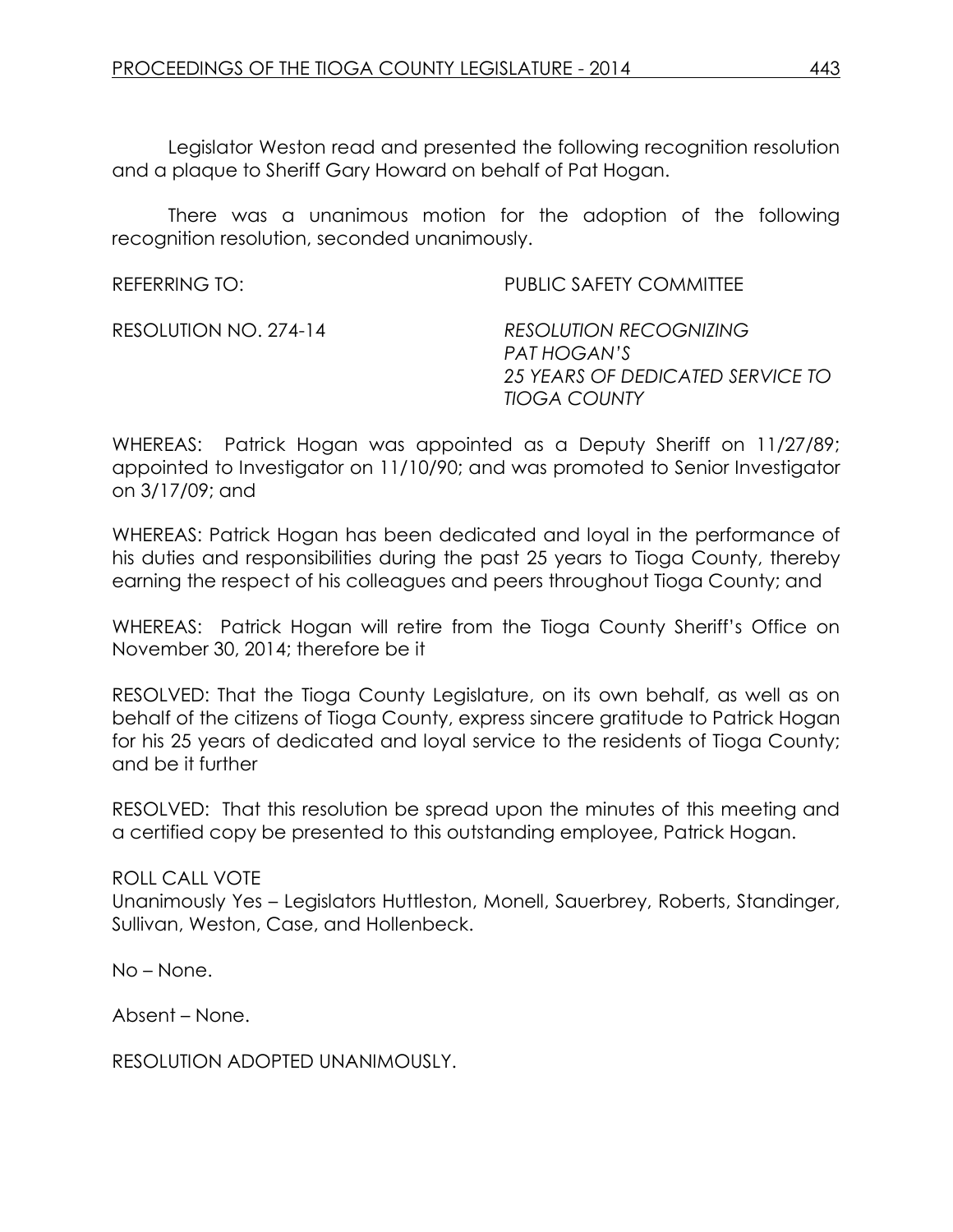Sheriff Gary Howard spoke. "I am accepting this resolution and plaque. Patrick cannot be here, he was shipped off to school yesterday. Some of you may know or may not know he is going to be the new Town of Owego Justice and school started yesterday, so he was unable to be here this evening and wanted me to pass on his thank you to all the Legislators and thank you to the citizens of Tioga. He will be missed. I worked with Pat for about 35 years. He started his career with the Sheriff's Office and then went to the Owego Police Department, and then came back to the Sheriff's Office. He is a very good man and I am sure we will be seeing a lot of him. Thank you."

Legislator Monell read and presented the following recognition resolution to William J. Woods, Jr.

There was a unanimous motion for the adoption of the following recognition resolution, seconded unanimously.

| REFERRED TO:          | ED & P COMMITTEE                                                                                                  |
|-----------------------|-------------------------------------------------------------------------------------------------------------------|
| RESOLUTION NO. 275-14 | <b>RESOLUTION RECOGNIZING</b><br>WILLIAM J. WOODS, JR.<br>24 YEARS OF DEDICATED SERVICE TO<br><b>TIOGA COUNTY</b> |

WHEREAS: William J. Woods, Jr. was appointed to the position of Board Member of the Tioga County Industrial Development Agency on 2/13/90; and

WHEREAS: William J. Woods, Jr. served as Chairman of the Tioga County Industrial Development Agency from 3/6/96 to 12/31/02 and as Secretary from 1/1/03 to 12/31/13; and

WHEREAS: William J. Woods, Jr. has faithfully volunteered his time and has been dedicated and loyal in the performance of his duties and responsibilities during the past 24 years, thereby earning the respect of his colleagues and peers throughout Tioga County; and

WHEREAS: William J. Woods, Jr. has retired from the Tioga County Industrial Development Agency on October 9, 2014; therefore be it

RESOLVED: That the Tioga County Legislature, on its own behalf, as well as on behalf of the citizens of Tioga County, express sincere gratitude to William J. Woods, Jr. for his 24 years of dedicated and loyal service to the residents of Tioga County; and be it further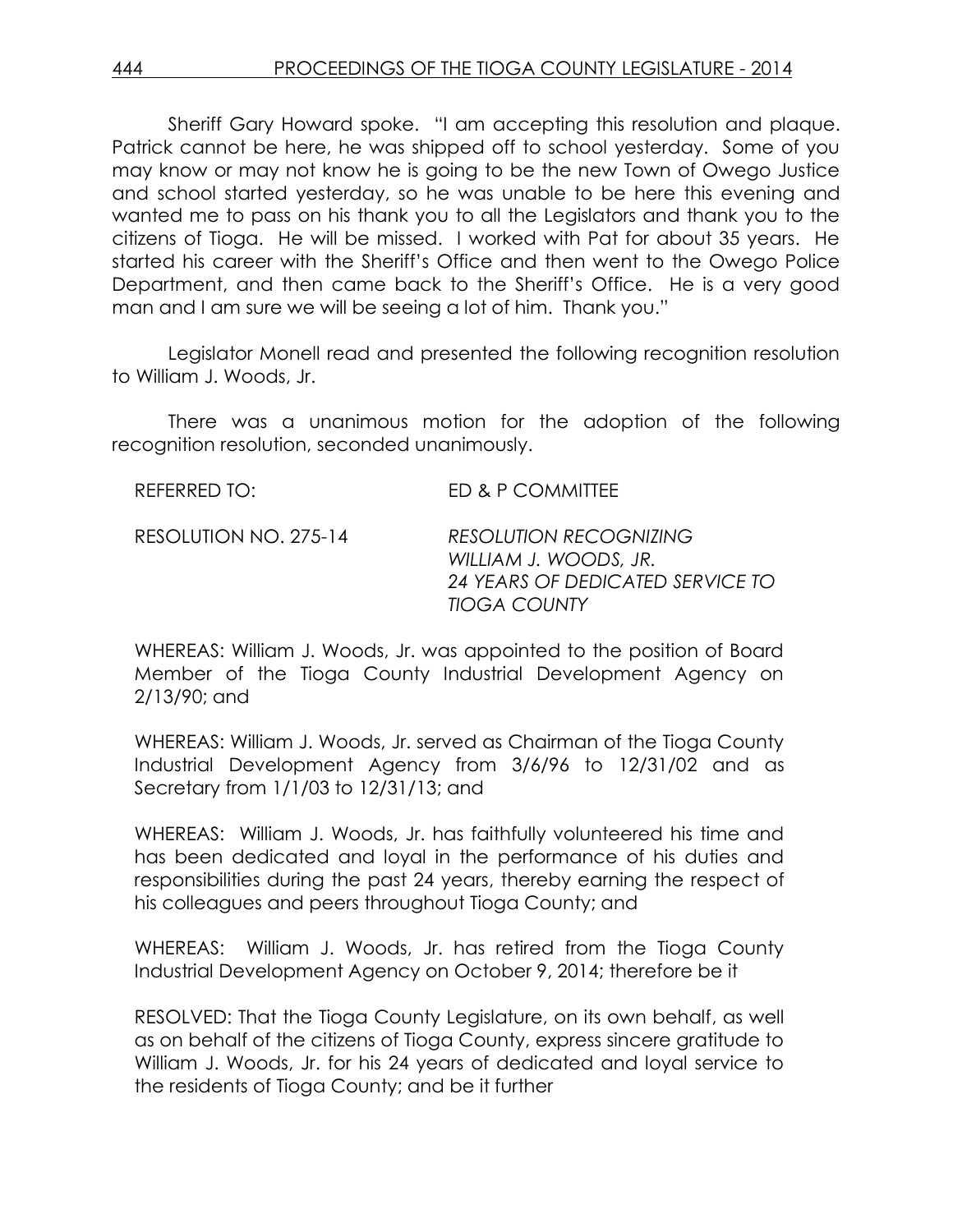RESOLVED: That this resolution be spread upon the minutes of this meeting and a certified copy be presented to this outstanding volunteer, William J. Woods, Jr.

#### ROLL CALL VOTE

Unanimously Yes – Legislators Huttleston, Monell, Sauerbrey, Roberts, Standinger, Sullivan, Weston, Case, and Hollenbeck.

No – None.

Absent – None.

#### RESOLUTION ADOPTED UNANIMOUSLY.

Aaron Gowan spoke. "First of all I have a letter from our Chairman of the IDA, Ralph Kelsey who is serving on the Farm Bureau Board up in Rochester tonight. "Bill, I am sorry that I am not able to attend the Tioga County Legislative meeting on December 9<sup>th</sup> when you will be recognized for nearly 25 years of service to the Tioga County Industrial Development Agency. The recognition is well deserved and appropriate for the hours you have given for the betterment of Tioga County. You are to be commended for your personal commitment to the people of Tioga County and for your tenability to do what was right for the people of Tioga County. The years of professional experience you have had with New York State and your diverse opinions brought balance, especially to me and the Board.

"I personally thank you for the time we have served together on the Board and have appreciated your mentoring and personal support, and we will miss your wise counsel. Since you have decided to step off the Board we expect you to enjoy more time on the lake with family and friends or in solitude if you prefer, working hard to catch the big one. The best to you and your family."

"My little statement. For 24 years Bill has served Tioga County as a dedicated volunteer on the IDA Board. He has also served on the LDC Board for many years. Bill served on these Boards without expecting any recognition, but I am here to express my gratitude for the years Bill has volunteered on these Boards. Some of the projects which Bill has been involved with include Best Buy, Central New York Oil & Gas, Lockheed Martin, and the Millennium Pipeline. A few of the projects have not been easy and some have been quite controversial. Bill served as Chairman of the IDA Board for many years prior to my stint as Chairman.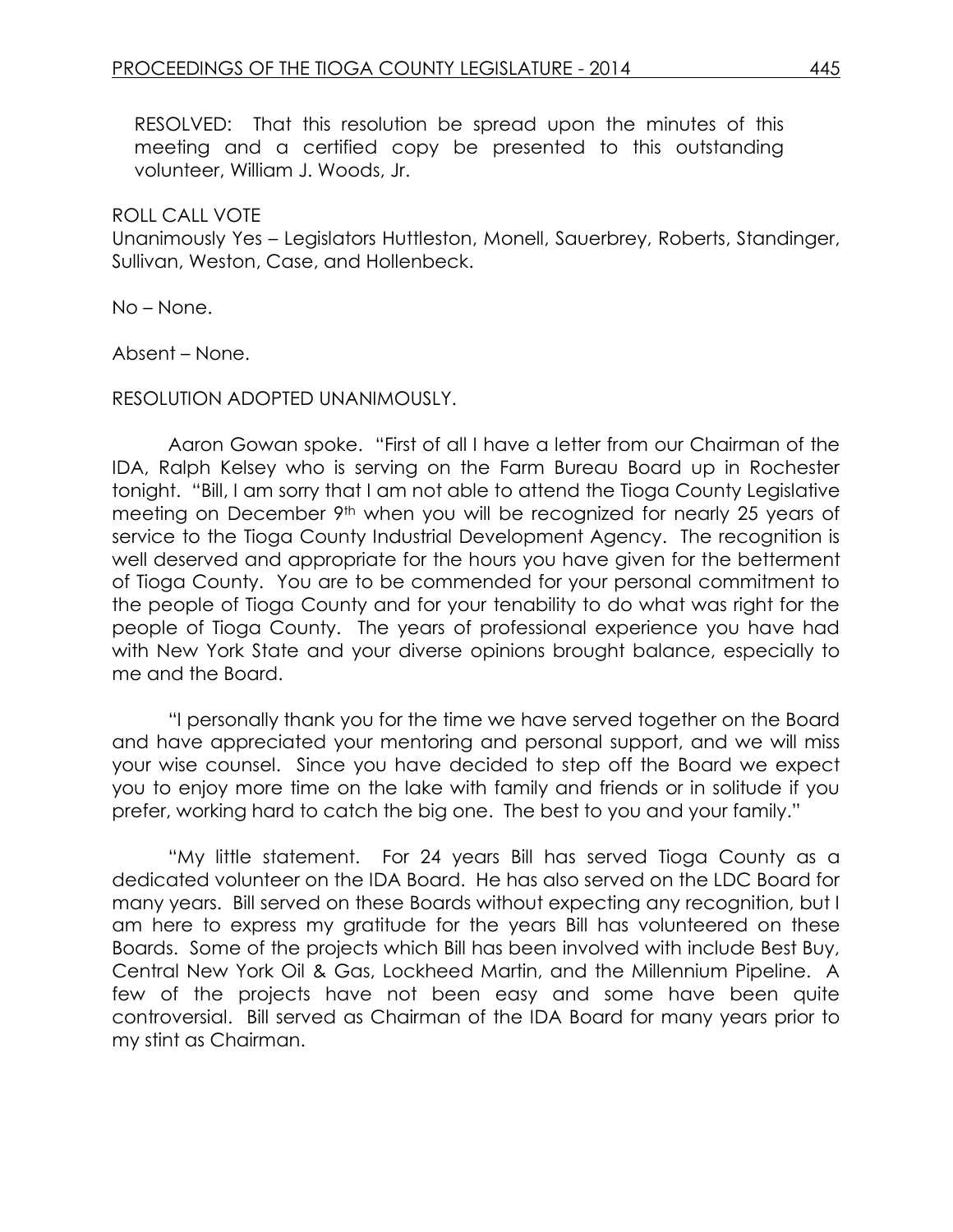"He may not realize that he was my mentor in regards to the running of the IDA meetings and the process which allowed and encouraged discussions among the Board members without the meeting losing focus. In the IDA meetings Bill had the ability to express a different point of view without resulting in a contentious discussion with other members of the Board. I am truly grateful for the many years that I have had and the privilege of service with Bill on both the IDA and LDC Boards. Tioga County has been blessed for having a person of the caliber of Bill Woods to give his many years as a faithful volunteer. Bill you are a special person and I thank you."

Bill Woods spoke. "The only comment that I will make is that it is comforting that we are spreading this on the minutes of the meeting as a resolution because I am acquainted with a lot of people and there has been things other than resolutions spread very frequently in this organization. Thank you very much."

Amy Poff presented Employee of the 4<sup>th</sup> Quarter 2014 to Stephen Bidwell. "I just want to say on behalf of the Employee Recognition Committee I would like to thank the County Legislature for their support of the Employee Recognition Program. Myself and Ellen Pratt were the only two members that made it today due to the weather I believe.

"Congratulations to Stephen Bidwell, Maintenance Mechanic III for being selected Tioga County Employee of the 4<sup>th</sup> Quarter of 2014, long overdue I think. Steve Bidwell began his career with Tioga County on January 10, 1994 as a laborer and on January 1, 1997 he was promoted to Maintenance Mechanic I. Over the years he continued to work his way up the ladder, being promoted to Maintenance Mechanic II on January 1, 2002 and Maintenance Mechanic III on January 1, 2009. Steve's job is very hectic. He helps keep the County Office Buildings functioning and looking great. One day he can be mowing, the other painting, moving furniture or days like today plowing. Steve is always willing to work out day or night. Winter can bring long hard hours for Buildings & Grounds and he is always there whenever he is needed.

"Steve lives in Owego with his wife Edna. He has two grown sons, Mike and Scott, and a daughter Amy who I believe are all here. His son Mike also works for Tioga County Buildings & Grounds and, in fact, is Steve's boss. He also has four grandchildren, Evan, Stephen, Emily and Jackson. Steve and Edna enjoy spending time in their lovely home, which they remodeled thanks to Tropical Storm Lee. Even though Steve's house was flooded he spent numerous hours helping the County clean out after the floor. Steve and Edna also like gardening together, which consists of Steve preparing all the soil and Edna planting beautiful flowers. He is very lucky and actually won a large scratch off jackpot. Steve wakes up early and opens up Harris Diner at 3:00 every morning.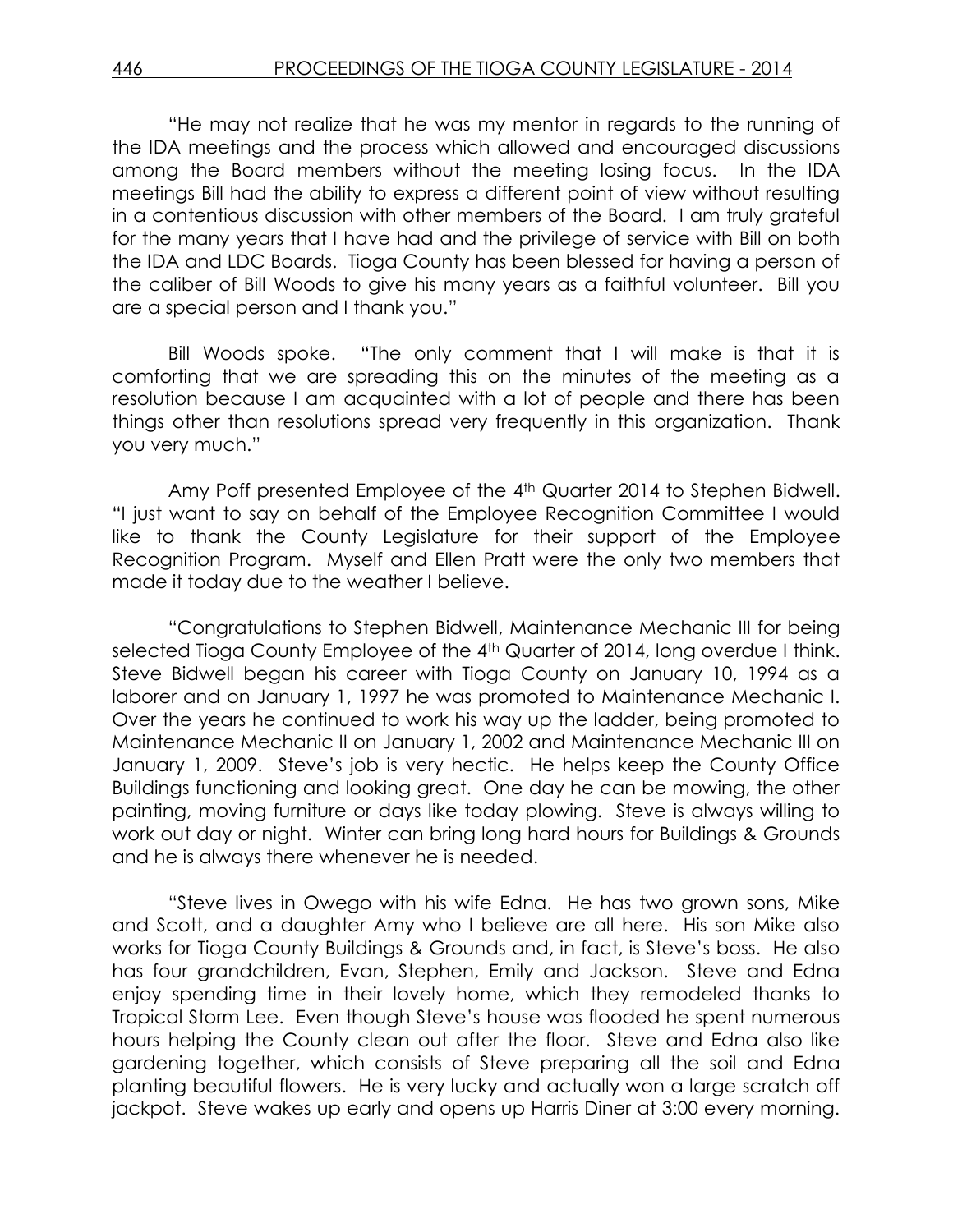He is a joker and not a day goes by that the employees in the County do not know it. All kidding aside, Steve is a very conscientious employee. Thank you Steve for your outstanding loyalty and hard work for the County. Your dedication is appreciated by all and will be missed."

Gary Hammond, Deputy Commissioner of Public Works spoke. "Thank you very much Amy, that was a very nice presentation. Yes, Steve Bidwell does deserve this award and I am very happy to see it. As I said before, he will be missed and Edna if he gets under your skin being retired, we can consider taking him back for a summer job."

There was no privilege of the floor.

The list of audited bills was submitted and is summarized as follows:

|             |                                          | <u>GITO IS SUITILIGITEU</u> |                |
|-------------|------------------------------------------|-----------------------------|----------------|
| <u>Code</u> | <b>Description</b>                       | <u>Equipment</u>            | <b>Expense</b> |
| A1010       | Legislative Board                        |                             | 358.44         |
| A1165       | <b>District Attorney</b>                 |                             | 2,697.00       |
| A1170       | <b>Public Defender</b>                   |                             | 2,062.51       |
| A1172       | <b>Assigned Counsel</b>                  |                             | 9,622.98       |
| A1173       | ILS Grant                                |                             | 1,147.52       |
| A1325       | Treasurer                                |                             | 2,535.62       |
| A1355       | Assessments                              |                             | 2,718.18       |
| A1410       | <b>County Clerk</b>                      |                             | 1,033.94       |
| A1411       | Department of Motor Vehicles             |                             | 220.00         |
| A1420       | Law                                      |                             | 3,300.00       |
| A1430       | Personnel                                |                             | 3,155.05       |
| A1450       | Elections                                |                             | 1,392.32       |
| A1460       | Records Management                       |                             | 135.14         |
| A1620       | <b>Buildings</b>                         | 1,118.61                    | 36,393.38      |
| A1621       | <b>Buildings</b>                         |                             | 8,399.44       |
| A1680       | <b>Information Technology</b>            |                             | 3,437.00       |
| A2490       | <b>Community College Tuition</b>         |                             | 15,873.17      |
| A2960       | <b>Education of Handicapped Children</b> |                             | 47,676.16      |
| A3020       | Public Safety Comm E911 System           |                             | 23,296.24      |
| A3110       | <b>Sheriff</b>                           |                             | 20,716.44      |
| A3140       | Probation                                | 29.76                       | 924.64         |
| A3146       | Sex Offender Program                     |                             | 9,240.00       |
| A3150       | Jail                                     |                             | 51,579.16      |
| A3315       | Special Traffic Programs                 |                             | 2,156.76       |
| A3410       | Fire                                     |                             | 4,298.30       |
| A3640       | <b>Emergency Mgmt Office</b>             |                             | 440.99         |
| A4010       | <b>Public Health Nursing</b>             |                             | 114.40         |
| A4011       | <b>Public Health Administration</b>      |                             | 2,602.76       |
| A4042       | <b>Rabies Control</b>                    |                             | 1,531.49       |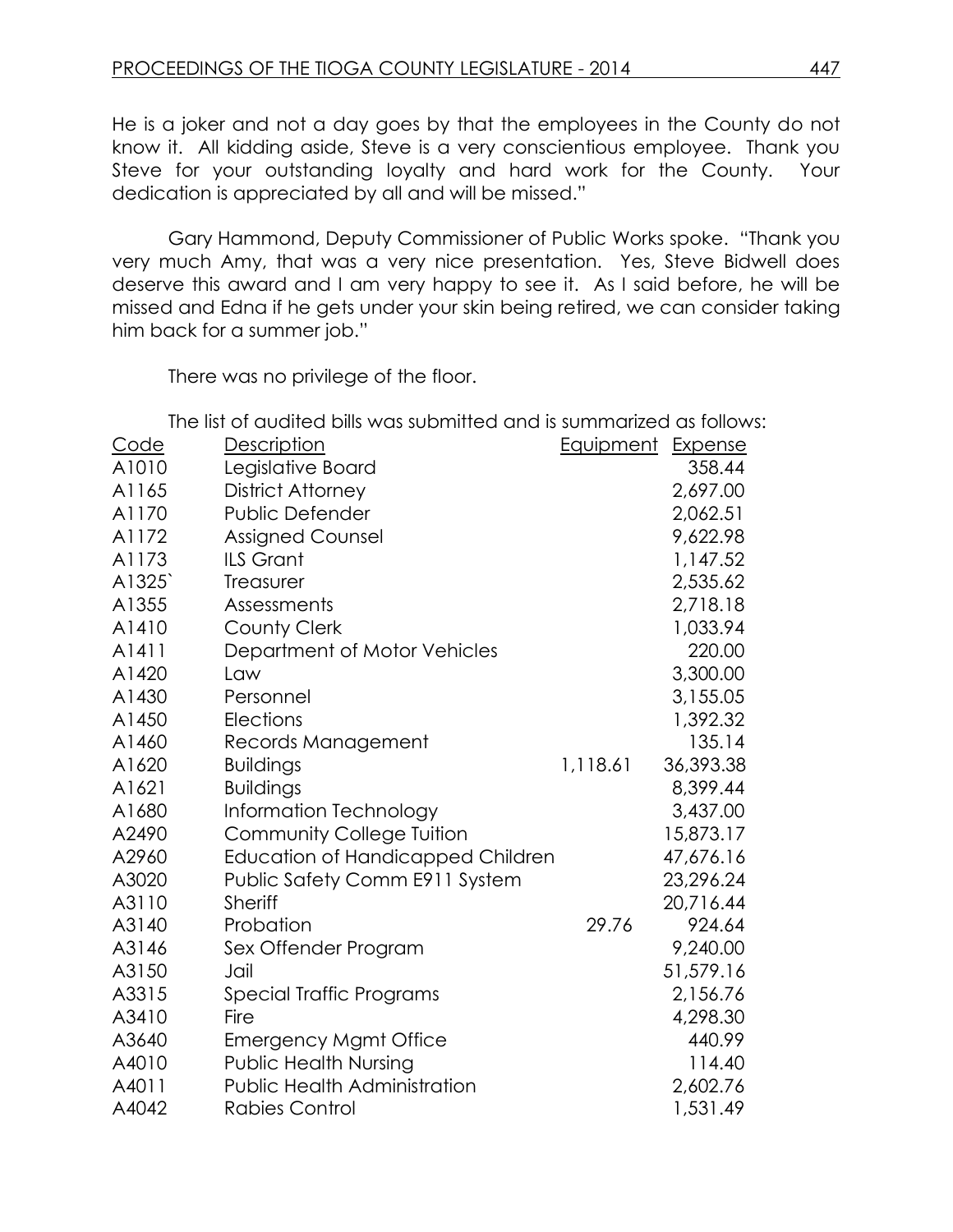| A4044                   | Early Intervention                  | 273.20       |
|-------------------------|-------------------------------------|--------------|
| A4054                   | <b>Preventive Dental Services</b>   | 1,856.53     |
| A4064                   | <b>Managed Care-Dental Services</b> | 14,706.95    |
| A4090                   | <b>Environmental Health</b>         | 2,781.69     |
| A4210                   | Alcohol and Drug Services           | 5,073.86     |
| A4309                   | Mental Hygiene Co Admin             | 5,537.83     |
| A4310                   | <b>Mental Health Clinic</b>         | 41,223.13    |
| A4320                   | <b>Crisis Intervention Services</b> | 5,276.67     |
| A4321                   | Intensive Case Management           | 1,052.23     |
| A5630                   | <b>Bus Operations</b>               | 95,564.13    |
| A6010                   | Social Services Administration      | 102,177.75   |
| A6422                   | Economic Development                | 2,634.00     |
| A6510                   | Veterans' Service                   | 1,041.58     |
| A6610                   | Sealer Weights/Measures             | 126.48       |
| A7310.41                | Youth Programs, Refundable          | 6,000.00     |
| A8745                   | Flood and Erosion Grant             | 121,072.25   |
| A9060                   | <b>Health Insurance</b>             | 4,171.29     |
| <b>SOLID WASTE FUND</b> |                                     | 93,271.60    |
| SPECIAL GRANT FUND      |                                     | 3,045.14     |
|                         | <b>LIABILITY INSURANCE FUND</b>     | 2,743.49     |
| <b>COUNTY ROAD FUND</b> |                                     | 33,726.90    |
| <b>CAPITAL FUND</b>     |                                     | 1,273,789.21 |
|                         | <b>CONSOLIDATED HEALTH INS FUND</b> | 1,144.92     |
|                         | <b>SELF-INSURANCE FUND</b>          | 1,300.00     |
|                         |                                     |              |

GRAND TOTAL \$ 2,079,798.23

Legislator Monell made a motion to approve the minutes of November 10, 20, & 25, 2014, seconded by Legislator Hollenbeck, and carried.

Chair Sauerbrey stated that all Legislative Committees met this month and the minutes are or will be on file with the Clerk of the Legislature.

Legislator Monell moved for the adoption of the following resolution, seconded by Legislator Case.

| REFERRED TO:          | LEGISLATIVE WORKSESSION                      |
|-----------------------|----------------------------------------------|
| RESOLUTION NO. 276-14 | <b>FIX TIME OF</b><br>ORGANIZATIONAL MEETING |

RESOLVED: That the Organizational Meeting of this Legislature be held at 9:00 A.M., Friday, January 2, 2015.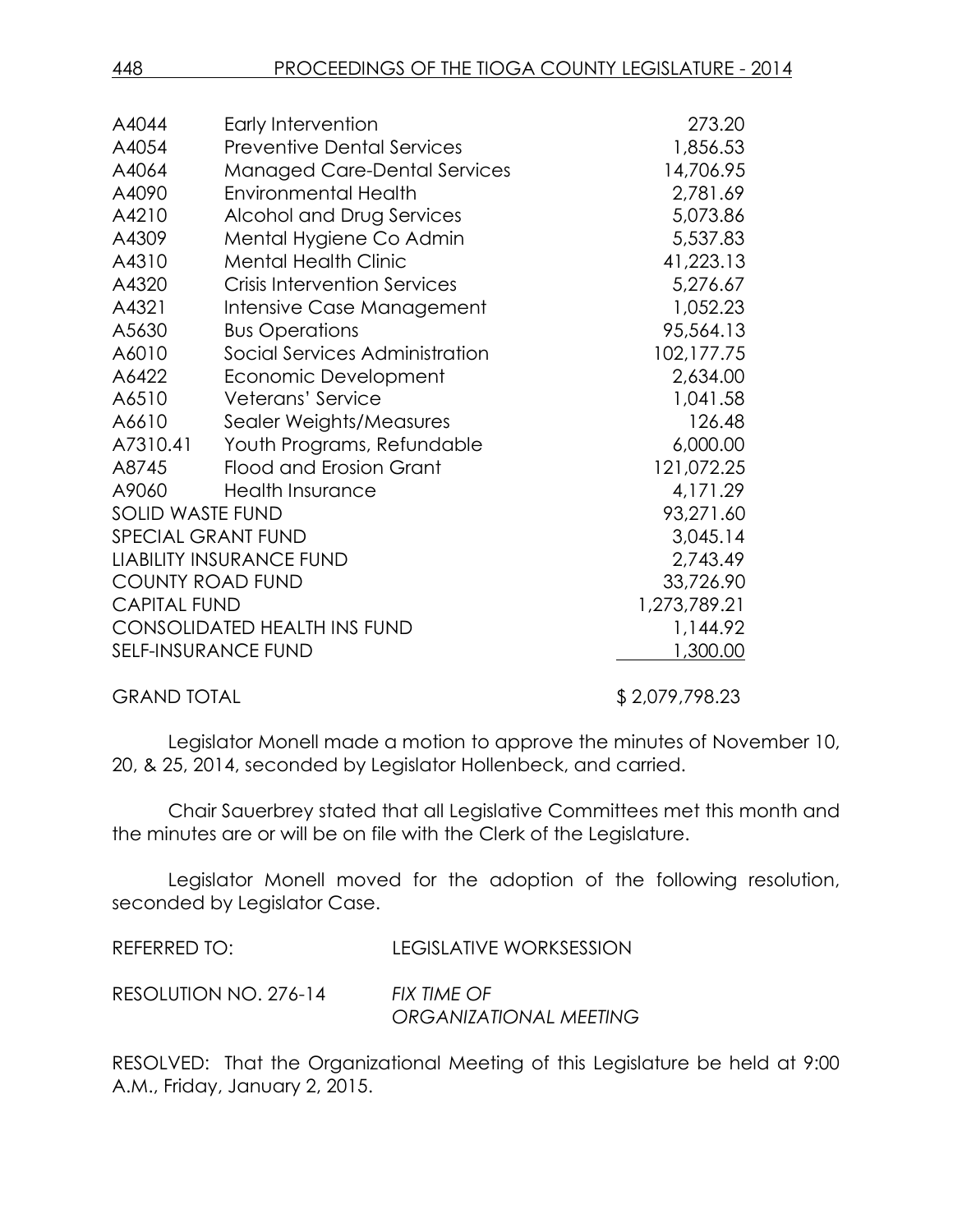Yes – Legislators Huttleston, Monell, Sauerbrey, Roberts, Standinger, Sullivan, Weston, Case and Hollenbeck.

No – None.

Absent – None.

RESOLUTION ADOPTED.

Legislator Hollenbeck moved for the adoption of the following resolution, seconded by Legislator Sullivan.

REFERRED TO: FINANCE COMMITTEE

RESOLUTION NO. 277-14 *YEAR END TRANSFERS*

RESOLVED: That unencumbered balances of appropriation accounts, unanticipated revenue fund balances in the amount equal to the sum of overdrawn appropriation accounts in all funds be, and hereby are appropriated to overdrawn accounts; and be it further

RESOLVED: That the County Treasurer is hereby authorized and directed to effect this resolution.

ROLL CALL VOTE

Yes – Legislators Huttleston, Monell, Sauerbrey, Roberts, Standinger, Sullivan, Weston, Case and Hollenbeck.

No – None.

Absent – None.

RESOLUTION ADOPTED.

Legislator Hollenbeck moved for the adoption of the following resolution, seconded by Legislator Sullivan.

| REFERRED TO:          | <b>FINANCE COMMITTEE</b>      |
|-----------------------|-------------------------------|
| RESOLUTION NO. 278-14 | <b>AUTHORIZE TREASURER TO</b> |
|                       | <b>ENCUMBER FUNDS</b>         |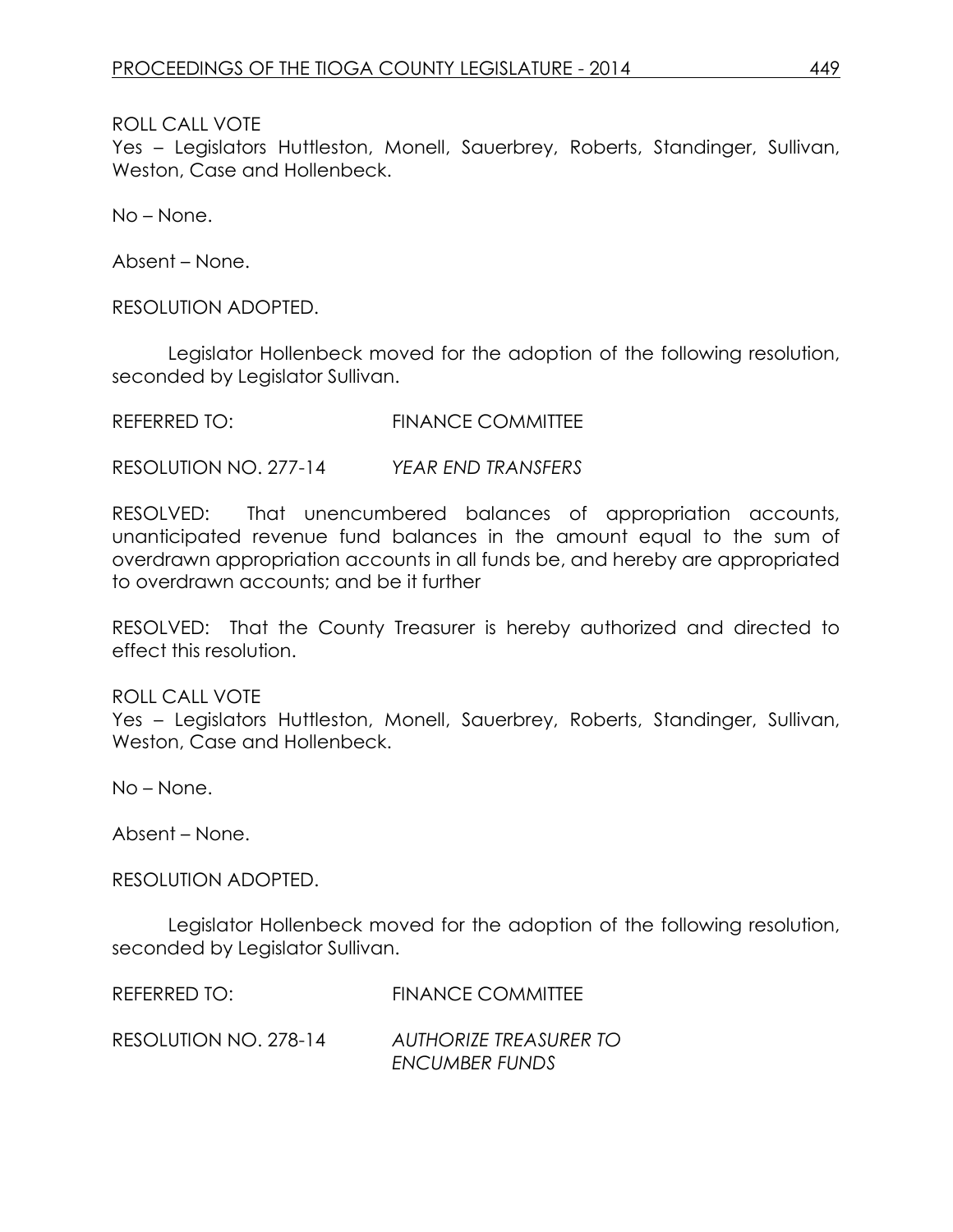RESOLVED: That the County Treasurer be and hereby is authorized to encumber whatever funds he deems necessary, subject to the approval of the Finance Committee; and be it further

RESOLVED: That said funds be encumbered before December 31, 2014 to allow proper coding of bills for payment in January.

ROLL CALL VOTE

Yes – Legislators Huttleston, Monell, Sauerbrey, Roberts, Standinger, Sullivan, Weston, Case and Hollenbeck.

No – None.

Absent – None.

RESOLUTION ADOPTED.

Legislator Hollenbeck moved for the adoption of the following resolution, seconded by Legislator Case.

RESOLUTION NO. 279-14 *ADOPT COUNTY BUDGET FOR 2015, APPROPRIATIONS AND SALARY SCHEDULE*

RESOLVED: That the tentative budget for Tioga County for the year 2015 submitted by the Budget Officer on November 14, 2014 and approved by the Finance Committee be, and the same hereby is adopted as the official Budget for the year 2015; and be it further

RESOLVED: That the several amounts specified in such budget as to the total for the several objects as set forth in Schedule 1 therein be appropriated for such objects, effective January 1, 2015; and be it further

RESOLVED: That the full time Salary Schedule 5 set forth in the budget be adopted effective January 1, 2015.

Legislator Sullivan spoke. "This budget keeps the tax levy increase within the State's tax cap mandate, but it requires the appropriation of a fair amount of general fund monies to do so. A portion of the fund balance appropriation is due to the funding of three additional positions that this budget adds to the County payroll. In the years beyond this budget year we can be assured of hefty increases in costs, for example in health insurance costs, but at this time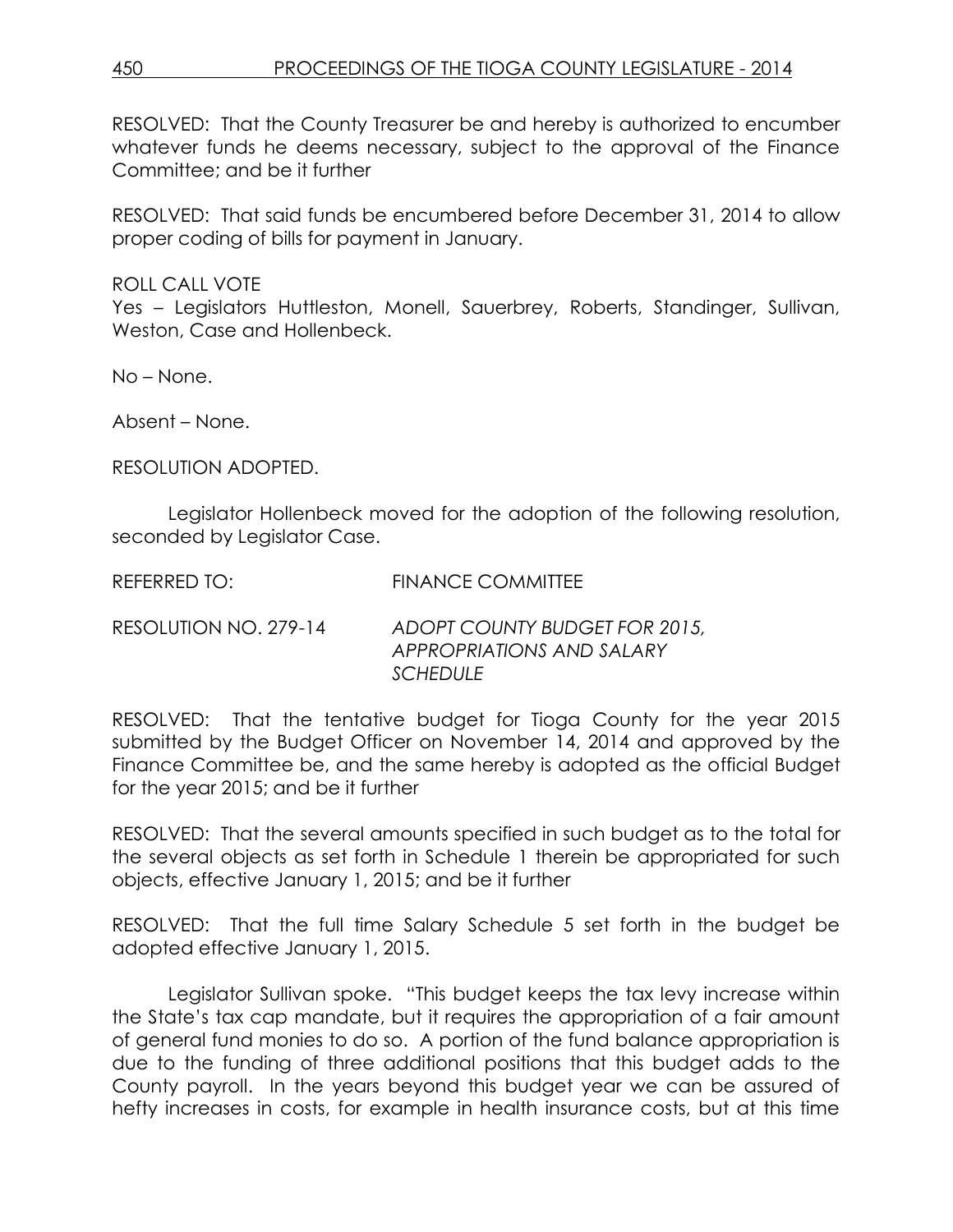there is no guarantee of offsetting increases in revenue. If a Casino gaming license is granted in this region, we could expect some increase in revenue, but that decision has yet to be made by the State. Until or less we can be assured of increase revenue to pay for increased costs or until and less we cut expenses elsewhere in order to pay for increased costs I cannot support a budget that might continue to chip away at the general fund. This is one of three resolutions regarding the 2015 budget that I will not support for the reasons I have stated."

ROLL CALL VOTE

Yes – Legislators Huttleston, Monell, Sauerbrey, Standinger, Weston, Case and Hollenbeck.

No – Legislators Roberts and Sullivan.

Absent – None.

RESOLUTION ADOPTED.

Legislator Hollenbeck moved for the adoption of the following resolution, seconded by Legislator Monell.

REFERRED TO: FINANCE COMMITTEE

RESOLUTION NO. 280-14 *TOWN TAX LEVY*

WHEREAS: There has been presented to this Legislature a duly certified copy of the annual Budgets of each of the several Towns of the County of Tioga for the fiscal year beginning January 1, 2015; be it

RESOLVED: That there shall be, and there is, assessed against and levied upon and collected from the taxable property situate in the following Towns outside the incorporated Villages or partially located therein, the amounts indicated for Town purposes as specified in the Budgets of the respective Towns as follows:

| General Outside | Highway Outside |
|-----------------|-----------------|
|                 |                 |
| 25,833          | 101,721         |
|                 |                 |
| 1,943           | 105,216         |
|                 | 2,011,444       |
| 16,994          | 386,504         |
|                 |                 |

Further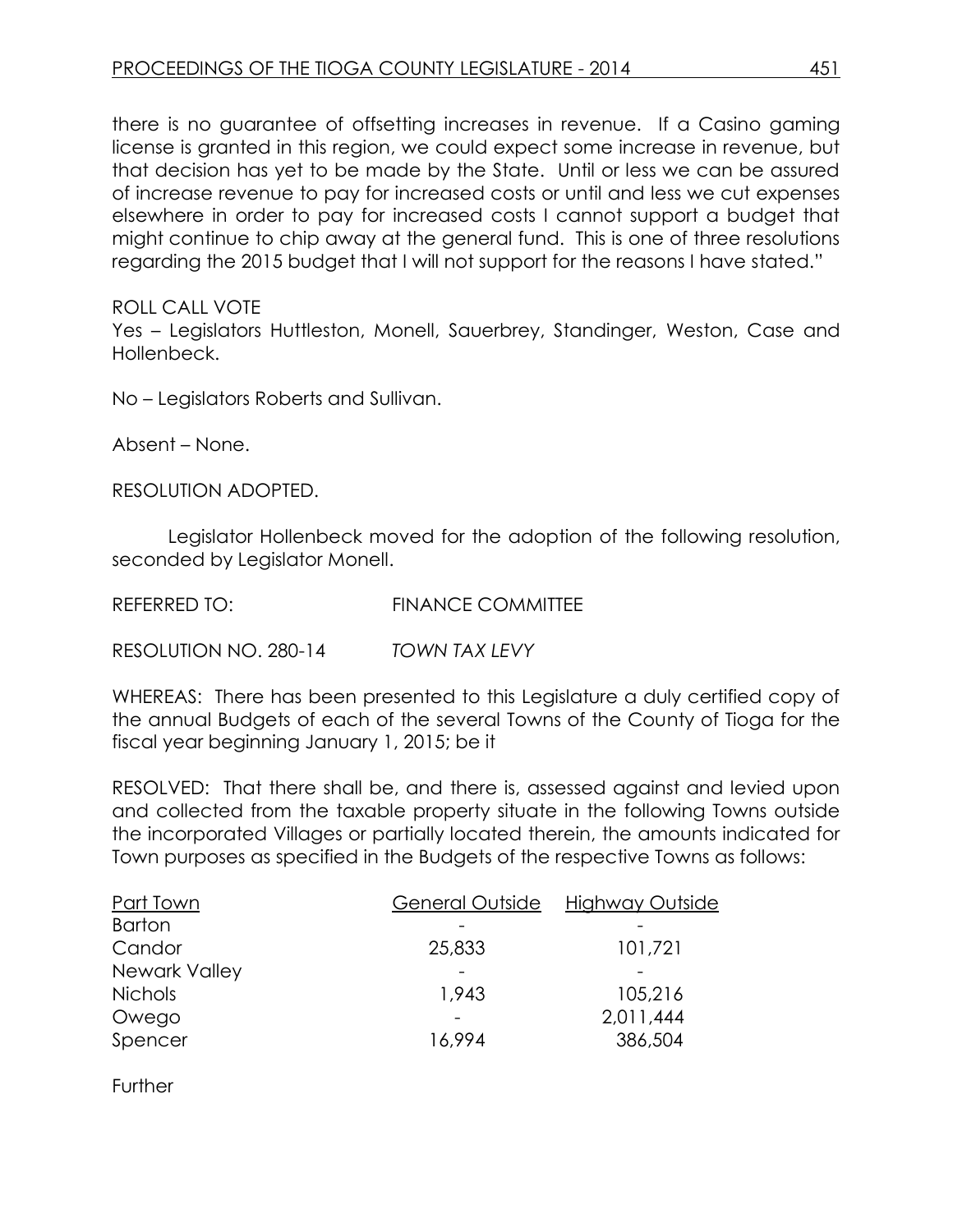RESOLVED: That there shall be and there hereby is, assessed against and levied upon and collected from the taxable property liable therefore within the respective Fire and Fire protection Districts in the Towns, the following amounts for the purposes of such Districts as specified on their annual Budgets:

| Town of Barton<br><b>Halsey Valley Fire Protection</b><br>Lockwood Fire Protection<br><b>Waverly Joint Fire Protection</b> | 17,909<br>39,535<br>262,228    |
|----------------------------------------------------------------------------------------------------------------------------|--------------------------------|
| <b>Town of Berkshire</b><br><b>Berkshire Fire District</b>                                                                 | 140,400                        |
| Town of Candor<br><b>Candor Fire District</b>                                                                              | 428,750                        |
| <b>Town of Newark Valley</b><br><b>Newark Valley Fire District</b>                                                         | 179,918                        |
| Town of Nichols<br>Lounsberry Fire Protection<br>Nichols Joint Fire Protection                                             | 3,000<br>157,990               |
| Town of Owego<br><b>Apalachin Fire District</b><br>Owego Fire District<br><b>Newark Valley Fire District</b>               | 754,306<br>1,224,960<br>26,647 |
| Town of Richford<br><b>Richford Fire District</b>                                                                          | 86,329                         |
| Town of Spencer<br><b>Spencer Fire Protection District</b>                                                                 | 75,000                         |
| Town of Tioga<br><b>Tioga Fire District</b>                                                                                | 193,190                        |

### **Further**

RESOLVED: That there shall be, and there hereby is, assessed against and levied upon and collected from the taxable property liable therefore within certain sewer, water and lighting Districts in the Town of Owego and the amounts specified in their annual budgets as follows: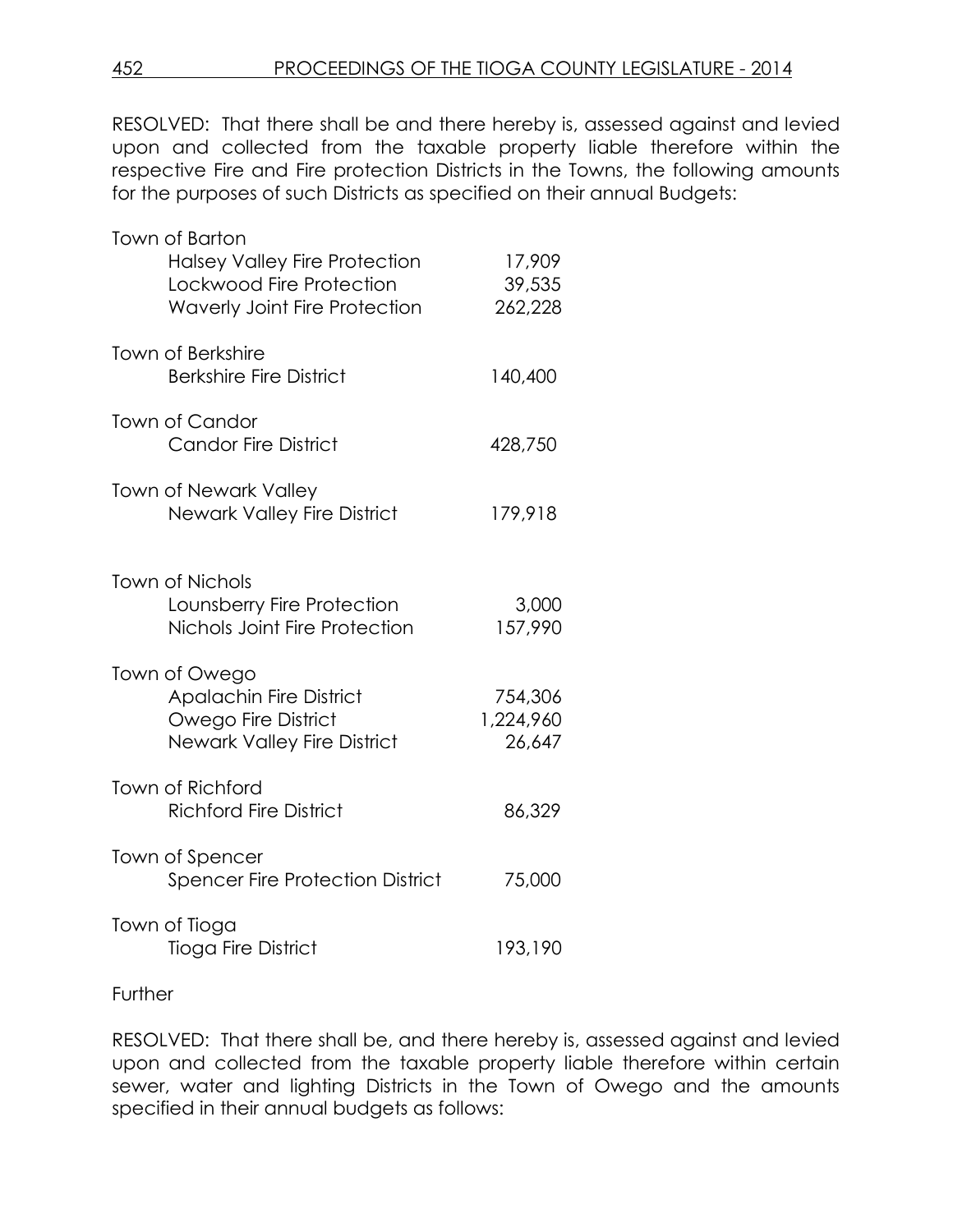| Water District No. 4/Ext. 13 | 12,100 |
|------------------------------|--------|
| Water District No. 4/Ext. 15 | 6,076  |
| Water District No. 4/Ext. 17 | 23,950 |
| Water District No. 4/Ext. 20 | 16,175 |
| Sewer District No. 2/Ext. 14 | 12,762 |
| Sewer District No. 2/Ext. 15 | 11,920 |
| Lighting District No. 1      | 6,191  |
| Lighting District No. 2      | 12,993 |
| Lighting District No. 3      | 12,488 |
| Lighting District No. 4A     | 682    |
| Lighting District No. 4B     | 1,994  |
| Lighting District No. 5      | 8,001  |
| Lighting District No. 6      | 16,359 |
| Lighting District No. 7      | 2,227  |
| Lighting District No. 8      | 1,446  |
| Lighting District No. 9      | 662    |
| Lighting District No. 10     | 950    |

### Further

RESOLVED: That there shall be and there hereby is, assessed against and levied upon and collected from the taxable property liable therefore in the Town of Owego returned sewer and water rents in the amount of \$285,076.44; be it further

RESOLVED: That there shall be and there hereby is, assessed against and levied upon and collected from the taxable property liable therefore in the Town of Barton returned sewer and water rents in the amount of \$5,010.18; be it further

RESOLVED: That the amounts to be raised by tax for all other purposes as specified in the several annual Budgets shall be, and they hereby are, assessed against and levied upon and collected from the taxable properties in the Towns except as otherwise provided by law as follows:

| Townwide         | General | Highway |
|------------------|---------|---------|
| <b>Barton</b>    | 197,000 | 507,000 |
| <b>Berkshire</b> | 83,605  | 338,100 |
| Candor           | 644,512 | 658,821 |
| Newark Valley    | 268,686 | 334,500 |
| <b>Nichols</b>   | 112,839 | 171,485 |
| Owego            | 870,700 |         |
| Richford         | 205,516 | 441,872 |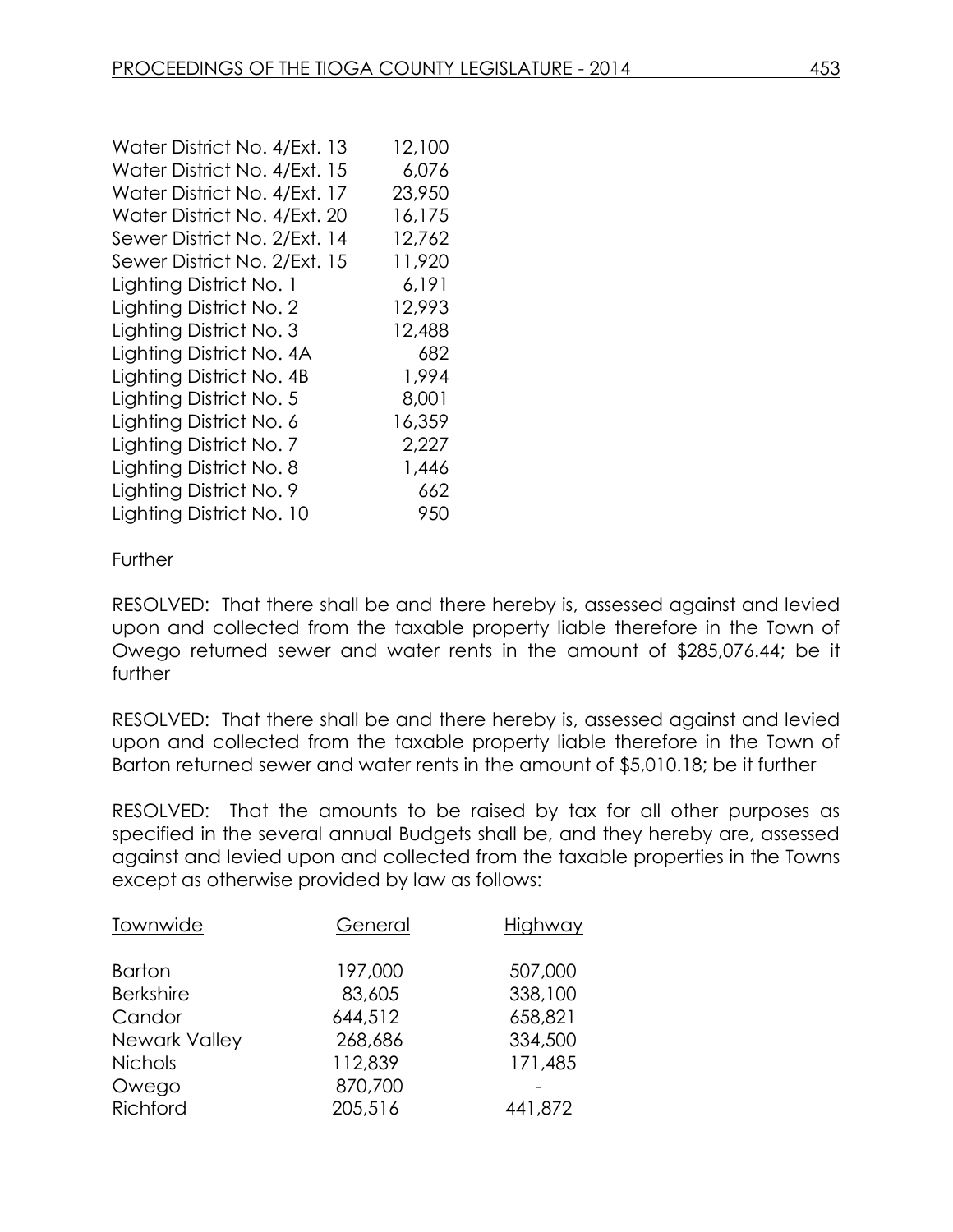| Spencer | 335,395 | 156,961 |
|---------|---------|---------|
| Tioga   | 238,119 | 540,361 |

Further

RESOLVED: That such taxes and assessments, when collected, shall be paid to the Supervisors of the several Towns in the amounts as shown by this resolution for distribution by them in the manner provided by law.

#### ROLL CALL VOTE

Yes – Legislators Huttleston, Monell, Sauerbrey, Standinger, Sullivan, Weston, Case and Hollenbeck.

No – Legislator Roberts.

Absent – None.

RESOLUTION ADOPTED.

Legislator Hollenbeck moved for the adoption of the following resolution, seconded by Legislator Monell.

REFERRED TO: FINANCE COMMITTEE

RESOLUTION NO. 281-14 *COUNTY TAX LEVY*

WHEREAS: This Legislature by Resolution No. 279-14 dated December 9, 2014 adopted a Budget for the fiscal year 2015 and by Resolution No. 279-14 dated December 9, 2014 has made appropriations for the conduct of the County Government during said fiscal year and has by resolution No. 280-14 dated December 9, 2014 levied the taxes required for the support of the Government of the several Towns; therefore be it

RESOLVED: That this Legislature hereby levies the following for recycling purposes, upon the taxable real property liable therefore, in the County upon valuation as heretofore equalized by it.

| <b>Barton</b>    | 154,487 |
|------------------|---------|
| <b>Berkshire</b> | 25,367  |
| Candor           | 101,054 |
| Newark Valley    | 68,030  |
| <b>Nichols</b>   | 62,475  |
| Owego            | 412,799 |
| Richford         | 24,275  |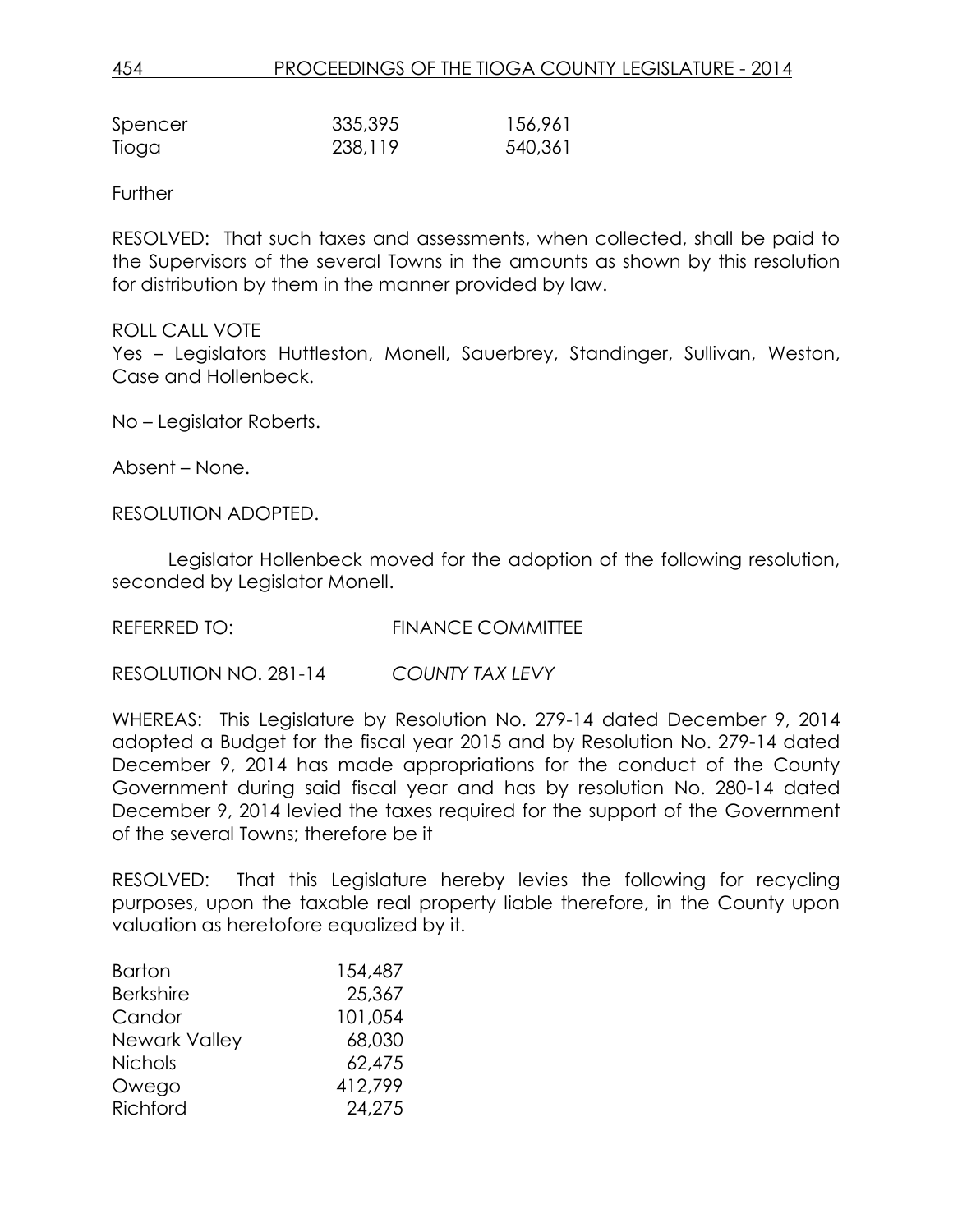| Spencer      | 66,264 |
|--------------|--------|
| <u>Tioga</u> | 90,907 |

Total 1,005,658

And be it further

RESOLVED: That pursuant to Section 360 of the County Law and Section 900 of the Real Property Tax Law, this Legislature hereby levied the following for County purposes, excluding Solid Waste set forth above, upon the taxable real property in the County upon valuation as heretofore equalized by it.

Upon all the taxable property liable for the support of County Government, the sum of \$21,725,228.00 and in addition thereto upon the real property liable therefore, and following taxes:

| For Returned Village Taxes                     | 458,936.97   |
|------------------------------------------------|--------------|
| For School Tax Returned                        | 3,439,010.93 |
| For Deficits from prior years' taxes           | 36.48        |
| For Reimbursement of Erroneous taxes, etc.     | 14,196.95    |
| All of the forgoing being subject to           |              |
| credit for excess collection the prior year of | 1,243.86     |

**Further** 

RESOLVED: That the County Treasurer's Department be directed to extend the taxes as aforesaid and also the taxes for Town purposes set forth in Resolution No. 280-14 on the rolls of the several Towns against each parcel of property set forth in said rolls, and that the Chair and the Clerk of the County Legislature be directed and empowered to execute under the seal of this Legislature the several Tax warrants for the collection of said taxes, and to cause the several tax rolls with said warrants annexed to be delivered to the Collectors of the several Tax Districts of the County on or before December 31, 2014; and be it further

RESOLVED: That the tax rates for each of the Towns, excluding Solid Waste, are as follows:

| <b>Barton</b>        | Out | 9.752525  |
|----------------------|-----|-----------|
|                      | In  | 9.752525  |
| <b>Berkshire</b>     |     | 9.150066  |
| Candor               | Out | 8.823075  |
|                      | In  | 8.823075  |
| <b>Newark Valley</b> | Out | 12.886326 |
|                      | In  | 12.886326 |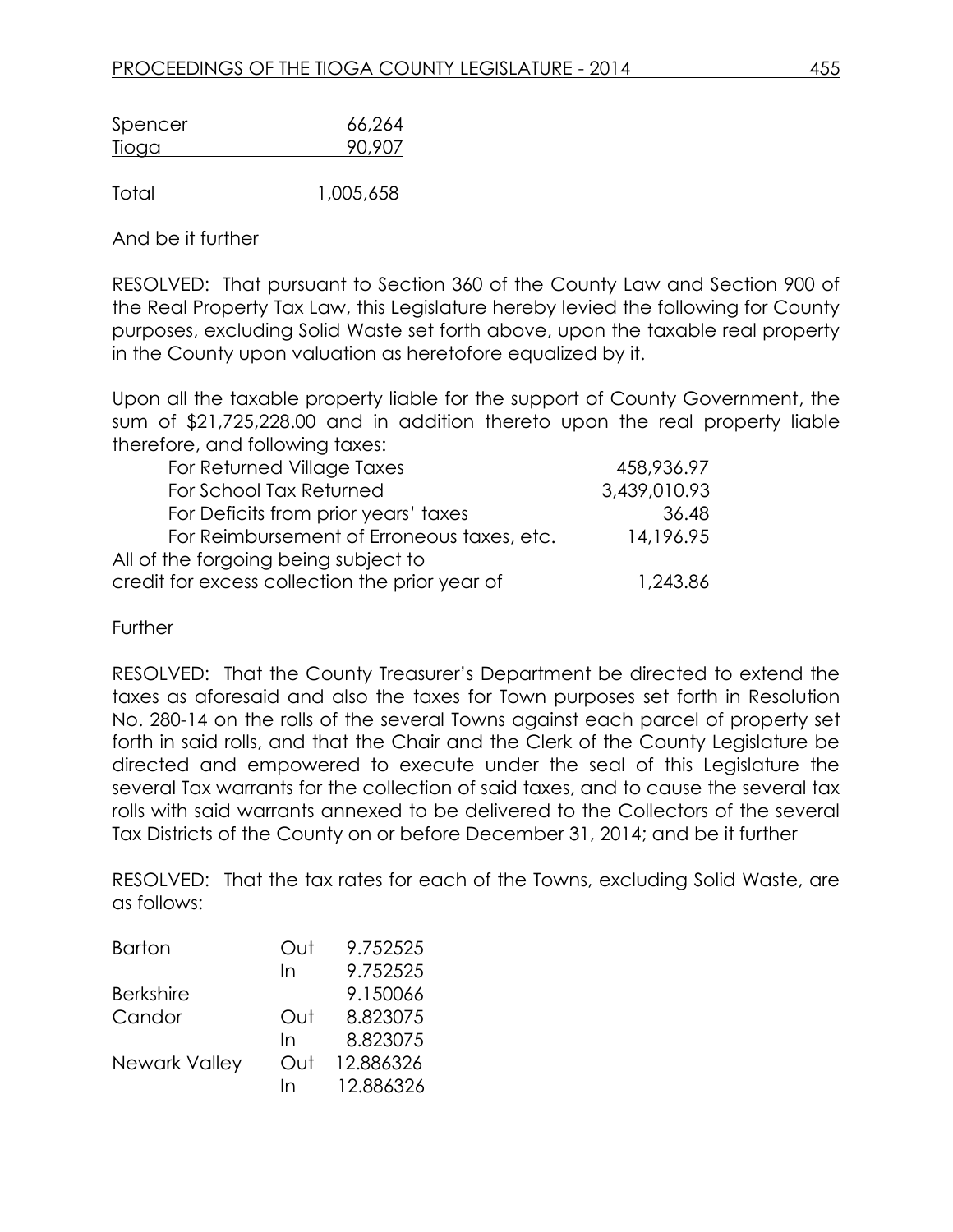| 456            | <b>PROCEEDINGS OF THE TIOGA COUNTY LEGISLATURE - 2014</b> |
|----------------|-----------------------------------------------------------|
|                |                                                           |
| <b>Nichols</b> | 38.853472<br>Out                                          |
|                | 38.853472<br>In                                           |
| Owego          | 10.695853<br>Out                                          |
|                | 10.695853<br>In                                           |
| Richford       | 6.888031                                                  |
| Spencer        | 8.847361<br>Out                                           |
|                | 8.847361<br>In                                            |
| Tioga          | 126.003385                                                |

Yes – Legislators Huttleston, Monell, Sauerbrey, Standinger, Weston, Case and Hollenbeck.

No – Legislators Roberts and Sullivan.

Absent – None.

RESOLUTION ADOPTED.

Legislator Sullivan moved for the adoption of the following resolution, seconded by Legislator Standinger.

REFERRED TO: ADMINISTRATIVE SERVICES COMMITTEE

RESOLUTION NO. 282-14 *ADOPT STATE EQUALIZATION REPORTS*

RESOLVED: That the State Equalization Reports for County Tax be and the same hereby are approved, and that the County tax rates be the rates used in computing taxes in the several Towns.

### ROLL CALL VOTE

Yes – Legislators Huttleston, Monell, Sauerbrey, Roberts, Standinger, Sullivan, Weston and Hollenbeck.

No – Legislator Case.

Absent – None.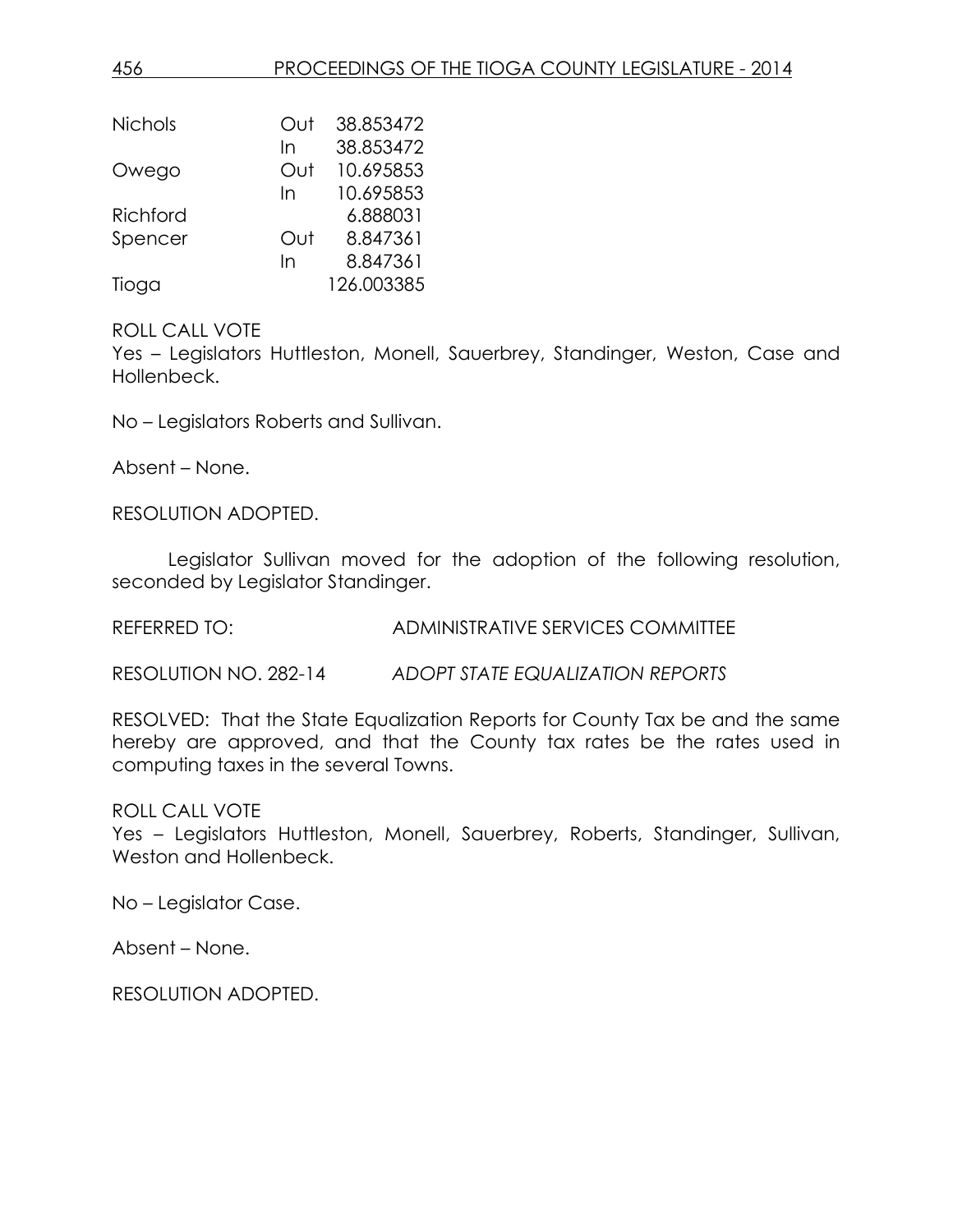Legislator Weston moved for the adoption of the following resolution, seconded by Legislator Standinger.

| <b>REFERRED TO:</b>   | <b>PUBLIC SAFETY COMMITTEE</b>                                                                                                                                                                                    |
|-----------------------|-------------------------------------------------------------------------------------------------------------------------------------------------------------------------------------------------------------------|
| RESOLUTION NO. 283-14 | <b>RESOLUTION TO APPROVE A</b><br><b>CONTRACT BETWEEN THE TIOGA</b><br><b>COUNTY PROBATION DEPT. AND</b><br>THE FAMILY AND CHILDREN'S<br>SOCIETY TO PROVIDE ADULT<br>SEXUAL OFFENDER TREATMENT<br><b>SERVICES</b> |
|                       |                                                                                                                                                                                                                   |

WHEREAS: The Legislature approved a contract between Tioga County Probation Department and The Family and Children's Society for the provision of adult and juvenile sex offender treatment in 2015; and

WHEREAS: The Family and Children's Society has amended their contract with Tioga County and provide a total of 21 sexual offender slots as follows: 13 adult assessment and treatment slots; 10 adult safety monitor education slots; 8 juvenile assessment and treatment slots and 10 parent safety monitor education slots for a cost of \$123,840 annually; now therefore be it

RESOLVED: That the Probation Director is approved to contract with The Family and Children's Society to provide adult sexual offender assessment and treatment, juvenile sexual offender assessment and treatment and educational sessions for adult supervisors and parent supervisors in the amount of \$123,840 annually, upon approval of the County Attorney.

ROLL CALL VOTE

Yes – Legislators Huttleston, Monell, Sauerbrey, Roberts, Standinger, Sullivan, Weston, Case and Hollenbeck.

No – None.

Absent – None.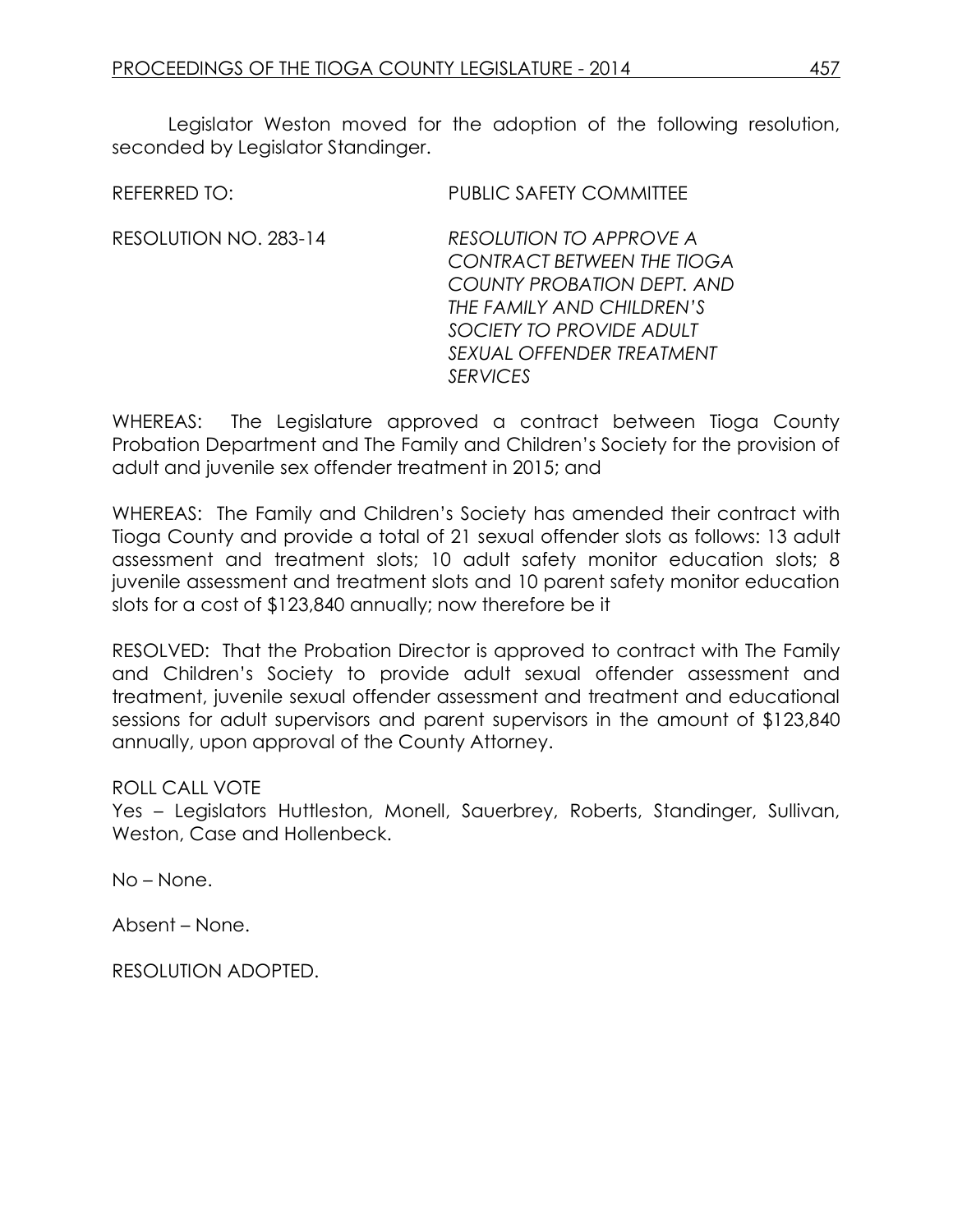Legislator Standinger moved for the adoption of the following resolution, seconded by Legislator Case.

REFERRED TO: HEALTH & HUMAN SERVICES COMMITTEE

RESOLUTION NO. 284-14 *AUTHORIZATION TO EXECUTE AN INTERMUNICIPAL AGREEMENT BETWEEN TIOGA AND CHEMUNG COUNTIES FOR THE PROVISION OF MASS TRANSPORTATION SERVICES*

WHEREAS: Tioga County terminated its contract for the delivery of mass transportation services with First Transit, Inc. effective November 30, 2014; and

WHEREAS: Chemung County and Tioga County have a mutual interest in having mass transportation services provided between the two Counties; and

WHEREAS: Section 119-s of the General Municipal Law of the State of New York authorizes a municipality of the State of New York to act jointly with another municipality to provide a municipal bus system for the performance of mass transportation operations; and

WHEREAS: An Intermunicipal Agreement between Tioga and Chemung Counties has been developed for the provision of said mass transportation operations between the two parties; therefore be it

RESOLVED: That the Tioga County Legislature authorizes the Chair of the Legislature to execute said Intermunicipal Agreement allowing for a retroactive service start date of December 1, 2014.

ROLL CALL VOTE

Yes – Legislators Huttleston, Monell, Sauerbrey, Roberts, Standinger, Sullivan, Weston, Case and Hollenbeck.

No – None.

Absent – None.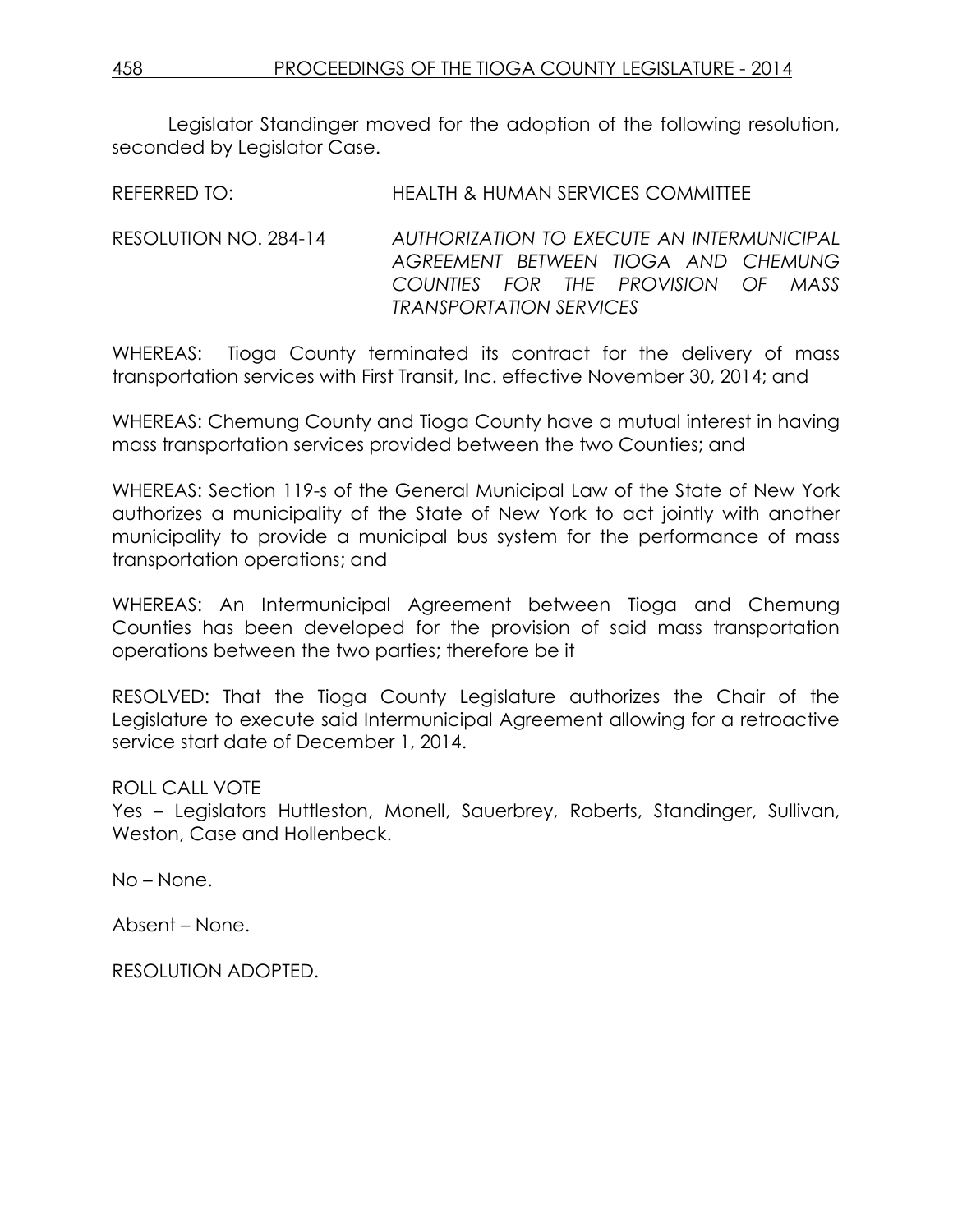Legislator Hollenbeck moved for the adoption of the following resolution, seconded by Legislator Monell.

| REFERRED TO: |  | <b>LEGAL/SAFETY COMMITTEE</b> |  |  |  |
|--------------|--|-------------------------------|--|--|--|
|              |  |                               |  |  |  |

RESOLUTION NO. 285-14 *RENEW CONTRACT PARTNERS IN SAFETY, INC. (CDL DRUG & ALCOHOL TESTING)*

WHEREAS: Federal Law requires random drug and alcohol testing of CDL drivers performing "safety sensitive" tasks; and

WHEREAS: The Safety Department has coordinated with several of the Towns and Villages within Tioga County to have this testing done by an outside agency since 1995; therefore be it

RESOLVED: That the Tioga County Legislature authorizes the Chair of the Legislature, pending approval by the County Attorney, to renew the contract with Partners in Safety, Inc. for random drug and alcohol testing in accordance with Federal regulations at the following rates indicated:

Complete DOT Random Testing Program \$43.00 Per Employee Per Year To Include:

- Random Selection of Employees (50% for drug, 10% for alcohol)
- All Random Drug & Alcohol Tests
- Record Management
- DOT Audit Assistance
- Regulatory Updates
- Blind Specimen Submissions
- MIS Reports
- Supervisor Training for Reasonable Cause
- Collection Site Management

ADDITIONAL CHARGES: For pre-employment, post-accident, reasonable cause or follow-up tests performed during business hours:

Drug Test (at lab or office of Partners in Safety): \$48.00 per test Drug Test (at Walk-In Medical Facilities, Hospitals, etc.): \$75.00 per test Breath Alcohol Test:  $$40.00$  per test DOT/19A Physicals (at the office of Partners in Safety): \$55.00 per person Emergency Service  $$150$  per hour Minimum 2 hours

plus the cost of the test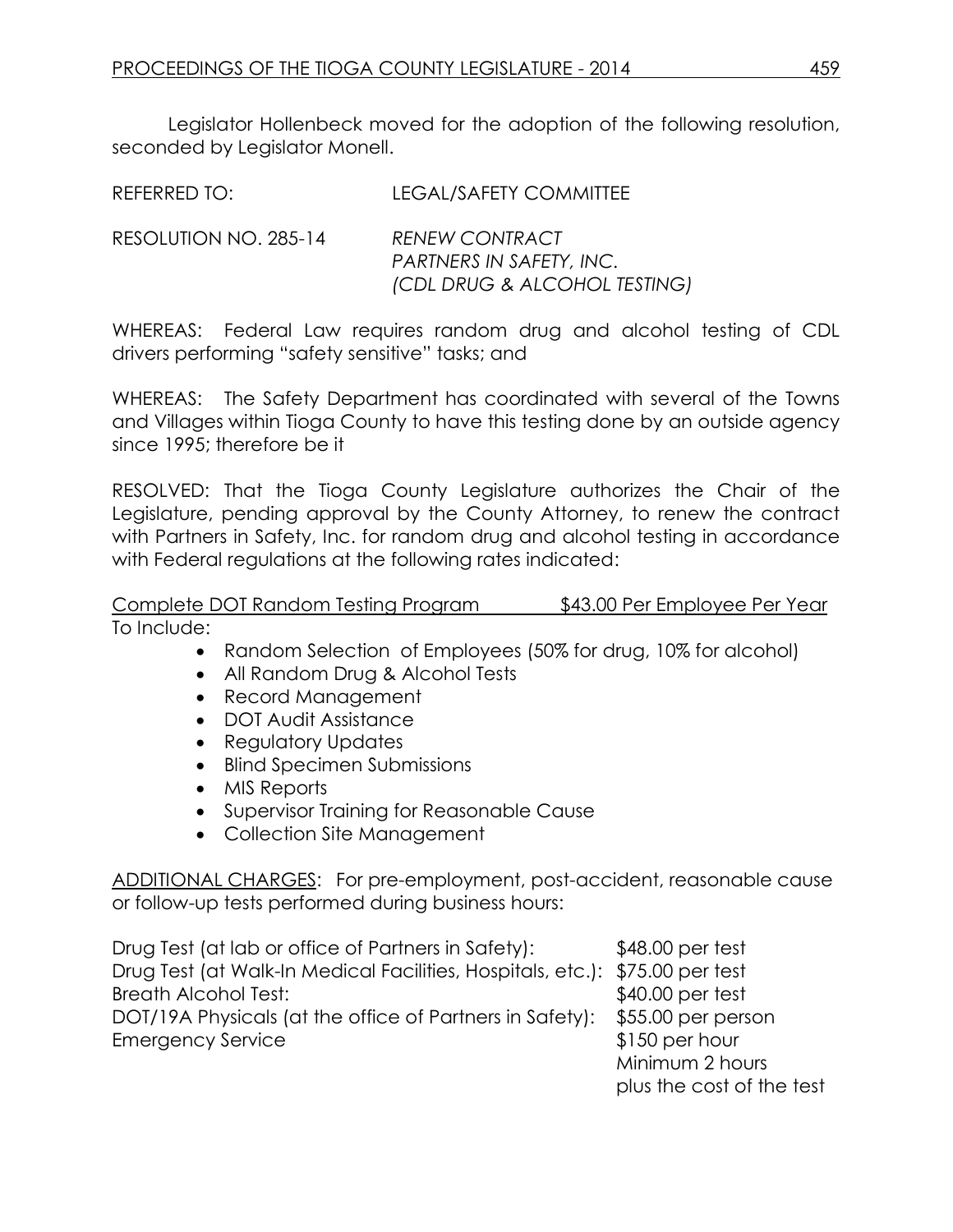Split Specimen Testing (re-test of positive specimen by other SAMHSA certified lab, including shipping and maintenance of chain of custody; only when requested by employee within 72 hours of MRO's notification): \$250.00

On-site 19A/DOT physicals available upon request (minimum volume required).

Additional services are billed monthly. Payment is due prior to the 30th of the month following the month in which services were provided.

and be it further

RESOLVED: That this contract shall be effective January 1, 2015 through December 31, 2015.

ROLL CALL VOTE

Yes – Legislators Huttleston, Monell, Sauerbrey, Roberts, Standinger, Sullivan, Weston, Case and Hollenbeck.

No – None.

Absent – None.

RESOLUTION ADOPTED.

Legislator Sullivan moved for the adoption of the following resolution, seconded by Legislator Weston.

REFERRED TO: INFORMATION TECHNOLOGY COMMITTEE

RESOLUTION NO. 286–14 *AWARD PRINTING SERVICES CONTRACT EXTENSION*

WHEREAS: The Tioga County Legislature entered into a contract with Smith-Ingalls-French on December 6, 2011 for the provision of printing services, which commenced on January 1, 2012 and expires on December 31, 2012; and

WHEREAS: Said contract provided for three one-year extensions; and

WHEREAS: Smith-Ingalls-French is now known as Proforma Boathouse Printing; and

WHEREAS: Proforma Boathouse Printing has requested in writing the third of the three one-year extensions of the printing services contract and is willing to provide the same service specified in the contract; therefore be it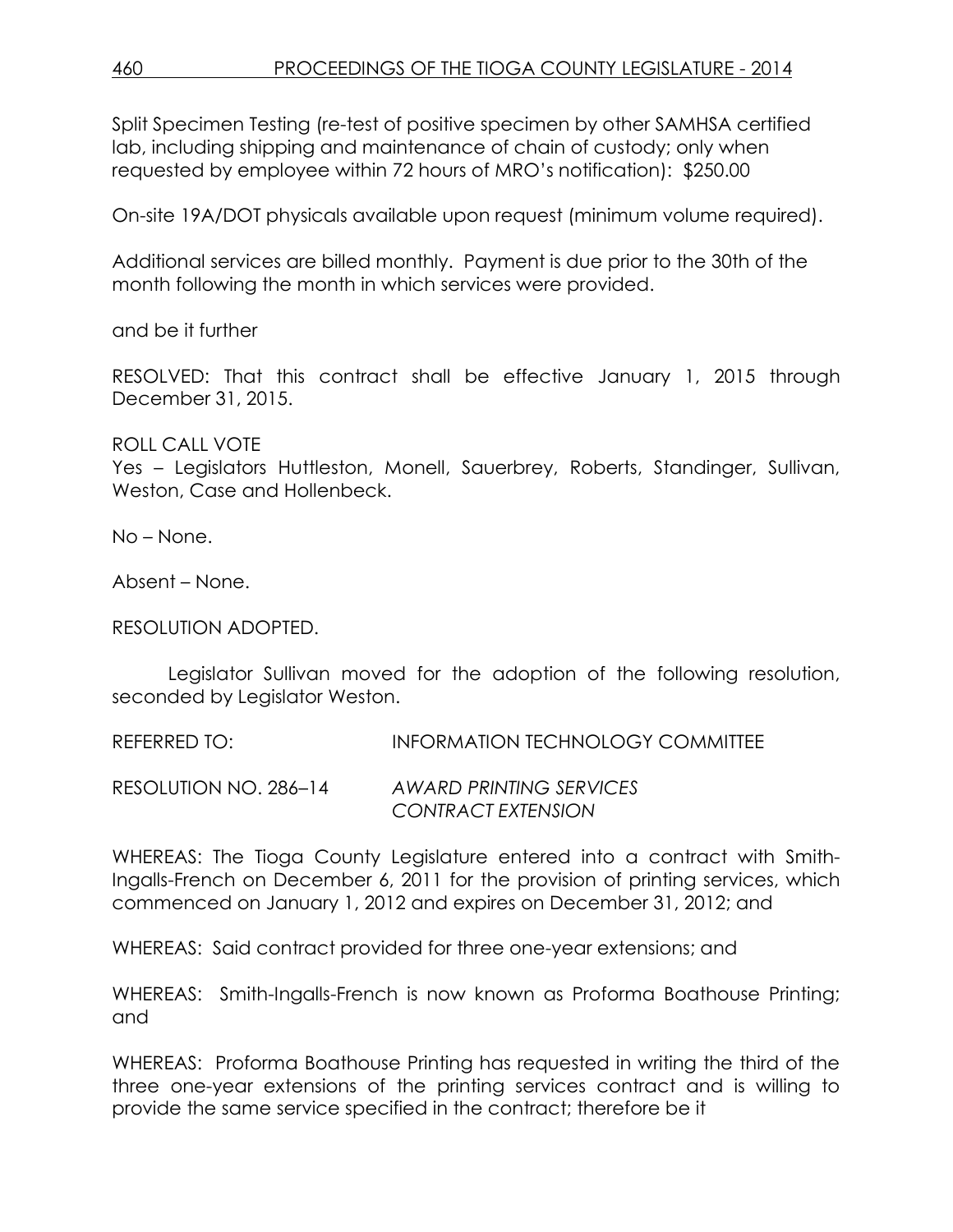RESOLVED: That the Tioga County Legislature agrees to the third one-year extension of the Proforma Boathouse Printing printing services contract at the same terms and conditions as the December 6, 2011 contract upon approval of the County Attorney, which extension shall commence on January 1, 2015 and expire on December 31, 2015.

### ROLL CALL VOTE

Yes – Legislators Huttleston, Monell, Sauerbrey, Roberts, Standinger, Sullivan, Weston, Case and Hollenbeck.

No – None.

Absent – None.

RESOLUTION ADOPTED.

Legislator Sullivan moved for the adoption of the following resolution, seconded by Legislator Weston.

REFERRED TO: INFORMATION TECH. COMMITTEE

RESOLUTION NO. 287-14 *AWARD CONTRACT FOR NEW COUNTY WEBSITE*

WHEREAS: The Tioga County Legislature recognizes that the existing County website is outdated and in need of replacement; and

WHEREAS: The Information Technology department has conducted interviews of several firms providing professional website design l services; and

WHEREAS: The Information Technology department has made a recommendation to select the proposal from Avant IT Consulting at a proposed cost of \$18,750; and

WHEREAS: Amounts in excess of \$10,000 must be approved by the Legislature; therefore be it

RESOLVED: That the Information Technology department be authorized to enter into an agreement with Avant IT Consulting for services at a cost of \$18,750 to implement a new County website utilizing funds already allocated.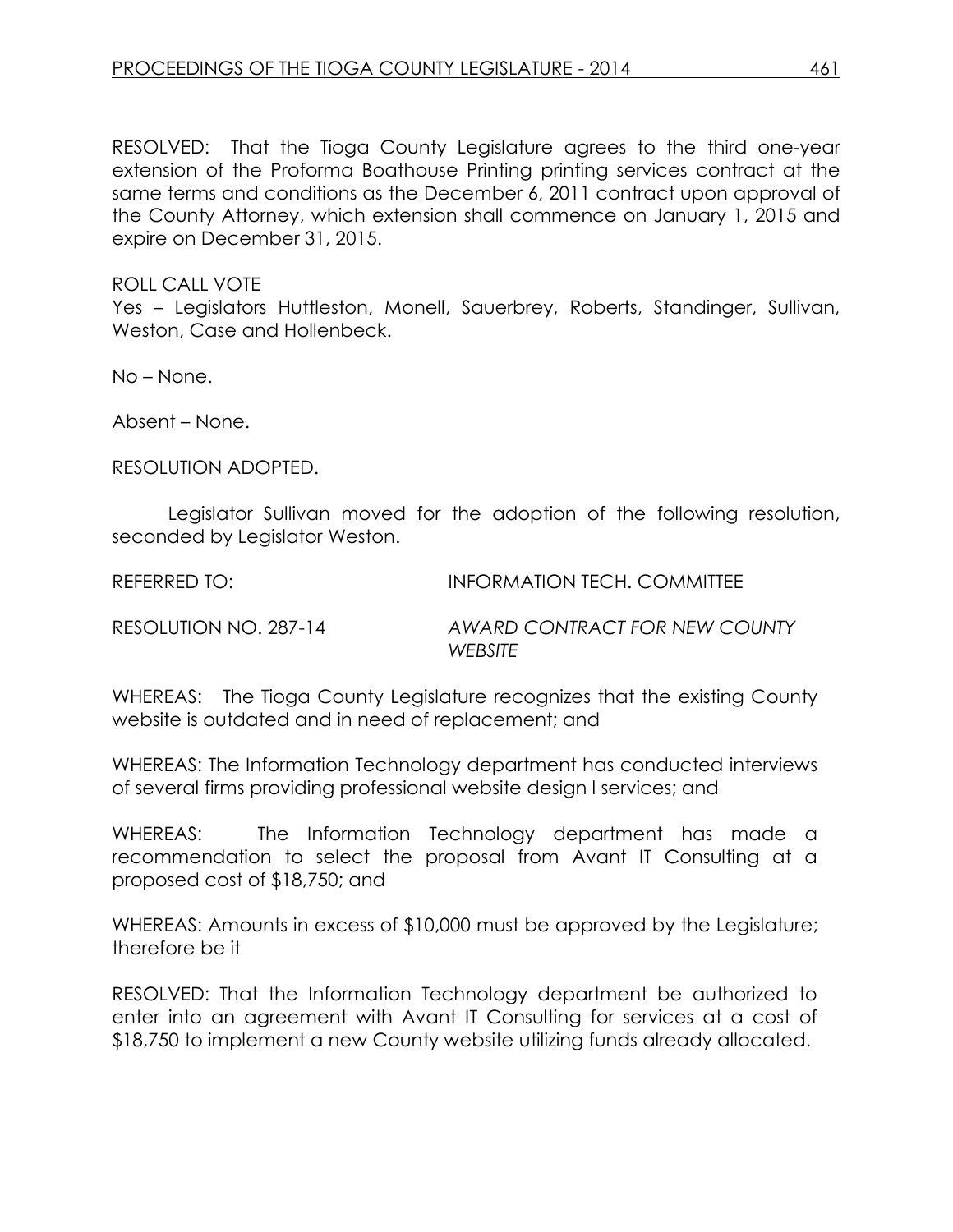Yes – Legislators Huttleston, Sauerbrey, Roberts, Standinger, Sullivan, Weston, Case and Hollenbeck.

No – Legislator Monell.

Absent – None.

RESOLUTION ADOPTED.

Legislator Sullivan moved for the adoption of the following resolution, seconded by Legislator Weston.

REFERRED TO: **INFORMATION TECHNOLOGY COMMITEE** 

RESOLUTION NO. 288-14 *AUTHORIZE SPENDING FOR FIBER-OPTIC EXTENSION*

WHEREAS: Tioga County has made investments in enhancing data network connectivity between County buildings for the purposes of increased efficiency and realizing cost reductions; and

WHEREAS: The Information Technology department has identified a strategic need to extend the County's fiber-optic network infrastructure to the communications tower and backup 911 center being constructed on Carmichael Hill Rd ; and

WHERAS: Construction of this fiber-optic connection involves two separate components of construction and fixed costs to prepare the pathway; and

WHEREAS: Funds for constructing this fiber-optic extension are available via a grant obtained by the Emergency Management Office for this purpose that must be encumbered by December 31, 2014; therefore be it

RESOLVED: That the Information Technology department be authorized to contract with Plexicomm, LLC to construct said fiber-optic extension to Carmichael Hill Rd at a cost not to exceed \$35,000 for the construction of fiber; and be it further

RESOLVED: That the Information Technology department be authorized to pay pathway preparation costs not to exceed \$15,000.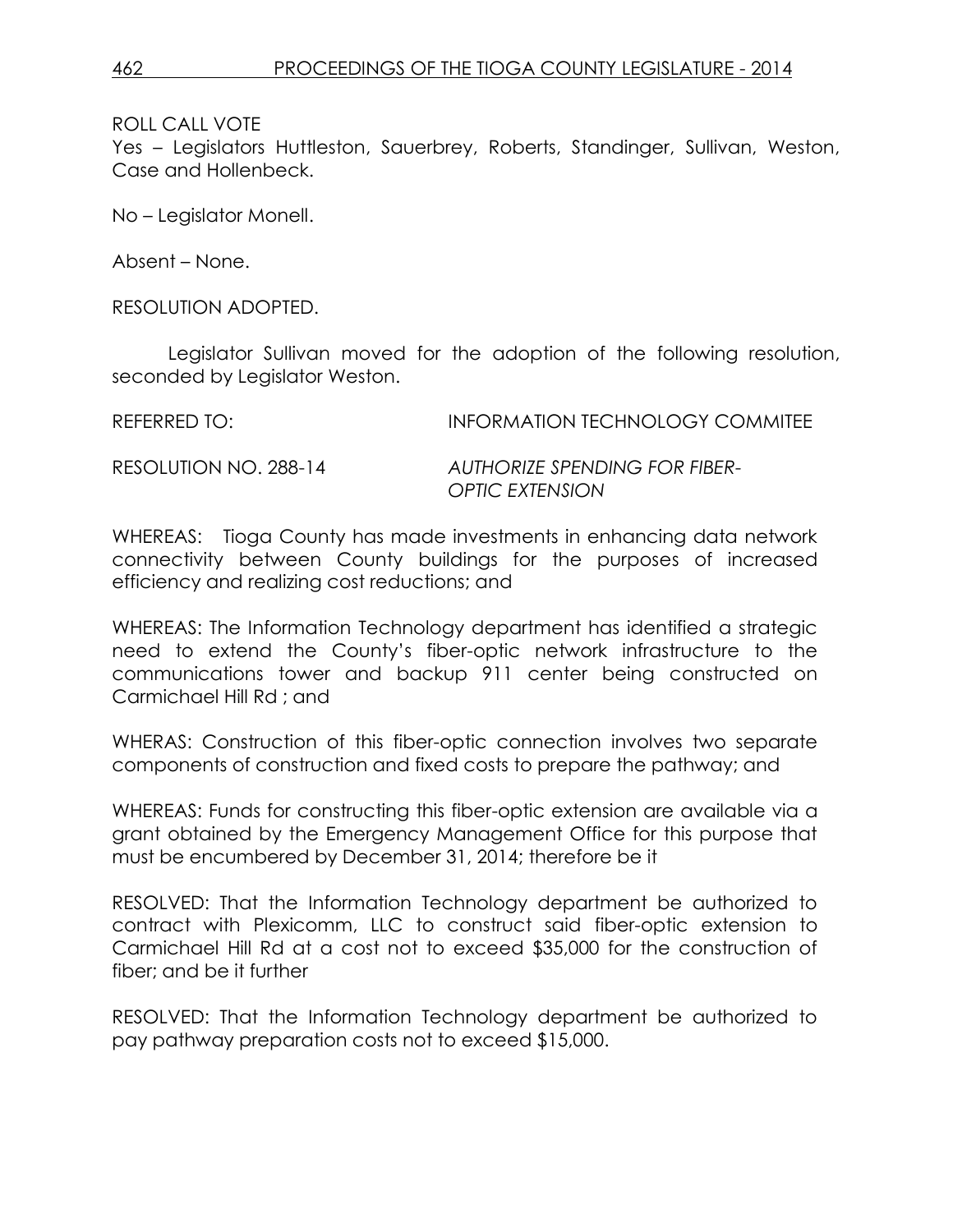Yes – Legislators Huttleston, Sauerbrey, Roberts, Standinger, Sullivan, Weston, Case and Hollenbeck.

No – Legislator Monell.

Absent – None.

RESOLUTION ADOPTED.

Legislator Case moved for the adoption of the following resolution, seconded by Legislator Hollenbeck.

REFERRED TO: ED&P COMMITTEE RESOLUTION NO. 289-14 *RESOLUTION TO RENEW CONSULTANT CONTRACT FOR HAZARD MITIGATION PLAN COORDINATOR FOR 2015*

WHEREAS: Per resolution 193-12 and resolution 13-218, the Tioga County Legislature contracted with the Tioga County Soil & Water Conservation District to perform the Hazard Mitigation Plan Coordinator services for calendar year 2013; and

WHEREAS: The Tioga County Planning Department still does not have the existing capacity to perform these FEMA-required services; and

WHEREAS: After two years of providing said services, the Tioga County Soil & Water Conservation District has quoted a total of \$25,000 to perform these services for 2015; and

WHEREAS: The Tioga County Planning Department has sufficient funds in the 2015 budget to cover these expenses in the amount of \$25,000 from appropriation account A8020.40-140; therefore be it

RESOLVED: That the Tioga County Legislature does hereby authorize the renewal of said contract with Tioga County Soil & Water Conservation District, to perform Hazard Mitigation Coordinator services from January 1 - December 31, 2015, not to exceed \$25,000 from Planning Appropriation account A8020.40-140, and authorizes the Tioga County Legislative Chair to sign all related contract paperwork, contingent upon review and approval of the County Attorney.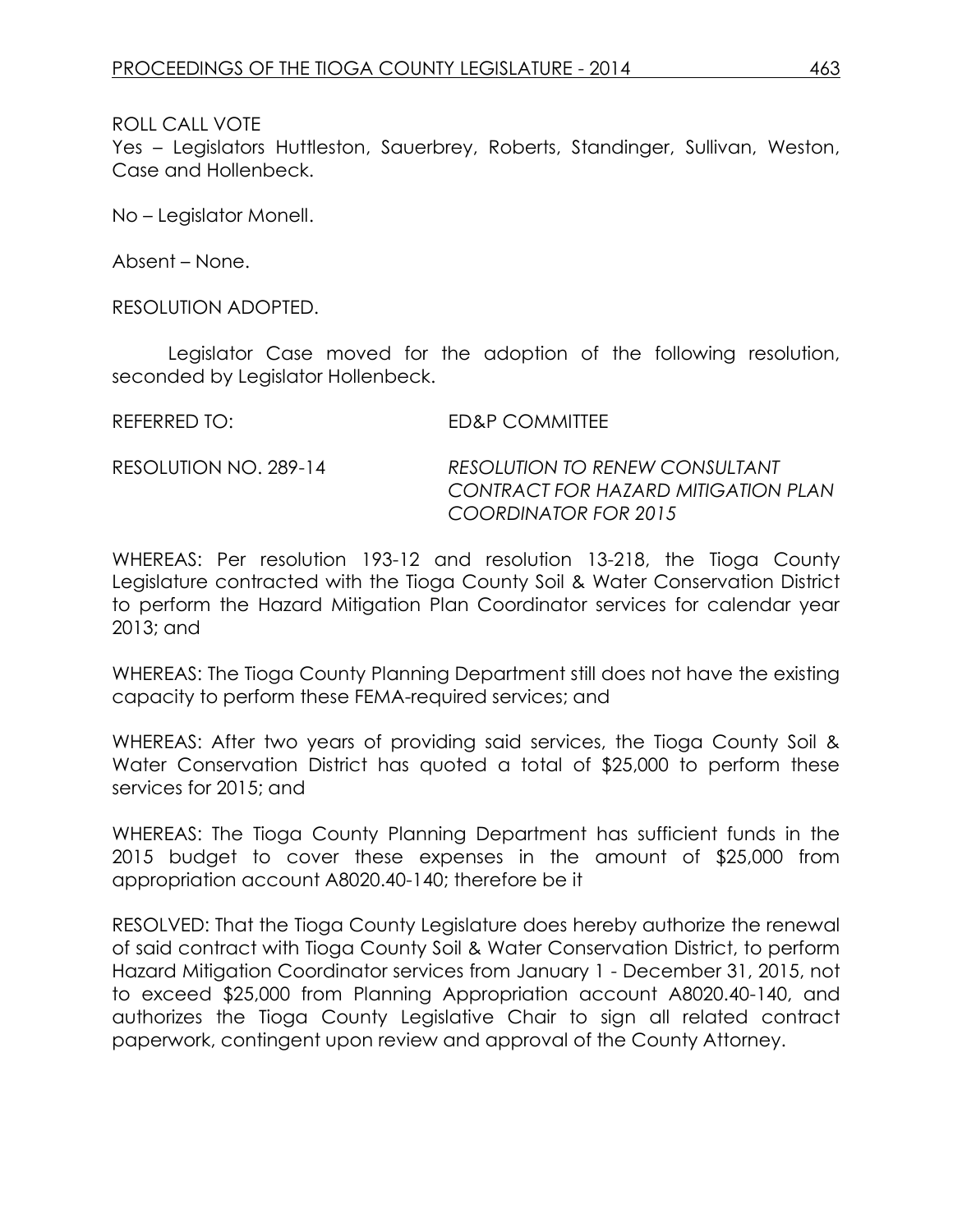Yes - Legislators Huttleston, Monell, Sauerbrey, Roberts, Standinger, Sullivan, Weston, Case and Hollenbeck.

No – None.

Absent – None.

RESOLUTION ADOPTED.

Legislator Hollenbeck moved for the adoption of the following resolution, seconded by Legislator Sullivan.

| REFERRED TO: | ADMINISTRATIVE SERVICES COMMITTEE |
|--------------|-----------------------------------|
|              | <b>FINANCE/LEGAL COMMITTEE</b>    |
|              |                                   |

RESOLUTION NO. 290-14 *MORTGAGE TAX DISTRIBUTION*

RESOLVED: That the mortgage tax report for the period April 1, 2014 to September 30, 2014 be and it hereby is accepted; further

RESOLVED: That the County Treasurer be authorized and directed to pay to the Supervisors of the several Towns and the Treasurers of the several Villages the amounts apportioned to them as follows:

| Town of Barton                  | \$29,525.72 |
|---------------------------------|-------------|
| <b>Village of Waverly</b>       | 12,322.92   |
| <b>Town of Berkshire</b>        | 7,837.99    |
| <b>Town of Candor</b>           | 19,744.38   |
| <b>Village of Candor</b>        | 972.15      |
| <b>Town of Newark Valley</b>    | 12,258.39   |
| <b>Village of Newark Valley</b> | 4,236.25    |
| Town of Nichols                 | 10,833.88   |
| <b>Village of Nichols</b>       | 1,558.48    |
| Town of Owego                   | 115,803.56  |
| Village of Owego                | 5,912.78    |
| Town of Richford                | 3,272.78    |
| Town of Spencer                 | 8,291.86    |
| Village of Spencer              | 1,083.26    |
| Town of Tioga                   | 15,003.73   |
|                                 |             |

\$248,658.13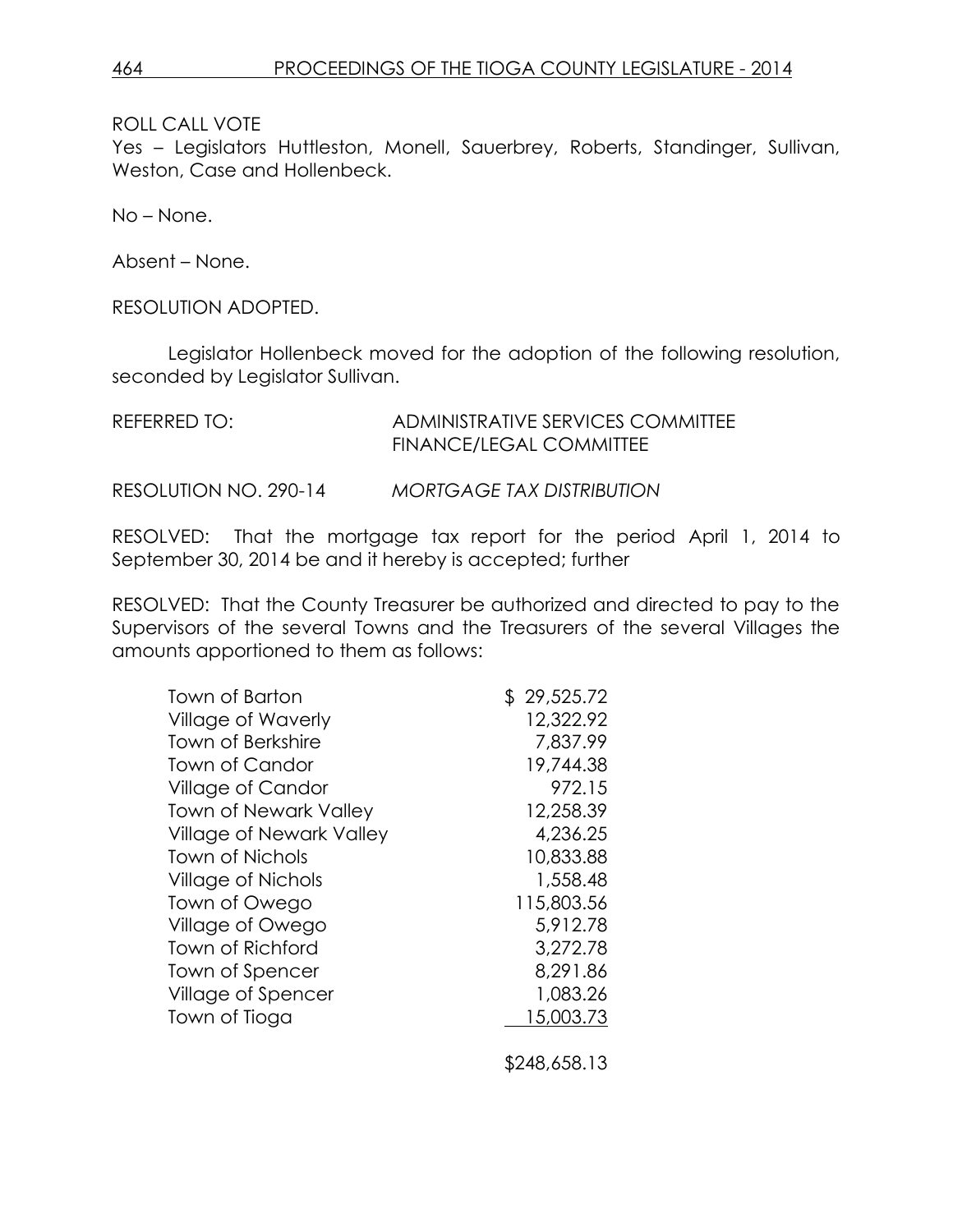Yes – Legislators Huttleston, Monell, Sauerbrey, Roberts, Standinger, Sullivan, Weston, Case and Hollenbeck.

No – None.

Absent – None.

RESOLUTION ADOPTED.

Legislator Hollenbeck moved for the adoption of the following resolution, seconded by Legislator Case.

REFERRED TO: FINANCE/LEGAL COMMITTEE

| RESOLUTION NO. 291-14 | <b>TRANSFER OF FUNDS</b> |
|-----------------------|--------------------------|
|                       | <b>DISTRICT ATTORNEY</b> |

WHEREAS: The District Attorney's Office recently purchased a TV to utilize in the Court rooms and has a need to purchase a rolling cart for said TV; and

WHEREAS: The District Attorney's budget does not have funds in the equipment account to purchase said cart; therefore be it

RESOLVED: That the following sums be transferred within the District Attorney's budget to cover the purchase of said cart:

| From: A1165.40-720-District Attorney | \$732.08 |
|--------------------------------------|----------|
|--------------------------------------|----------|

To: A1165.20-20-District Attorney \$732.08

ROLL CALL VOTE

Yes – Legislators Huttleston, Sauerbrey, Roberts, Standinger, Sullivan, Weston, and Case.

No – Legislators Monell and Hollenbeck.

Absent – None.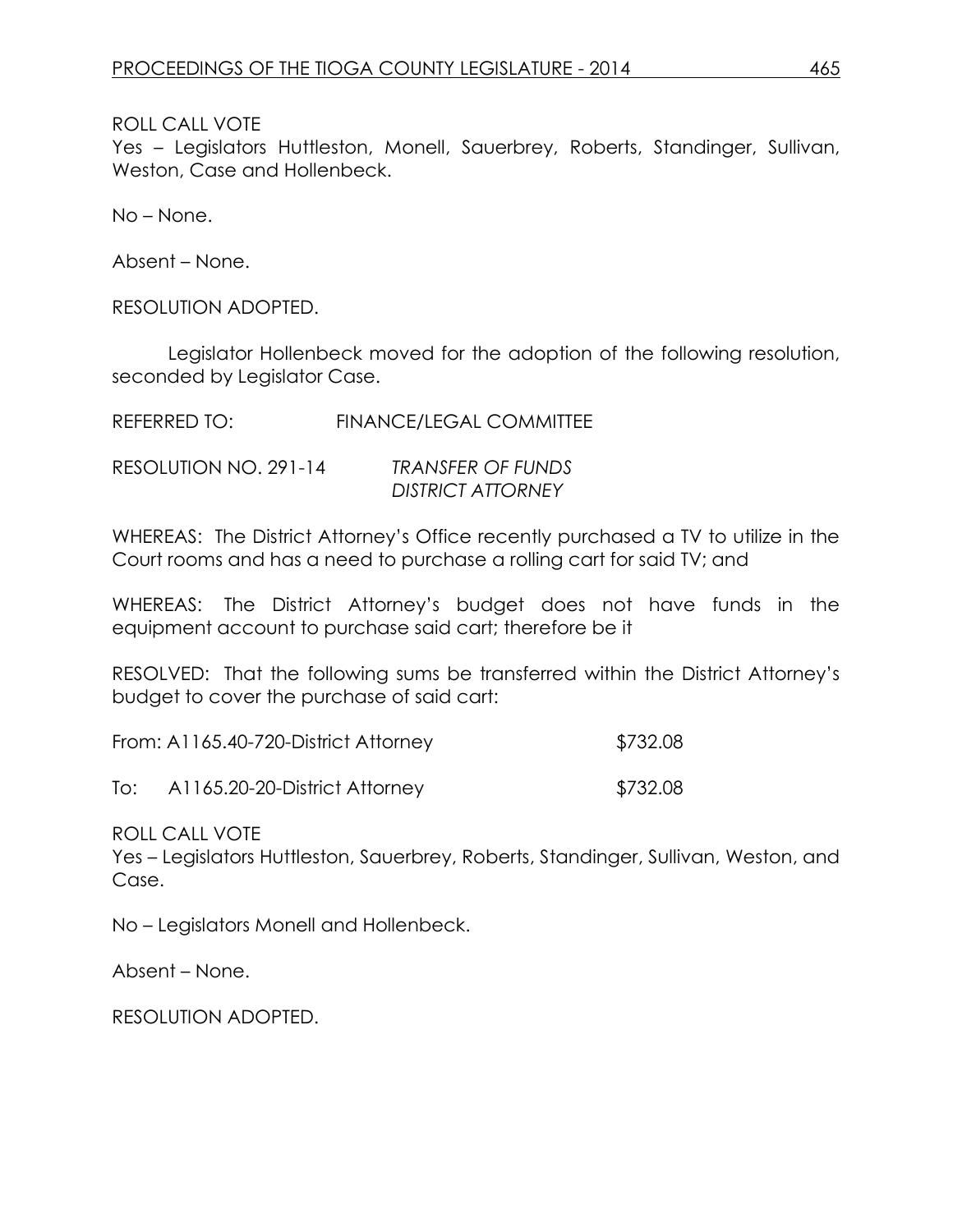466 PROCEEDINGS OF THE TIOGA COUNTY LEGISLATURE - 2014

Legislator Standinger moved for the adoption of the following resolution, seconded by Legislator Sullivan.

| REFERRED TO: | <b>HEALTH &amp; HUMAN SERVICES COMMITTEE</b> |  |
|--------------|----------------------------------------------|--|
|--------------|----------------------------------------------|--|

| RESOLUTION NO. 292-14 | <b>TRANSFER OF FUNDS</b> |
|-----------------------|--------------------------|
|                       | <b>MENTAL HYGIENE</b>    |

WHEREAS: Tioga County Mental Hygiene (TCMH) is required to pay a portion of the costs for the inpatient treatment of Tioga County residents that have been assigned Criminal Psychiatric services by the NYS Court system; and

WHEREAS: TCMH has received notice that Tioga County residents were assigned these services, along with the required payment amount; and

WHEREAS: TCMH has determined the amount of additional funding needed for these already incurred mandated expenses, yet this will require a transfer of funds into the proper account codes from the County Contingency fund; and

WHEREAS: Transfer of funds requires Legislative approval; therefore be it

RESOLVED: That funding be transferred as follows:

|     | From: A1990.40-715 County Contingency Account        | \$20,444.35 |
|-----|------------------------------------------------------|-------------|
| To: | A4390.40-590 Criminal Psychiatric: Services Rendered | \$20,444.35 |

ROLL CALL VOTE

Yes – Legislators Huttleston, Monell, Sauerbrey, Roberts, Standinger, Sullivan, Weston, Case and Hollenbeck.

No – None.

Absent – None.

RESOLUTION ADOPTED.

Legislator Standinger moved for the adoption of the following resolution, seconded by Legislator Monell.

| REFERRED TO:          | <b>HEALTH &amp; HUMAN SERVICES COMMITTEE</b><br>FINANCE COMMITTEE |
|-----------------------|-------------------------------------------------------------------|
| RESOLUTION NO. 293-14 | TRANSFER OF FUNDS<br><b>MENTAL HYGIENE</b>                        |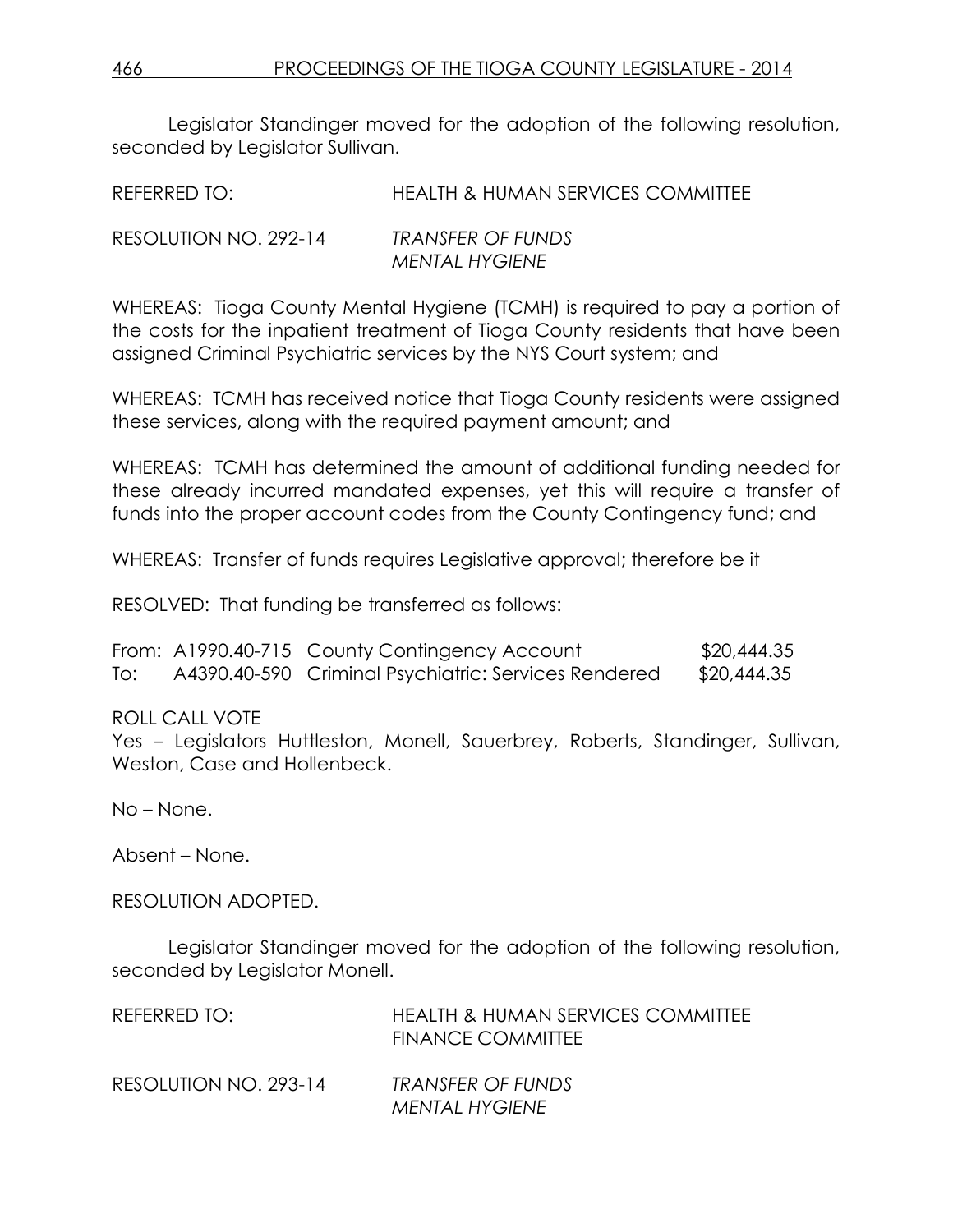WHEREAS: Tioga County Mental Hygiene (TCMH) has identified its Administrative Salaries Budget line to be in deficit; and

WHEREAS: TCMH has identified savings in its Mental Hygiene Clinic Salaries budget line; and

WHEREAS: A transfer of funds into the proper accounts will satisfy the salary budget requirements; and

WHEREAS: Transfer of funds requires Legislative approval; therefore be it

RESOLVED: That funding be transferred as follows:

|     | From: A4310.10-10 Mental Hygiene Clinic: Salaries | \$21,200.00 |
|-----|---------------------------------------------------|-------------|
| To: | A4309.10-10 Mental Hygiene Admin: Salaries        | \$21,200.00 |

### ROLL CALL VOTE

Yes – Legislators Huttleston, Monell, Sauerbrey, Roberts, Standinger, Sullivan, Weston, Case and Hollenbeck.

No – None.

Absent – None.

RESOLUTION ADOPTED.

Legislator Standinger moved for the adoption of the following resolution, seconded by Legislator Sullivan.

| REFERRED TO:          | HEALTH & HUMAN SERVICES COMMITTEE<br><b>FINANCE COMMITTEE</b> |
|-----------------------|---------------------------------------------------------------|
| RESOLUTION NO. 294–14 | TRANSFER OF FUNDS<br>PUBLIC HEALTH                            |

WHEREAS: The costs of the mandated Education of Handicapped Children program have increased due to the increase in the number of children in center-based programs; and

WHEREAS: Additional funding is needed to meet the costs of the Education of Handicapped Children program in 2014; and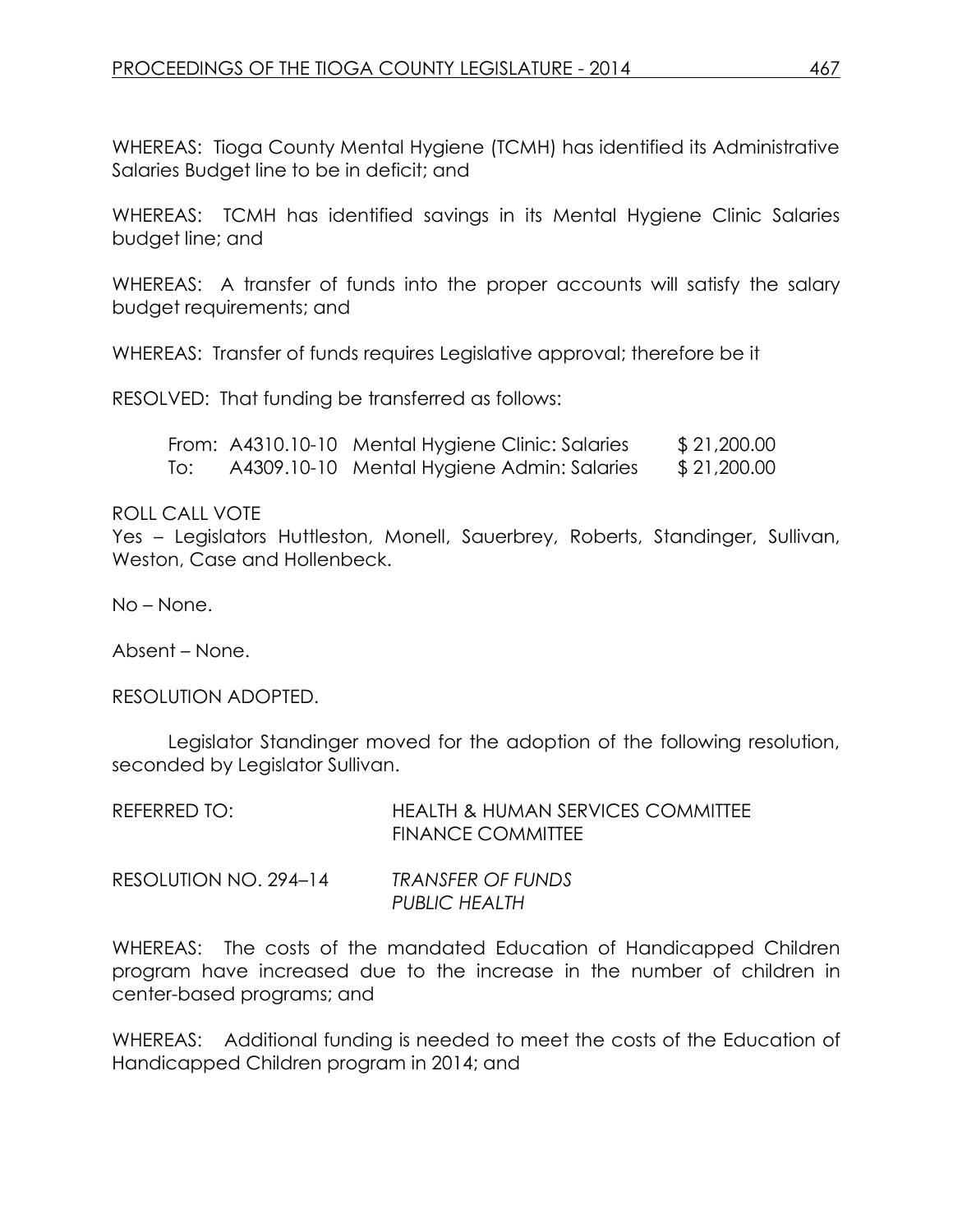468 PROCEEDINGS OF THE TIOGA COUNTY LEGISLATURE - 2014

WHEREAS: Public Health has determined the amount of additional funding needed for the mandated program through the balance of 2014; and

WHEREAS: Public Health has a portion of the funds needed within their budget reducing the amount required from the County Contingency Fund. These funds are available as a direct result of cost-saving measures implemented throughout the year; and

WHEREAS: The additional costs of the Education of Handicapped Children program will result in additional revenue and state aid reimbursement, also decreasing the amount needed from County contingency funds; and

WHEREAS: Transfer of funds requires Legislative approval, therefore be it

RESOLVED: That funds be transferred as follows:

| From: A 1605 |           | Revenue: Education of Handicapped Fees                 | \$<br>43,200 |
|--------------|-----------|--------------------------------------------------------|--------------|
|              | A 3460.00 | Revenue: State Aid: Education of Handicapped \$290,000 |              |
|              |           | A 4011.10-10 Personnel: Administration                 | 6,000        |
|              |           | A 4011.10-20 Personnel: Administration                 | 2,000        |
|              |           | A 4053.10-10 Personnel: Primary & Preventive Services  | 4,000        |
|              |           | A 4053.10-20 Personnel: Primary & Preventive Services  | 26,000       |
|              |           | A 4070.10-20 Personnel: Disease Control                | 12,000       |
|              |           | A 4070.10-30 Personnel: Disease Control                | 13,000       |
|              |           | A 4090.10-10 Personnel: Environmental Health           | 24,000       |
|              |           | A 4042.40-590 Rabies: Post Exposure Treatment Expenses | 15,000       |
|              |           | A 1990.40-715 County Contingency Account               | \$124,800    |
| To:          |           | A 2960.40-590 Handicapped Education-Cont. Services     | \$499,000    |
|              |           | A 2960.40-710 Handicapped Education Transportation     | 61,000       |

# ROLL CALL VOTE

Yes – Legislators Huttleston, Monell, Sauerbrey, Roberts, Standinger, Sullivan, Weston, Case and Hollenbeck.

No – None.

Absent – None.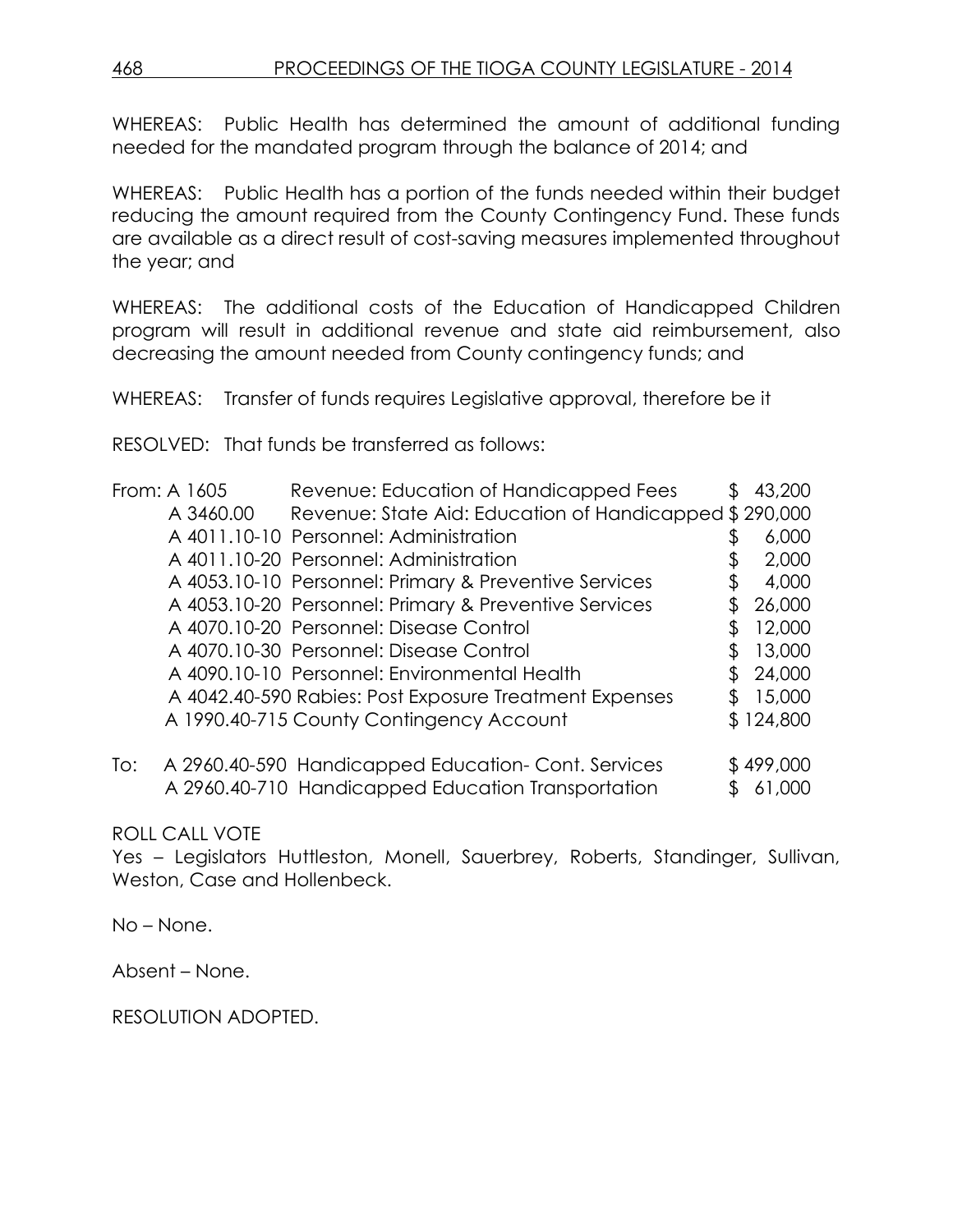Legislator Roberts moved for the adoption of the following resolution, seconded by Legislator Sullivan.

| REFERRED TO: | <b>PUBLIC WORKS</b> |
|--------------|---------------------|
|              | <b>FINANCE</b>      |
|              |                     |

RESOLUTION NO. 295-14 *TRANSFER FUNDS TO*

*PENN. AVE BRIDGE BIN: 3335490*

WHEREAS: Tioga County bonded for a program for rehabilitation of various bridges; and

WHEREAS: Penn. Ave Bridge BIN 3335490 is one of the bridges in the bridge bond program; and

WHEREAS: The cost for this project was estimated in August of 2013 prior to the actual bid opening for this project during the 2014 budget process; and

WHEREAS: The estimate for the Penn. Ave. Bridge (BIN 3335490) was \$81,500 short of the actual bid; therefore be it

RESOLVED: That the Tioga County Legislature authorizes the following transfers:

| From: | H878.03               | Capital Bridge Bond Reserve         | \$40,481 |
|-------|-----------------------|-------------------------------------|----------|
|       | H <sub>2010.07</sub>  | Lillie Hill Rd. Bridge BIN: 3335510 | \$12,845 |
|       | H <sub>20</sub> 12.06 | Gaskill Rd. Bridge BIN: 3335390     | \$28,174 |

For a total of \$81,500 to the Penn. Ave. Bridge (BIN 3335490) Account H2014.02.

ROLL CALL VOTE

Yes – Legislators Huttleston, Monell, Sauerbrey, Roberts, Standinger, Sullivan, Weston, Case and Hollenbeck.

No – None.

Absent – None.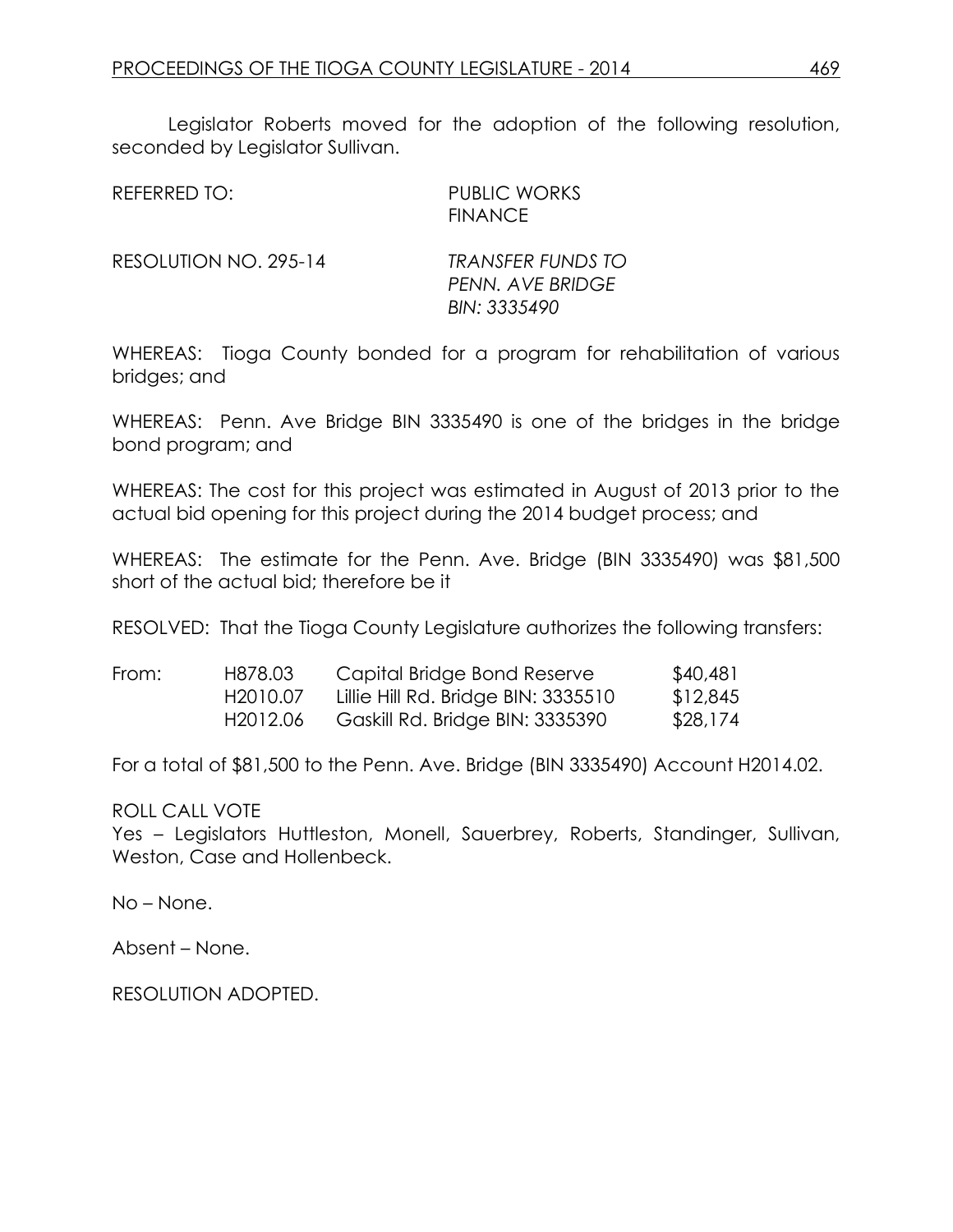Legislator Hollenbeck moved for the adoption of the following resolution, seconded by Legislator Monell.

| REFERRED TO:          | <b>FINANCE COMMITTEE</b>                                      |
|-----------------------|---------------------------------------------------------------|
| RESOLUTION NO. 296-14 | TRANSFER OF FUNDS FOR COMMUNITY COLLEGE<br>TUITION- TREASURER |

WHEREAS: Tioga County Treasurer's is required to pay a portion of the costs for Community College Tuition for Tioga County residents ; and

WHEREAS: The Treasurer's department has received notice and billing from a community college requesting payment in the amount of \$54,976.33 for the Fall semester 2014; and

WHEREAS: The Treasurer's Department has estimated the amount of additional funding needed for incurred expenses through year end to be \$85,000.00 and do not have the budgeted funds and will require a transfer of funds from the County Contingency fund; and

WHEREAS: Transfer of funds requires Legislative approval; therefore be it

RESOLVED: That funding be transferred as follows:

|     | From: A1990.40-715 County Contingency Account | \$55,000.00 |
|-----|-----------------------------------------------|-------------|
| To: | A2490.40-487 Community College Tuition        | \$55,000.00 |

# ROLL CALL VOTE

Yes – Legislators Huttleston, Monell, Sauerbrey, Roberts, Standinger, Sullivan, Weston, Case and Hollenbeck.

No – None.

Absent – None.

RESOLUTION ADOPTED.

Legislator Hollenbeck moved for the adoption of the following resolution, seconded by Legislator Monell.

| REFERRED TO:          | FINANCE/LEGAL             |
|-----------------------|---------------------------|
| RESOLUTION NO. 297-14 | FUND FINANCIAL MANAGEMENT |
|                       | SYSTEM RESERVE FUND       |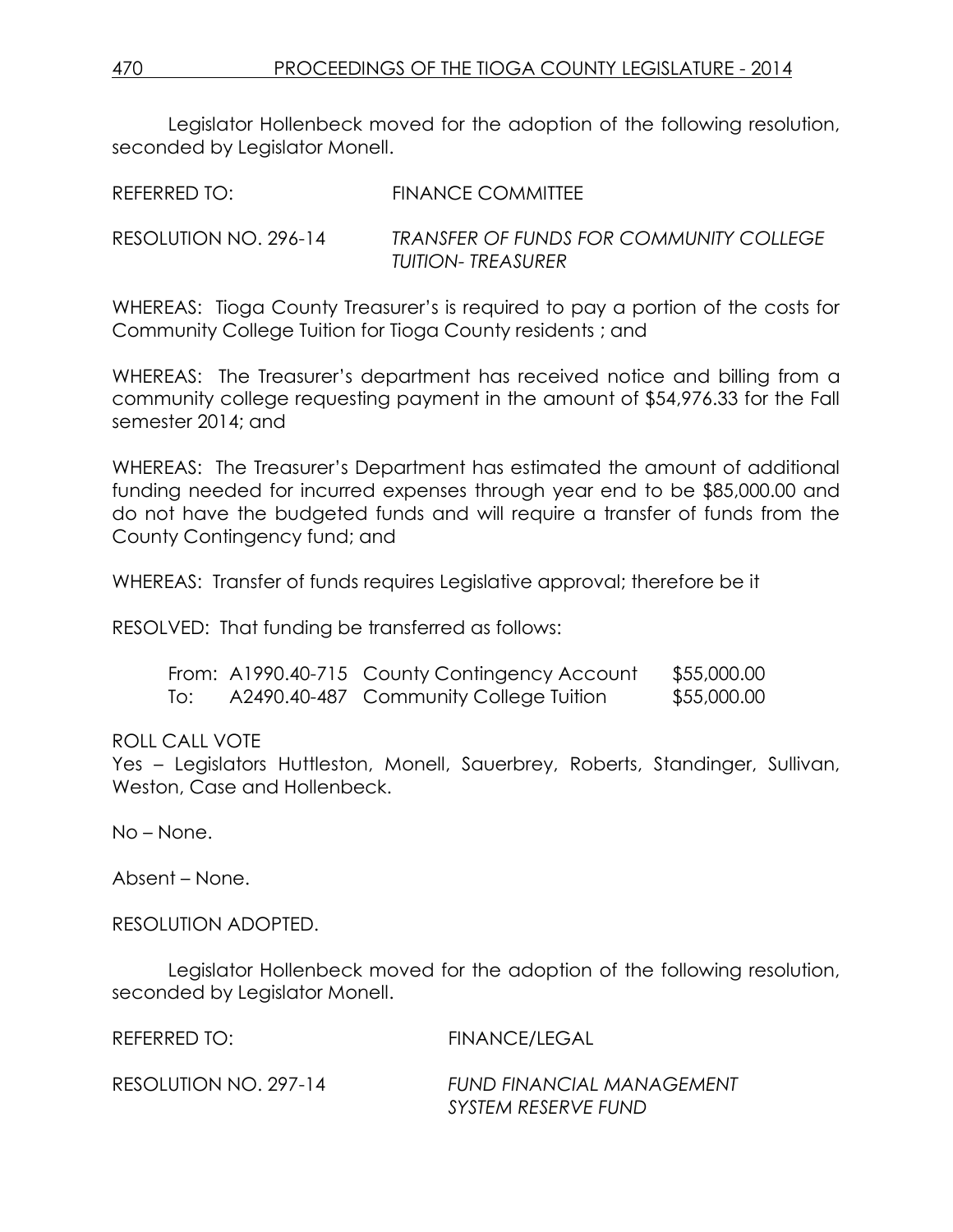WHEREAS: The Tioga County Legislature recognizes the importance of County Infrastructure and established funds for such needs; and

WHEREAS: The Tioga County Legislature would like to fund these reserves through funds previously received from the dissolution of the Consolidated Health Insurance Plan as of December 31, 2013; therefore be it

RESOLVED: That the Tioga County Treasurer funds the "Financial Management System Reserve Fund" with \$1,100,000 as follows:

|     | From: A5031.00 Interfund Transfers all Others                   | \$1,100,000.00 |
|-----|-----------------------------------------------------------------|----------------|
| To: | A9950.93-715 Transfer to Capital Fund                           | \$1,100,000.00 |
|     |                                                                 |                |
|     | From: H5031.00 Interfund Transfer                               | \$1,100,000.00 |
| To: | H878.08 Financial Management System Reserve Fund \$1,100,000.00 |                |

ROLL CALL VOTE

Yes – Legislators Huttleston, Monell, Sauerbrey, Roberts, Standinger, Sullivan, Weston, Case and Hollenbeck.

No – None.

Absent – None.

RESOLUTION ADOPTED.

Legislator Case moved for the adoption of the following resolution, seconded by Legislator Hollenbeck.

REFERRED TO: ED&P COMMITTEE RESOLUTION NO. 298-14 *REAPPOINT MEMBER TO THE TIOGA COUNTY PLANNING BOARD*

WHEREAS: The term of Tioga County Planning Board member Georgeanne Eckley will expire as of 12/31/14; and

WHEREAS: The Village of Owego has nominated Georgeanne Eckley to serve another term as their representative; therefore be it

RESOLVED: That the Tioga County Legislature reappoint Georgeanne Eckley to the Tioga County Planning Board, to serve a 3-year term of 1/1/15 – 12/31/17.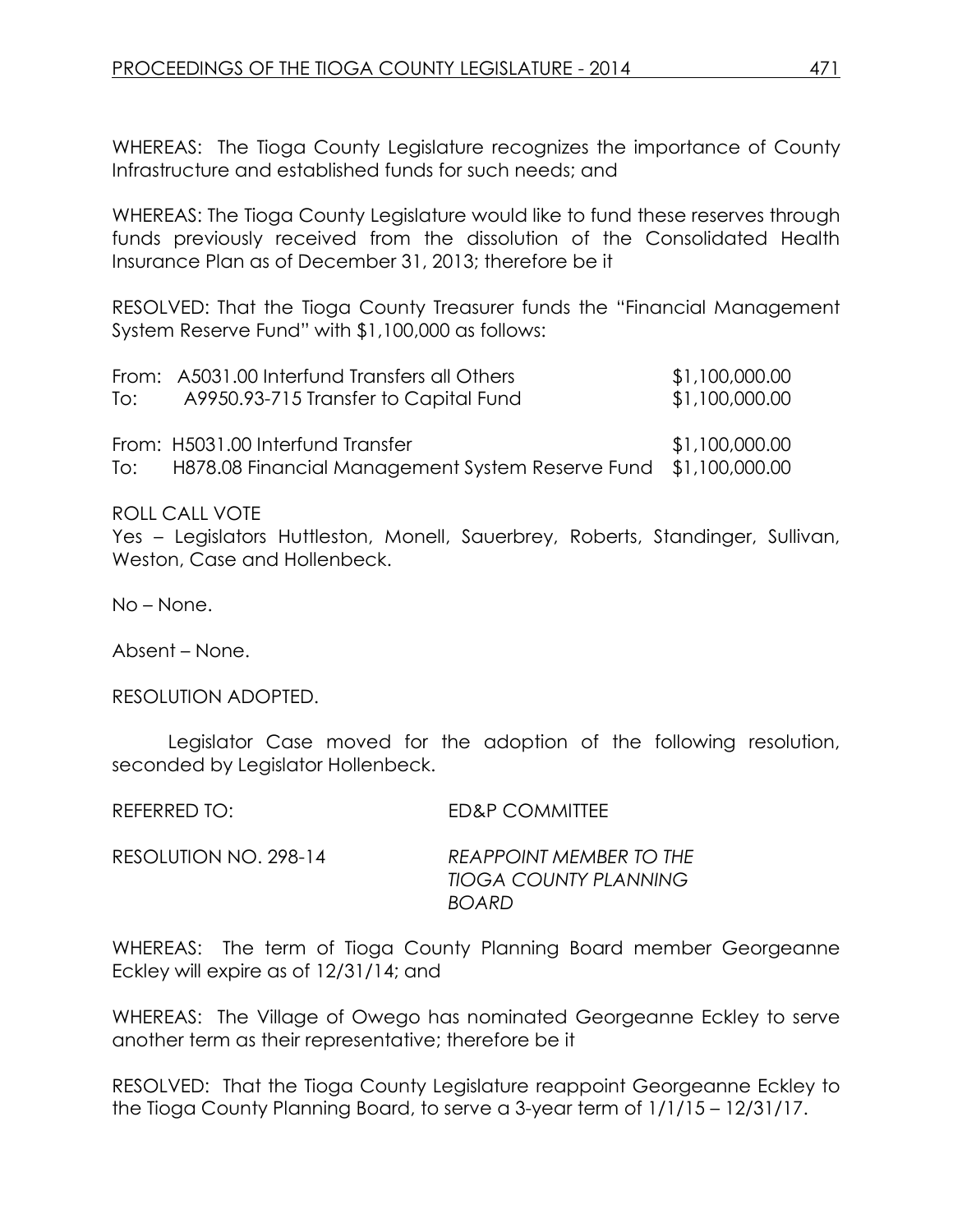Yes – Legislators Huttleston, Monell, Sauerbrey, Roberts, Standinger, Sullivan, Weston, Case and Hollenbeck.

No – None.

Absent – None.

RESOLUTION ADOPTED.

Legislator Case moved for the adoption of the following resolution, seconded by Legislator Hollenbeck.

REFERRED TO: ED&P COMMITTEE

RESOLUTION NO. 299-14 *REAPPOINT MEMBER TO THE TIOGA COUNTY PLANNING BOARD*

WHEREAS: The term of Tioga County Planning Board member Gary Henry will expire as of 12/31/14; and

WHEREAS: The Town of Candor has nominated Gary Henry to serve another term as their representative; therefore be it

RESOLVED: That the Tioga County Legislature reappoint Gary Henry to the Tioga County Planning Board, to serve a 3-year term of 1/1/15 – 12/31/17.

ROLL CALL VOTE

Yes – Legislators Huttleston, Monell, Sauerbrey, Roberts, Standinger, Sullivan, Weston, Case and Hollenbeck.

No – None.

Absent – None.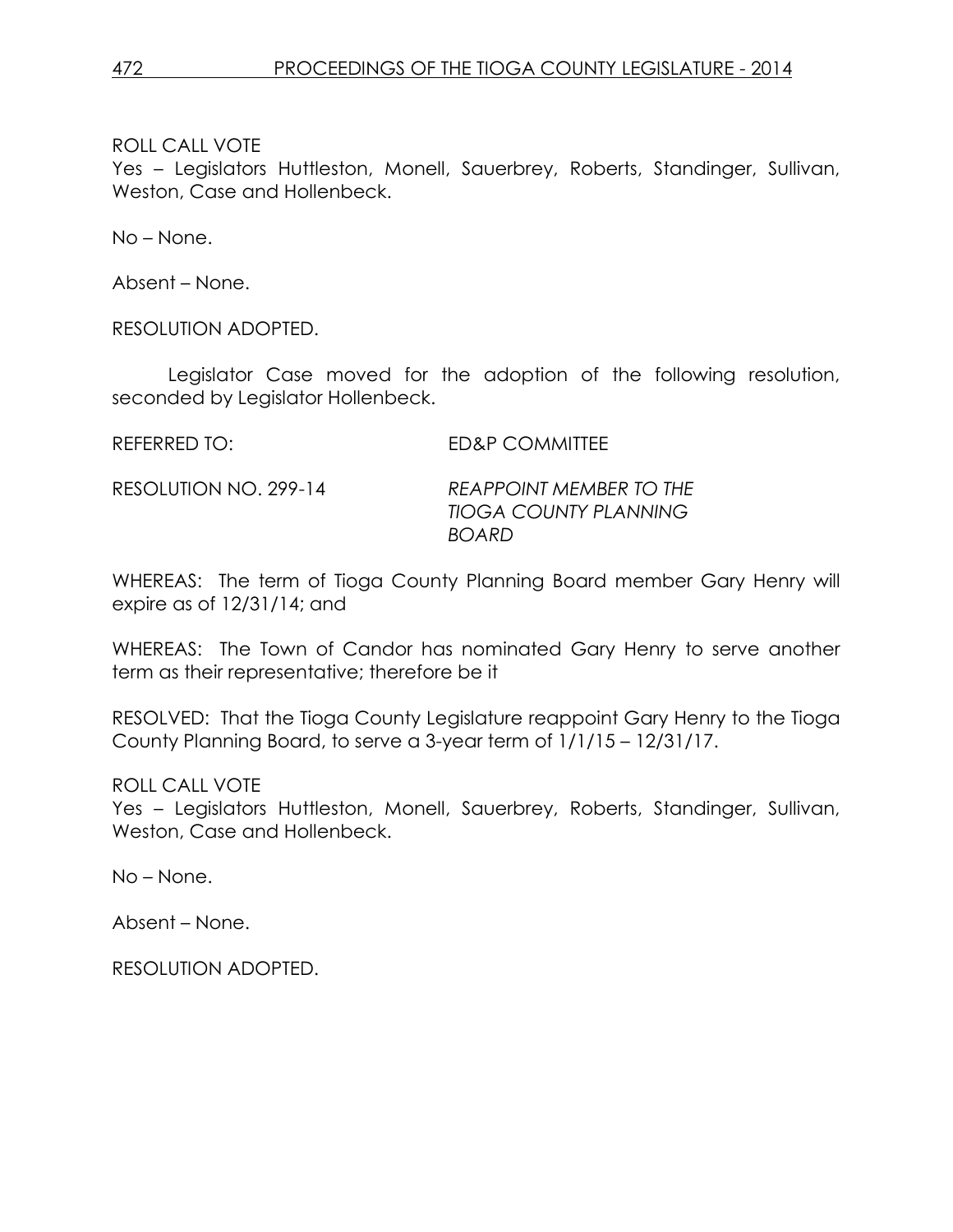Legislator Case moved for the adoption of the following resolution, seconded by Legislator Hollenbeck.

| REFERRED TO:          | ED&P COMMITTEE                                          |
|-----------------------|---------------------------------------------------------|
| RESOLUTION NO. 300-14 | REAPPOINT MEMBER TO THE<br><b>TIOGA COUNTY PLANNING</b> |

WHEREAS: The term of Tioga County Planning Board member Johannes Peeters will expire as of 12/31/14; and

*BOARD*

WHEREAS: The Town of Newark Valley has nominated Johannes Peeters to serve another term as their representative; therefore be it

RESOLVED: That the Tioga County Legislature reappoint Johannes Peeters to the Tioga County Planning Board, to serve a 3-year term of 1/1/15 – 12/31/17.

### ROLL CALL VOTE

Yes – Legislators Huttleston, Monell, Sauerbrey, Roberts, Standinger, Sullivan, Weston, Case and Hollenbeck.

No – None.

Absent – None.

RESOLUTION ADOPTED.

Legislator Case moved for the adoption of the following resolution, seconded by Legislator Sullivan.

| REFERRED TO: I        | <b>AGRICULTURE COMMITTEE</b>                                                                  |
|-----------------------|-----------------------------------------------------------------------------------------------|
| RESOLUTION NO. 301-14 | RE-APPOINT MEMBER TO THE TIOGA COUNTY<br>AGRICULTURAL AND FARMLAND PROTECTION<br><b>BOARD</b> |

WHEREAS: The term of Agricultural & Farmland Protection Board member, John Lacey, representing the Tioga County Farm Bureau (Ag Land Preservation), has a term expiring as of 12/31/2014; and

WHEREAS: The Agricultural and Farmland Protection Board is desirous of filling this position and the Tioga County Farm Bureau has found John Lacey willing to serve another term; therefore be it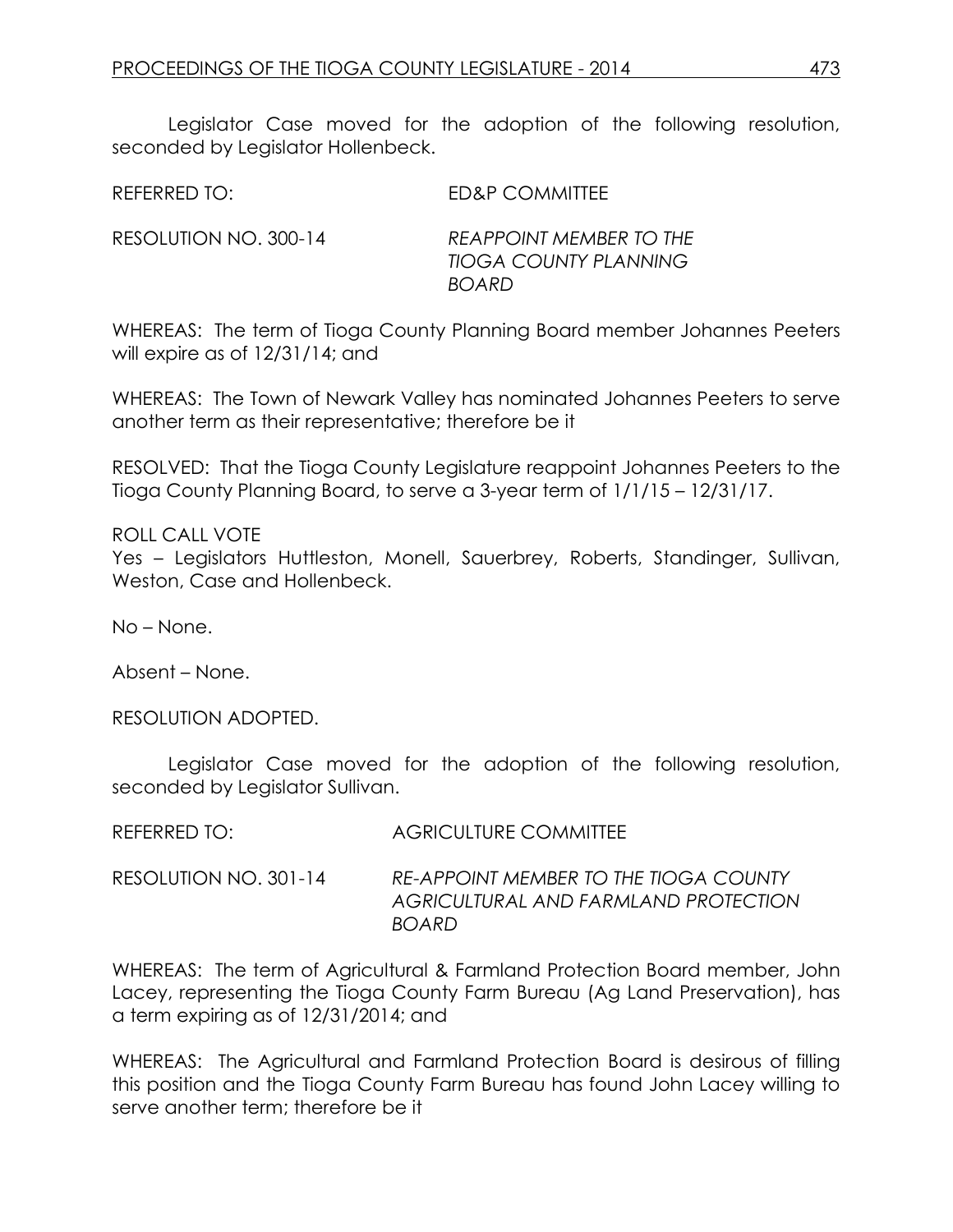# 474 PROCEEDINGS OF THE TIOGA COUNTY LEGISLATURE - 2014

RESOLVED: That the Tioga County Legislature hereby reappoint John Lacey to the Agricultural and Farmland Protection Board to serve a 4-year term of 1/1/15 – 12/31/18.

ROLL CALL VOTE

Yes – Legislators Huttleston, Monell, Sauerbrey, Roberts, Standinger, Sullivan, Weston, Case and Hollenbeck.

No – None.

Absent – None.

RESOLUTION ADOPTED.

Legislator Standinger moved for the adoption of the following resolution, seconded by Legislator Monell.

REFERRED TO: HEALTH & HUMAN SERVICES COMMITTEE

RESOLUTION NO. 302-14 *RE-APPOINT MEMBER TO THE TIOGA COUNTY BOARD OF HEALTH PUBLIC HEALTH*

WHEREAS: Section 344 of the Public Health Law requires that members of the Board of Health shall serve six (6) year staggered terms; and

WHEREAS: The appointed term for Vincent Leonti, MD, on the Board of Health expires 12/31/14; and

WHEREAS: Vincent Leonti, MD, has agreed to serve for another term; therefore be it

RESOLVED: That Vincent Leonti, MD be re-appointed to the Tioga County Board of Health for a term of 1/1/2015 – 12/31/2020.

ROLL CALL VOTE

Yes – Legislators Huttleston, Monell, Sauerbrey, Roberts, Standinger, Sullivan, Weston, Case and Hollenbeck.

No – None.

Absent – None.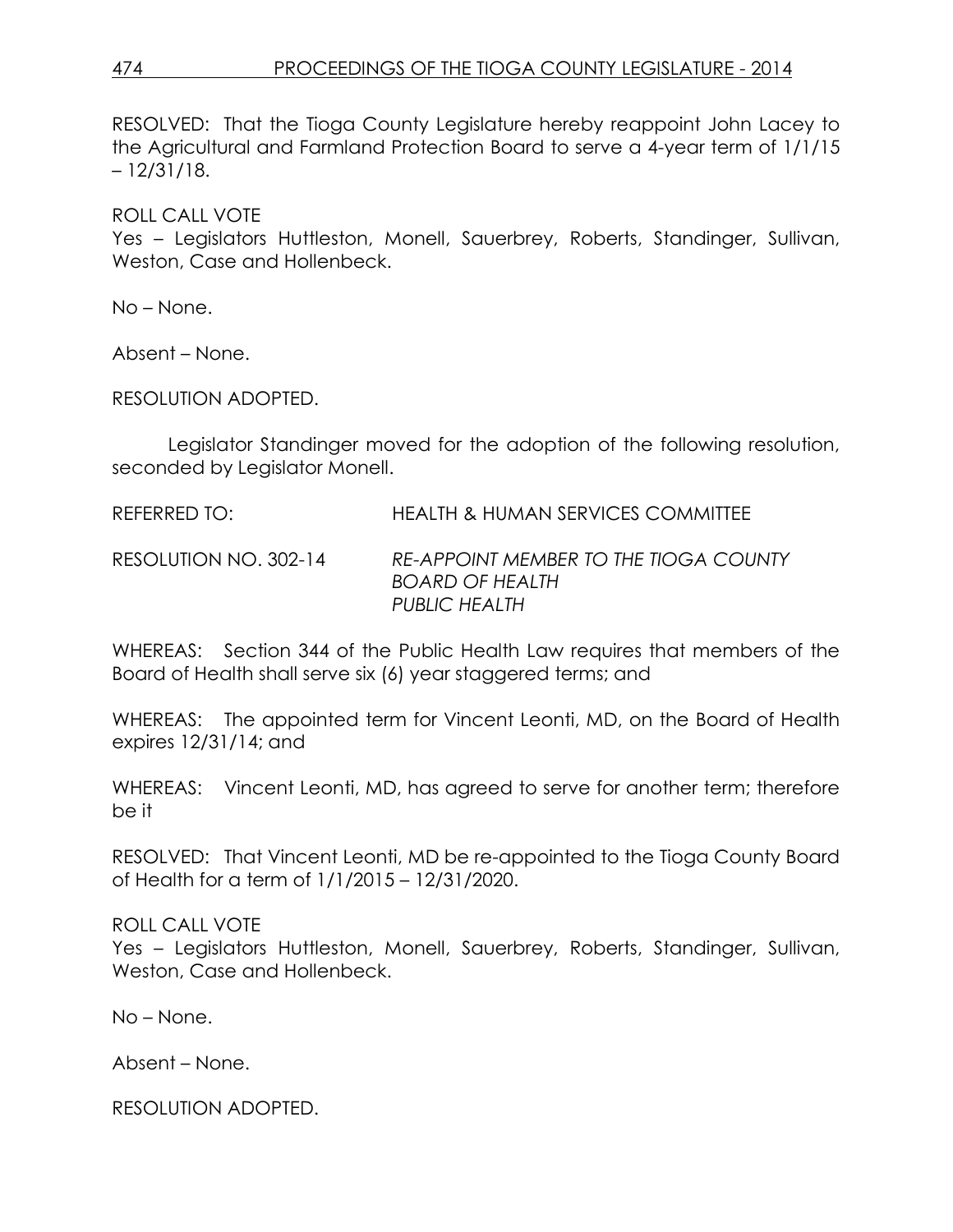Legislator Roberts moved for the adoption of the following resolution, seconded by Legislator Sullivan.

REFERRED TO: PUBLIC WORKS

RESOLUTION NO. 303-14 *AWARD CONSTRUCTION CONTRACT TO PROCON CONTRACTING FOR REPLACEMENT OF EAST RIVER RD BRIDGE OVER WAPPASENING CREEK BIN 3335410*

WHEREAS: Tioga County is receiving Aid for the replacement of the East River Rd. Bridge over Wappasening Creek BIN3335410; and

WHEREAS: The project will be funded as follows:

Federal 80% State 15% Local 05%

And

WHEREAS: The Commissioner of Public Works received sealed bids on November 25, 2014 and the bids were as follows:

| Economy Paving             | Cortland, NY   | \$1,643,643.00 |
|----------------------------|----------------|----------------|
| <b>FAHS Construction</b>   | Binghamton, NY | \$1,666,253.50 |
| Procon Contracting         | Vestal, NY     | \$1,633,000.00 |
| R.DeVincentis Construction | Binghamton, NY | \$1,813,000.00 |
| <b>Vector Construction</b> | Cicero, NY     | \$1,824,518.25 |

And

WHEREAS: Labella Associates, Rochester, NY have completed the review of the bids and finds the low bidder Procon Contracting, Vestal, NY meets all of the qualifications of the bid specifications; therefore be it

RESOLVED: That the Tioga County Legislature authorize awarding the bid to Procon Contracting, Vestal, NY not to exceed \$1,633,000.00 to be paid out of East River Rd. Bridge Account H2009.02.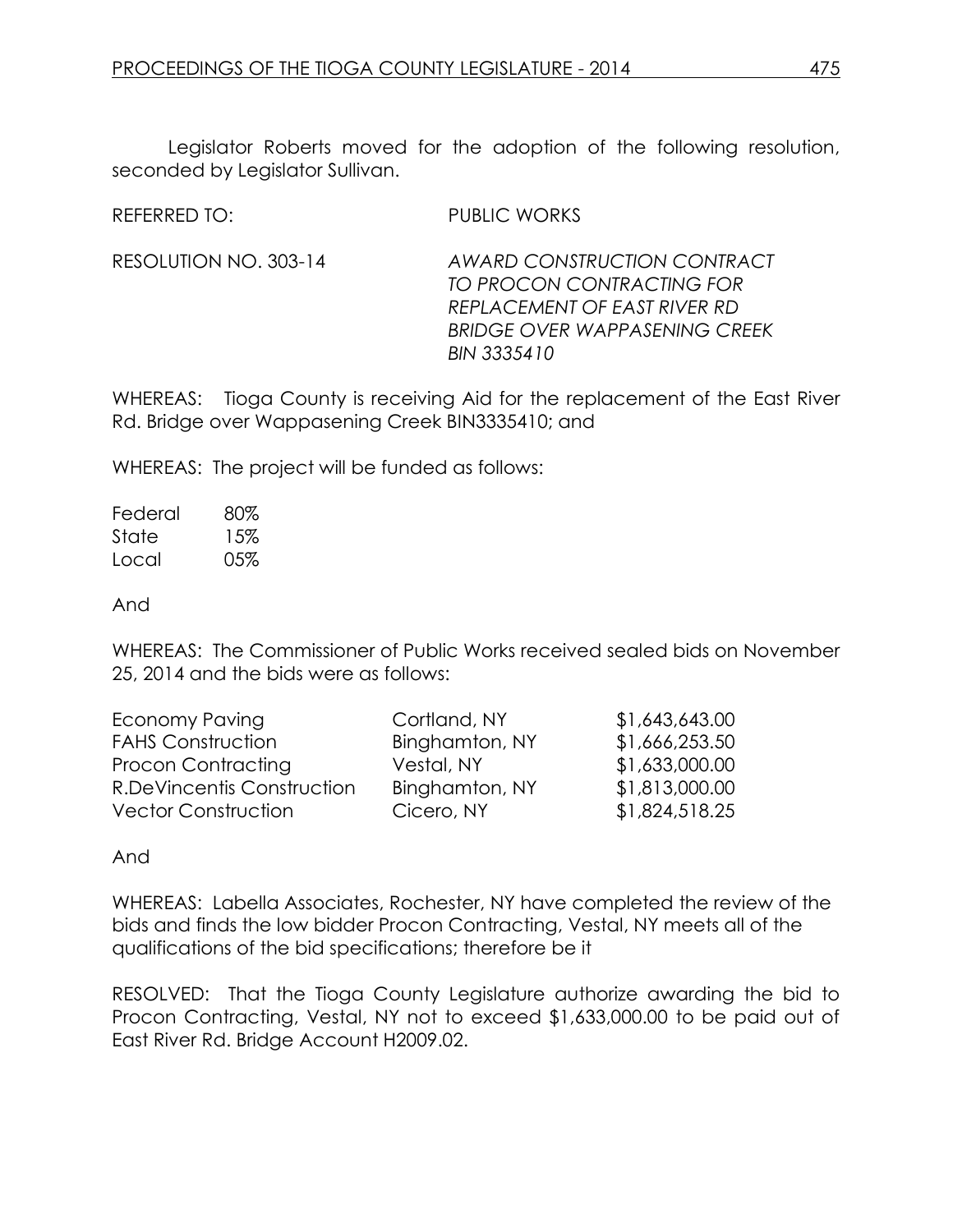Yes – Legislators Huttleston, Monell, Sauerbrey, Roberts, Standinger, Sullivan, Weston, Case and Hollenbeck.

No – None.

Absent – None.

RESOLUTION ADOPTED.

Legislator Monell moved for the adoption of the following resolution, seconded by Legislator Case.

| REFERRED TO:          | PERSONNEL COMMITTEE<br>LEGISLATIVE WORKSESSION |
|-----------------------|------------------------------------------------|
| RESOLUTION NO. 304-14 | AMEND COUNTY POLICY 44:<br>NON-UNION BENEFITS  |

WHEREAS: The County Legislature has determined that an increase in health insurance contributions is warranted for those Non-Union employees contributing 12.5% of premium; and

WHEREAS: No increase in contributions is currently planned for those Non-Union employees currently contributing 15% or 20% of premium; and

WHEREAS: There is a need to add language to Policy 44 to reflect the ineligibility for accrual of a sick day in any month when an unpaid absence of five working days or more is taken or any unauthorized leave is taken; therefore be it

RESOLVED: That County Policy 44: Non-Union Benefits, Section 5 be amended so the Contributions Chart appears as follows:

Contributions (% of Premium)

|                                      | 2013 | 2014             | 2015              | 2016            | 2017 |
|--------------------------------------|------|------------------|-------------------|-----------------|------|
| Legislators                          | 7%   | $8\frac{1}{2}\%$ | $10\frac{1}{2}\%$ | $12\frac{2}{2}$ | 15%  |
| Full-time hired<br>prior to $1/1/09$ | 10%  | 12½%             | $13\frac{1}{2}\%$ | 15%             |      |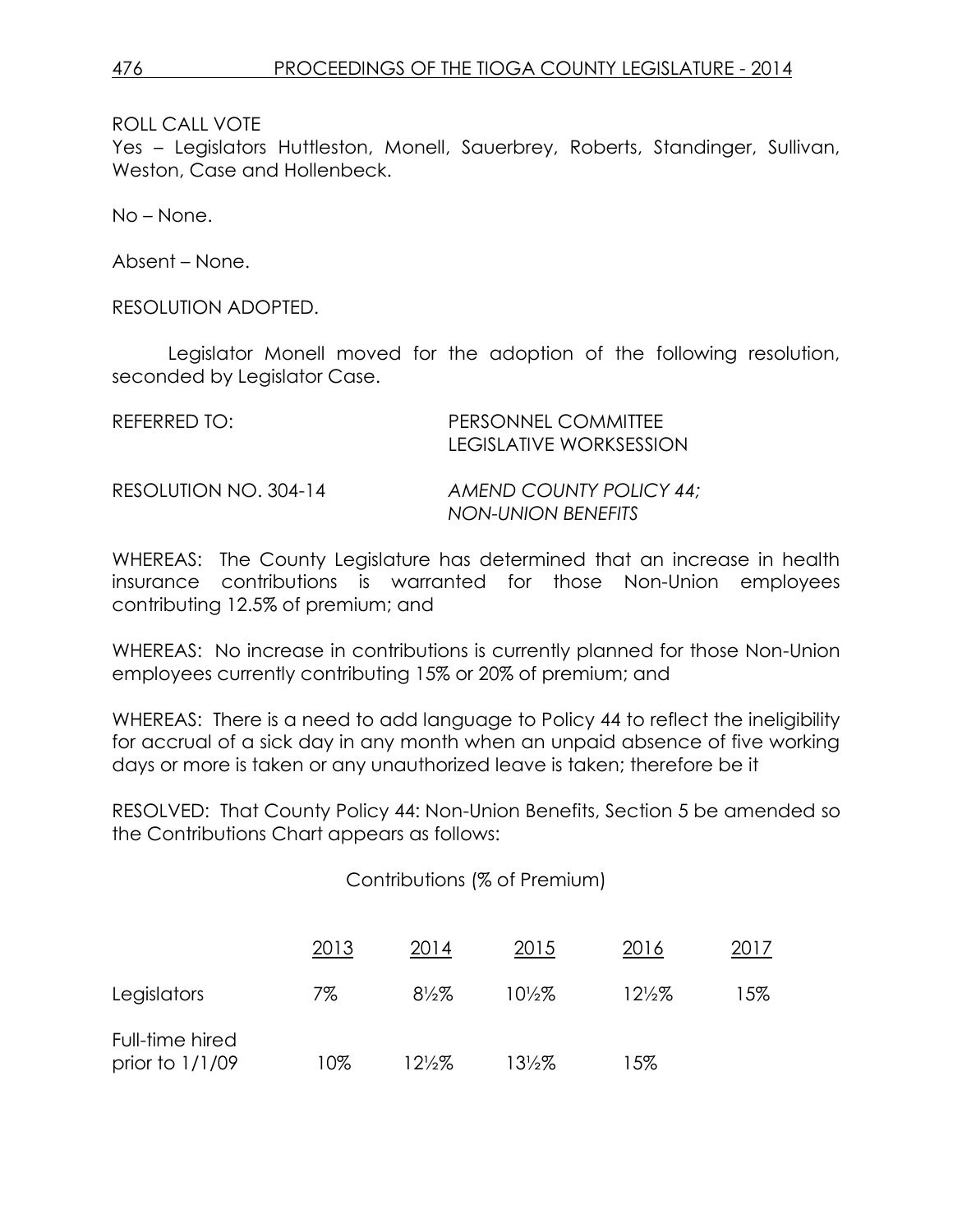| Full-time hired<br>on or after $1/1/09$ | 15% | 15% | 15% |
|-----------------------------------------|-----|-----|-----|
| 4 day/week<br>Attorneys                 |     | 15% | 15% |
| Part-time Attorneys                     | 20% | 20% | 20% |

and be it further

RESOLVED: That Section 5 be further amended to reflect in paragraph ten "for 2012 – 2015" the Health Reimbursement Accounts shall be funded by the County at the following levels:

| Individual: | \$2,600 |
|-------------|---------|
| Family:     | \$5,200 |

And be it further

RESOLVED: That Section 2.C: Sick Time be amended to include the following bullet:

> A sick day shall not be earned for any month in which an unpaid absence of 5 or more working days occurs or any unauthorized leave (paid or unpaid) occurs

And be it further

RESOLVED: That the remainder of the Policy remain unchanged at this time.

### ROLL CALL VOTE

Yes – Legislators Huttleston, Monell, Sauerbrey, Roberts, Standinger, Sullivan, Weston, Case and Hollenbeck.

No – None.

Absent – None.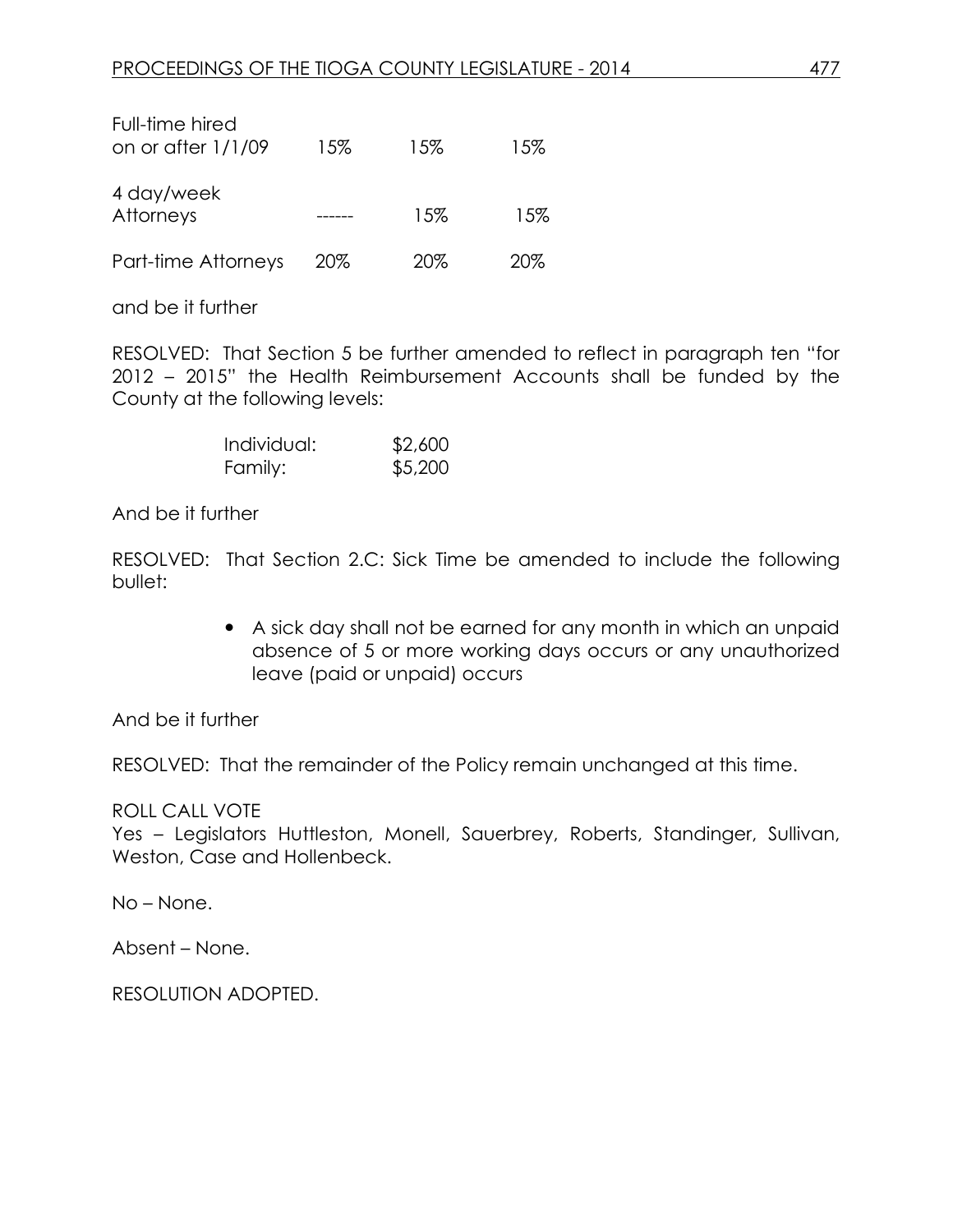Legislator Weston moved for the adoption of the following resolution, seconded by Legislator Monell.

| REFERRED TO:          | PUBLIC SAFETY COMMITTEE<br><b>PERSONNEL COMMITTEE</b>       |
|-----------------------|-------------------------------------------------------------|
| RESOLUTION NO. 305-14 | AUTHORIZE CONTRACTS WITH SADD<br>SCHOOL ASSOCIATES FOR 2015 |

WHEREAS: It is the desire of the STOP DWI Program to award four contracts with SADD School Associates which are defined as Independent contractors not entitled to County Employee benefits; and

WHEREAS: It is the desire to award the four SADD School Associate contracts for the calendar year 2015 to the following individuals; Matt Gelder to serve the Candor School District; Matthew Cicchetti to serve the Newark Valley School District; Joan Beck to serve the Owego Apalachin School District; Janice Barto to serve the Tioga Central School District; and

WHEREAS: Each SADD School Associate will be compensated \$100 each month for the ten months of the school year, but will not exceed \$1,000 for the year; and

WHEREAS: The Tioga County Attorney has approved the agreement that defines the rights and responsibilities of all the parties involved and outlines the compensation to be paid to the STOP DWI School Associates; therefore be it

RESOLVED: That these contracts for SADD School Associates be authorized for the 2015 calendar year.

ROLL CALL VOTE

Yes – Legislators Huttleston, Monell, Sauerbrey, Roberts, Standinger, Sullivan, Weston, Case and Hollenbeck.

No – None.

Absent – None.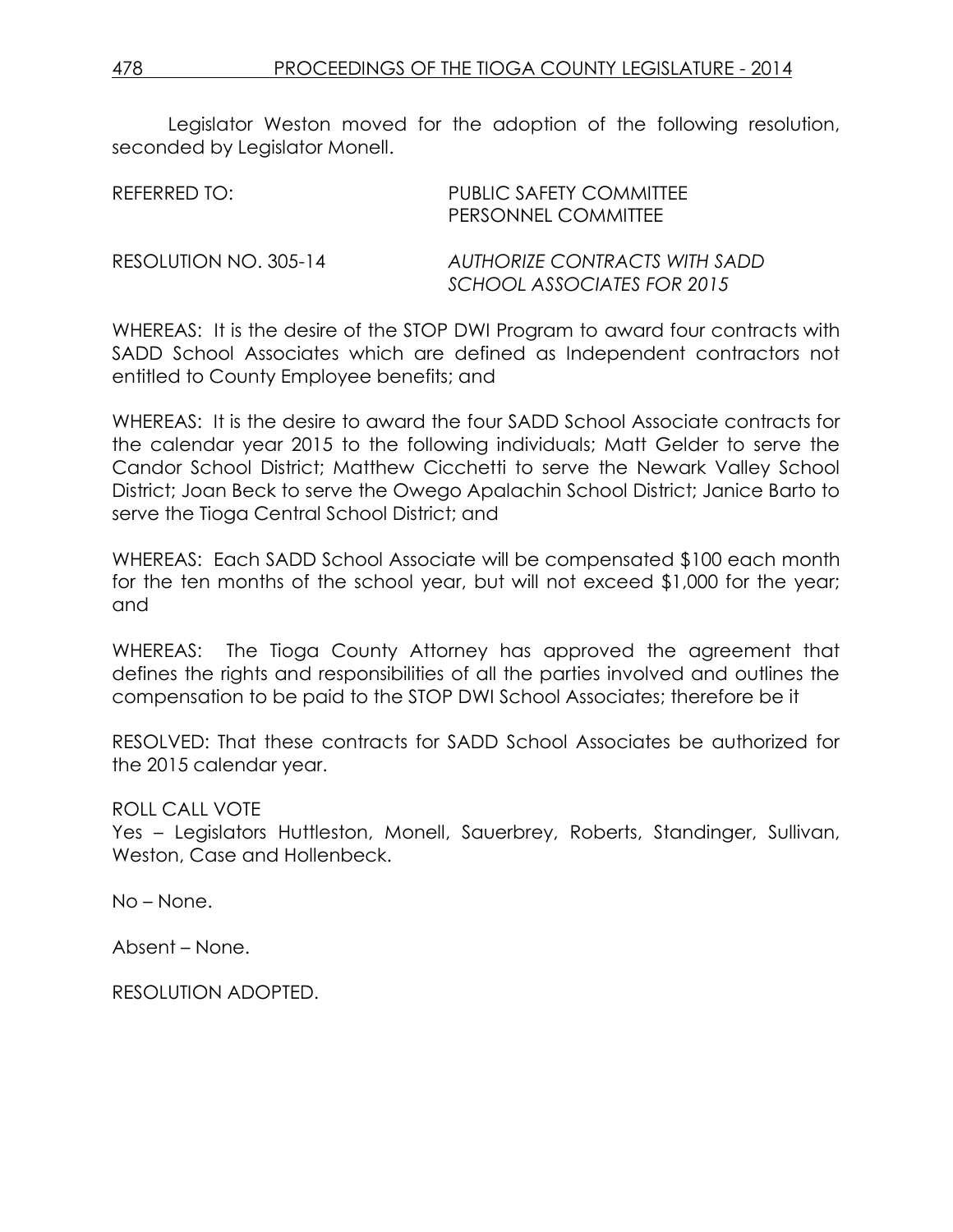Legislator Standinger moved for the adoption of the following resolution, seconded by Legislator Weston.

| REFERRED TO: | ADMINISTRATIVE SERVICES COMMITTEE |
|--------------|-----------------------------------|
|              | <b>PERSONNEL COMMITTEE</b>        |

RESOLUTION NO. 306-14 *APPOINTMENT OF DEMOCRATIC ELECTION COMMISSIONER*

WHEREAS: The Chair of the Democratic Party has submitted their recommendation to the Clerk of the Legislature; therefore be it

RESOLVED: That John J. Langan be and hereby is appointed Democratic Election Commissioner for Tioga County Board of Elections from January 1, 2015 through December 31, 2016.

Legislator Sullivan spoke. "I just wanted to point something out regarding this resolution. Per New York State's Election Law combined with the makeup of this Legislative body, being that we are all Republicans and there are no Democrats on this Legislature, the appointment stated in this resolution by law will take effect no matter what action or inaction this body takes. Therefore, this resolution is frivolous and the votes cast on this resolution are entirely irrelevant. Thank you."

### ROLL CALL VOTE

Yes – Legislators Huttleston, Monell, Sauerbrey, Roberts, Standinger, Weston, Case and Hollenbeck.

No – None.

Abstain – Legislator Sullivan.

Absent – None.

RESOLUTION ADOPTED.

Legislator Monell moved for the adoption of the following resolution, seconded by Legislator Hollenbeck.

| REFERRED TO:          | ADMINISTRATIVE SERVICES COMMITTEE<br>PERSONNEL COMMITTEE |
|-----------------------|----------------------------------------------------------|
| RESOLUTION NO. 307-14 | AUTHORIZE 2015 SALARIES<br><b>BOARD OF ELECTIONS</b>     |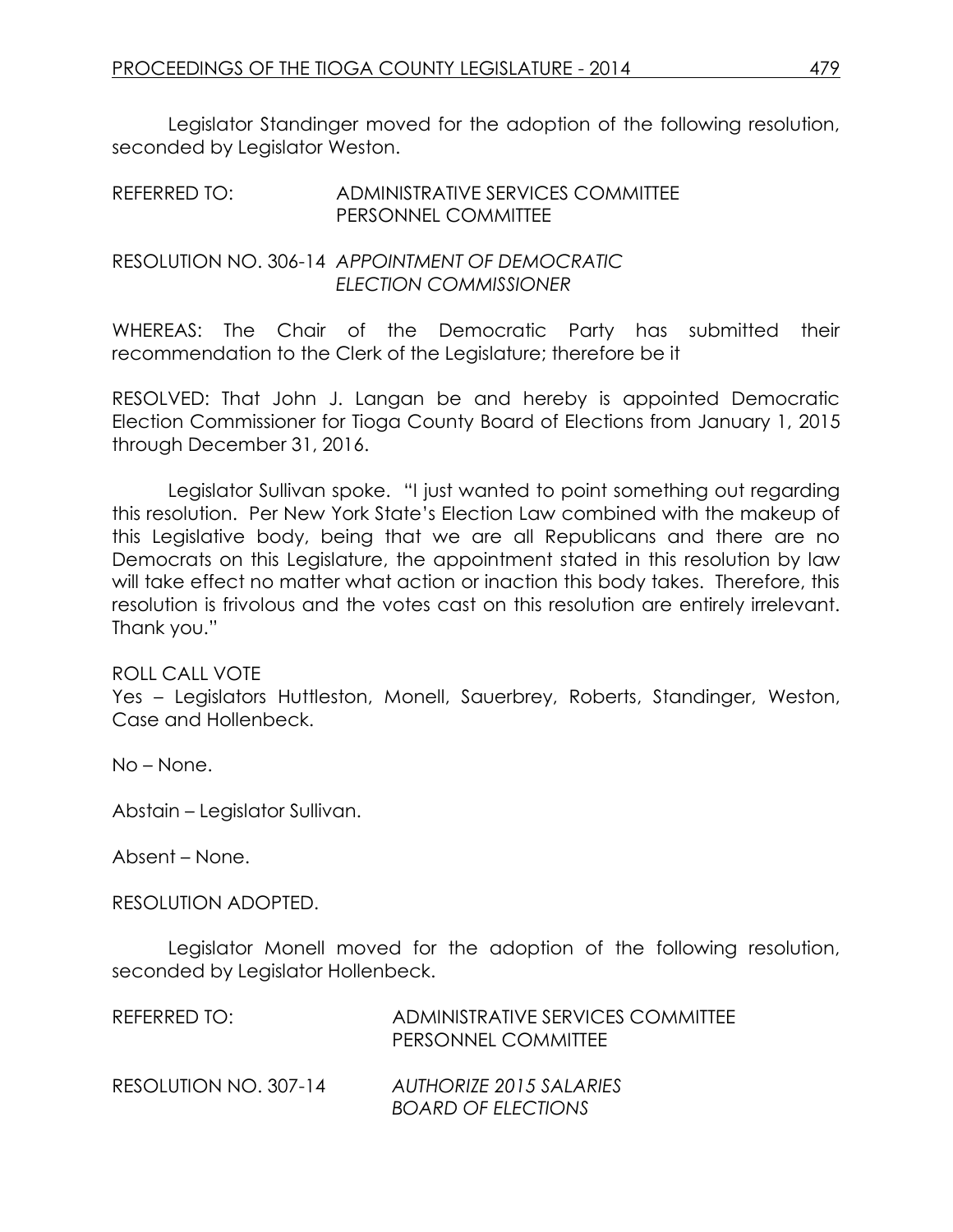WHEREAS: The salaries for employees of the Board of Elections are set by resolution; and

WHEREAS: Non-Union staff have been authorized a salary increase for 2015; therefore be it

RESOLVED: That the 2015 rates of pay, for the Board of Elections staff shall be as follow:

# 2015 pay: Commissioners (2) \$38,979 Deputy Commissioners (2) \$31,563 Voting Machine Technicians (2) \$16.20/hr Election Workers (4) \$12.39/hr

### ROLL CALL VOTE

Yes – Legislators Huttleston, Monell, Sauerbrey, Roberts, Standinger, Sullivan, Weston, Case and Hollenbeck.

No – None.

Absent – None.

RESOLUTION ADOPTED.

Legislator Monell moved for the adoption of the following resolution, seconded by Legislator Hollenbeck.

REFERRED TO: PERSONNEL COMMITTEE

RESOLUTION NO. 308-14 *AUTHORIZE CONTRACT RENEWAL CSEA EMPLOYEE BENEFIT FUND*

WHEREAS: Resolution #276-11 authorized a contract with CSEA Benefit Fund to administer Solstice Vision and Dental plans for CSEA and Non-Union employees; and

WHEREAS: The Dental and Vision plans are contractual benefits for CSEA employees, to be continued for 2015; therefore be it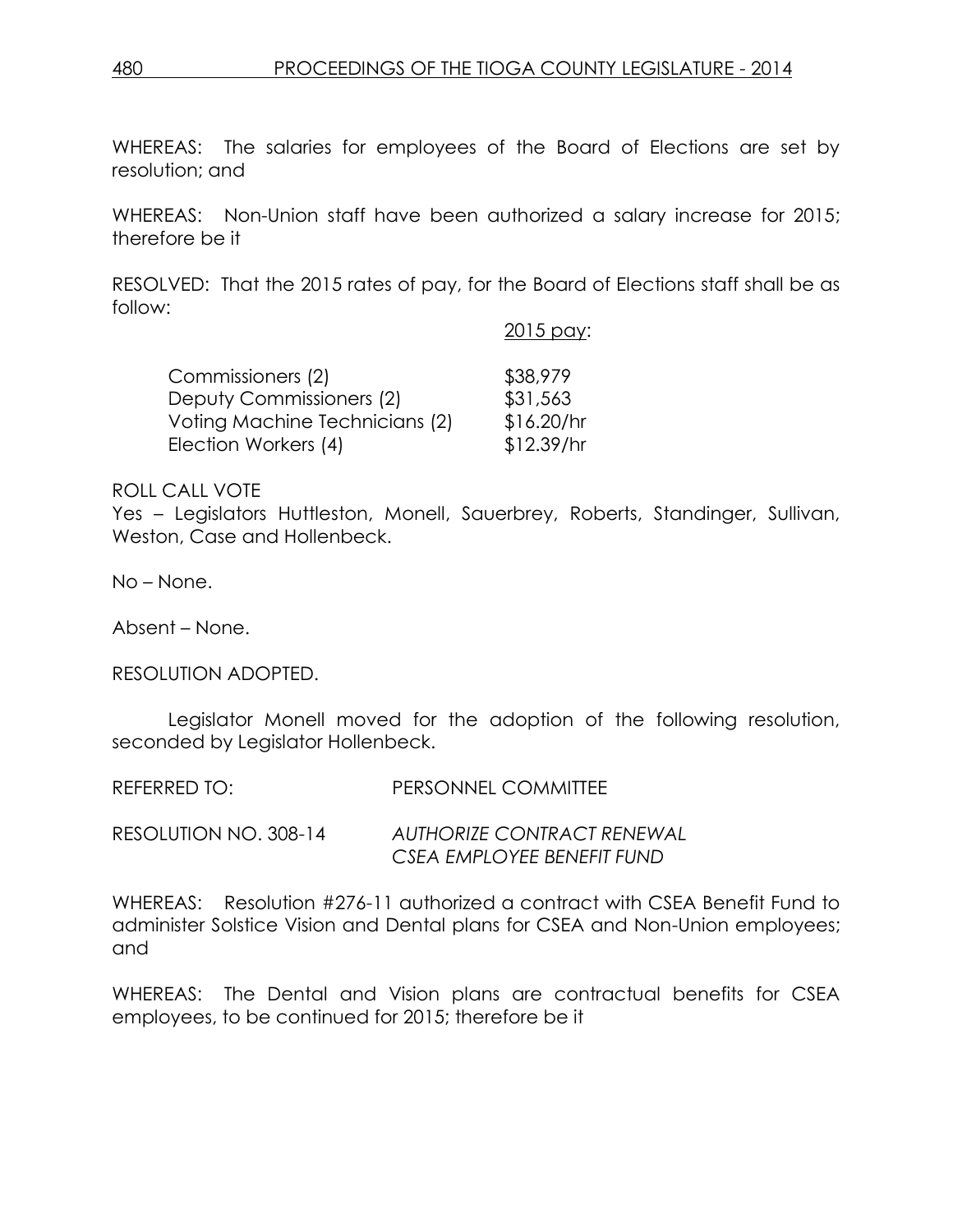RESOLVED: That the Chair of the Legislature is hereby authorized to sign a contract with CSEA Employee Benefit Fund for the purpose of facilitating the Solstice Dental and Solstice Vision plans for the period of January 1, 2015 – December 31, 2015

ROLL CALL VOTE Yes – Legislators Huttleston, Monell, Sauerbrey, Roberts, Standinger, Sullivan, Weston, Case and Hollenbeck.

No – None.

Absent – None.

RESOLUTION ADOPTED.

Legislator Monell moved for the adoption of the following resolution, seconded by Legislator Hollenbeck.

REFERRED TO: PERSONNEL COMMITTEE

RESOLUTION NO. 309-14 *AMEND RESOLUTION #278-11 INCREASE PART-TIME, SEASONAL AND TEMPORARY HOURLY RATES*

WHEREAS: Resolution #278-11 increased the 2012 hourly rates for part-time, seasonal and temporary positions; and

WHEREAS: These rates have not been adjusted since 2012 and the County Legislature believes these employees are deserving of an increase for 2015; and

WHEREAS: The change in Consumer Price Index (CPI) for 2013 and year-todate 2014 shall be applied; therefore be it

RESOLVED: That resolution #278-11 is hereby amended that effective January 1, 2015 all part-time, seasonal and temporary hourly rates shall be increased by 1.5%, in accordance with the 2013 change in CPI; and be it further

RESOLVED: That an additional adjustment of 1.7% shall be added effective January 1, 2015, in accordance with the year-to-date change in CPI for 2014.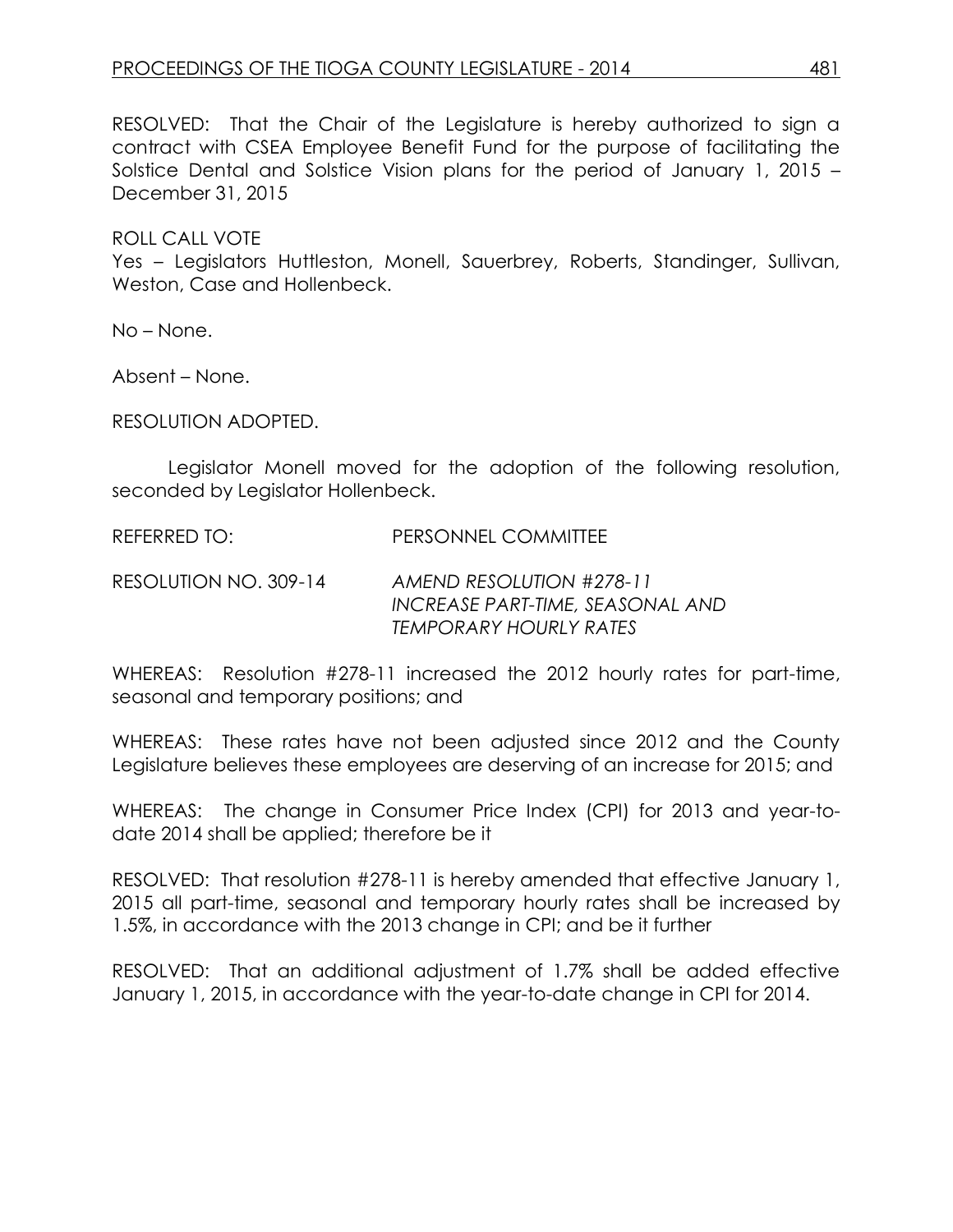Yes – Legislators Huttleston, Monell, Sauerbrey, Roberts, Standinger, Weston, Case and Hollenbeck.

No – Legislator Sullivan.

Absent – None.

RESOLUTION ADOPTED.

Legislator Monell moved for the adoption of the following resolution, seconded by Legislator Hollenbeck.

REFERRED TO: PERSONNEL COMMITTEE

RESOLUTION NO. 310-14 *AMEND RESOLUTION 452-99; BACKFILL AUTHORIZATION*

WHEREAS: Resolution 452-99 established that the backfill of any vacancy required prior approval of the Chair of the Legislative Committee or Chair of the Legislature and the Personnel Officer; and

WHEREAS: As of January 1, 2015, the Legislature would like both the Chair of the Legislature and Chair of the Legislative Committee, as well as the Personnel Officer, to be required for any backfill of a vacancy; therefore be it

RESOLVED: That effective January 1, 2015, Resolution 452-99 is hereby amended to require the Chair of the Legislature, Chair of the Legislative Committee and Personnel Officer give prior approval for the backfill of any vacancy.

ROLL CALL VOTE

Yes – Legislators Huttleston, Monell, Sauerbrey, Roberts, Standinger, Sullivan, Case and Hollenbeck.

No – Legislator Weston.

Absent – None.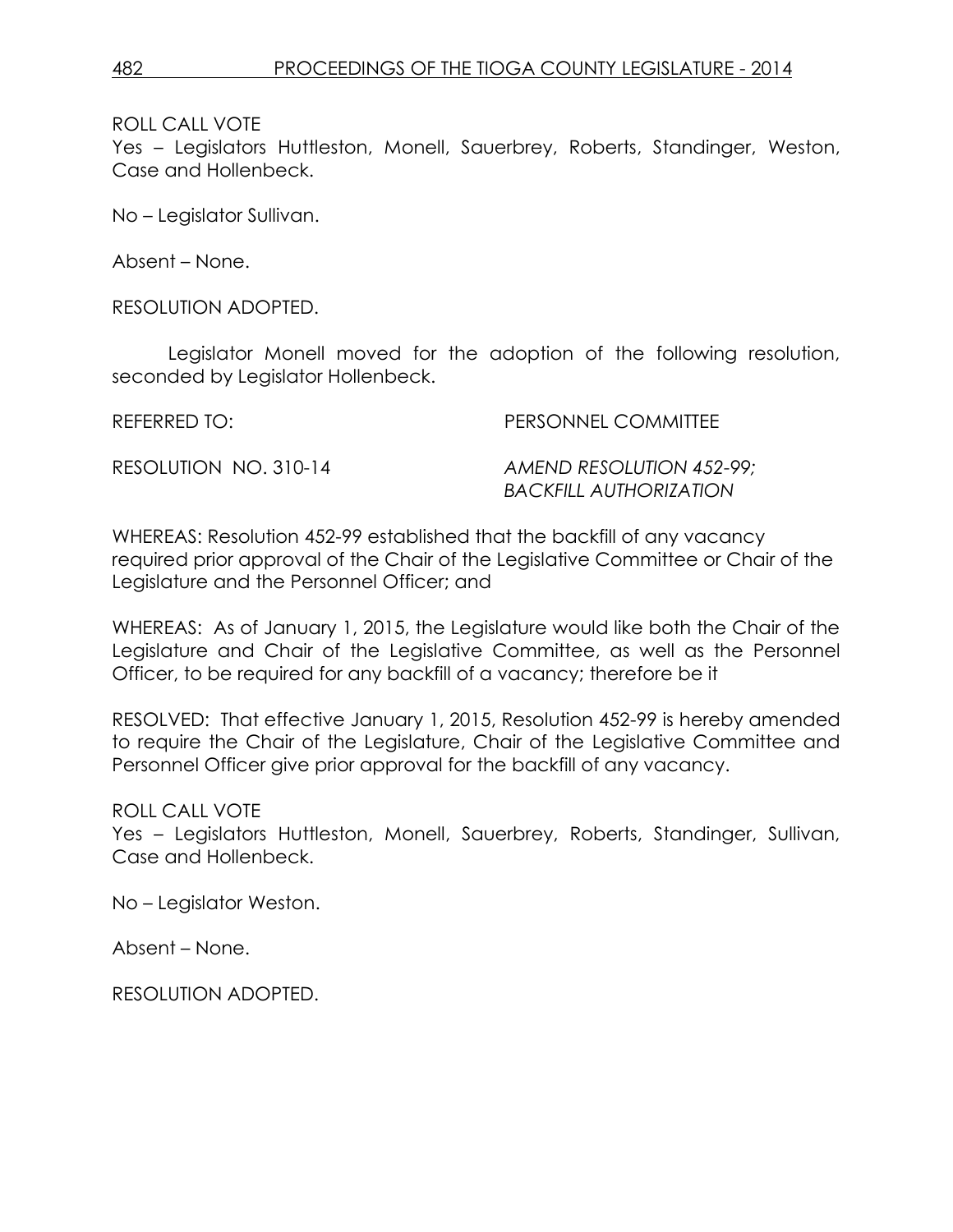Legislator Standinger moved for the adoption of the following resolution, seconded by Legislator Monell.

| REFERRED TO:          | HEALTH & HUMAN SERVICES COMMITTEE<br>PERSONNEL COMMITTEE                  |
|-----------------------|---------------------------------------------------------------------------|
| RESOLUTION NO. 311-14 | AUTHORIZE WAIVER OF 90-DAY HIRING<br>DELAY- DEPARTMENT OF SOCIAL SERVICES |

WHEREAS: Resolution 278-13 extended the 90-day hiring delay through December 31, 2014; and

WHEREAS: Effective November 24, 2014, a Caseworker position became vacant due to an incumbent's resignation; and

WHEREAS: Said vacancy impacts the CPS/Preventive unit in the Children's Services Division, which is also currently experiencing staffing shortages due to two staff being medically restricted from field work; therefore be it

RESOLVED: That the Commissioner of Social Services is hereby granted a waiver from the 90-day hiring delay and is authorized to fill one Caseworker vacancy at an annual salary of \$39,015 (2014 CSEA Salary Grade XI) effective on or after December 10, 2014 from the appropriate civil service eligible list.

### ROLL CALL VOTE

Yes – Legislators Huttleston, Monell, Sauerbrey, Roberts, Standinger, Sullivan, Weston, Case and Hollenbeck.

No – None.

Absent – None.

### RESOLUTION ADOPTED.

Legislator Standinger moved for the adoption of the following resolution, seconded by Legislator Sullivan.

| REFERRED TO:          | HEALTH & HUMAN SERVICES COMMITTEE<br>PERSONNEL COMMITTEE                  |
|-----------------------|---------------------------------------------------------------------------|
| RESOLUTION NO. 312-14 | AUTHORIZE WAIVER OF 90-DAY HIRING<br>DELAY- DEPARTMENT OF SOCIAL SERVICES |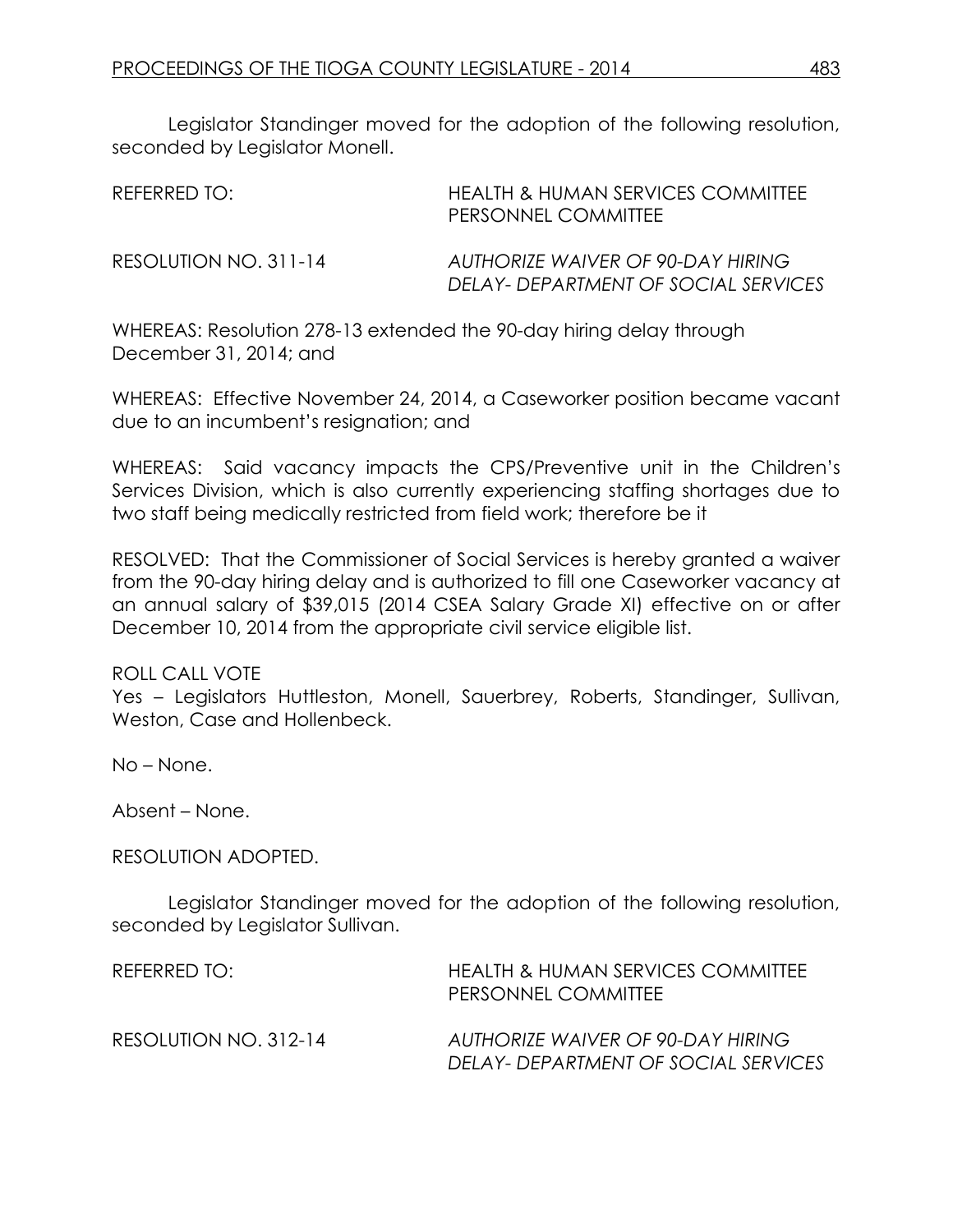WHEREAS: Resolution 278-13 extended the 90-day hiring delay through December 31, 2014; and

WHEREAS: Effective December 12, 2014, a Senior Caseworker position will become vacant due to an incumbent's resignation; and

WHEREAS: In accordance with Resolution 147-09, the Commissioner of Social Services shall promote a Caseworker to fill said Senior Caseworker vacancy effective on or after December 15, 2014; and

WHEREAS: The Caseworker vacancy resulting from said promotion impacts the Foster Care/Adoption unit in the Children's Services Division, which is currently experiencing staffing shortages due to two staff being medically restricted from field work and, in addition, an existing Caseworker vacancy which occurred on November 24, 2014; therefore be it

RESOLVED: That the Commissioner of Social Services is hereby granted a waiver from the 90-day hiring delay and is authorized to fill one Caseworker vacancy at an annual salary of \$39,015 (2014 CSEA Salary Grade XI) effective on or after December 15, 2014 from the appropriate civil service eligible list.

ROLL CALL VOTE

Yes – Legislators Huttleston, Monell, Sauerbrey, Roberts, Standinger, Sullivan, Weston, Case and Hollenbeck.

No – None.

Absent – None.

RESOLUTION ADOPTED.

Legislator Weston moved for the adoption of the following resolution, seconded by Legislator Hollenbeck.

| <b>REFERRED TO:</b>   | <b>PUBLIC SAFETY COMMITTEE</b><br>PERSONNEL COMMITTEE                                          |
|-----------------------|------------------------------------------------------------------------------------------------|
| RESOLUTION NO. 313-14 | AUTHORIZE WAIVER 90-DAY HIRING<br>DEI AY<br>DEPUTY SHERIFF POSITION<br><b>SHERIFF'S OFFICE</b> |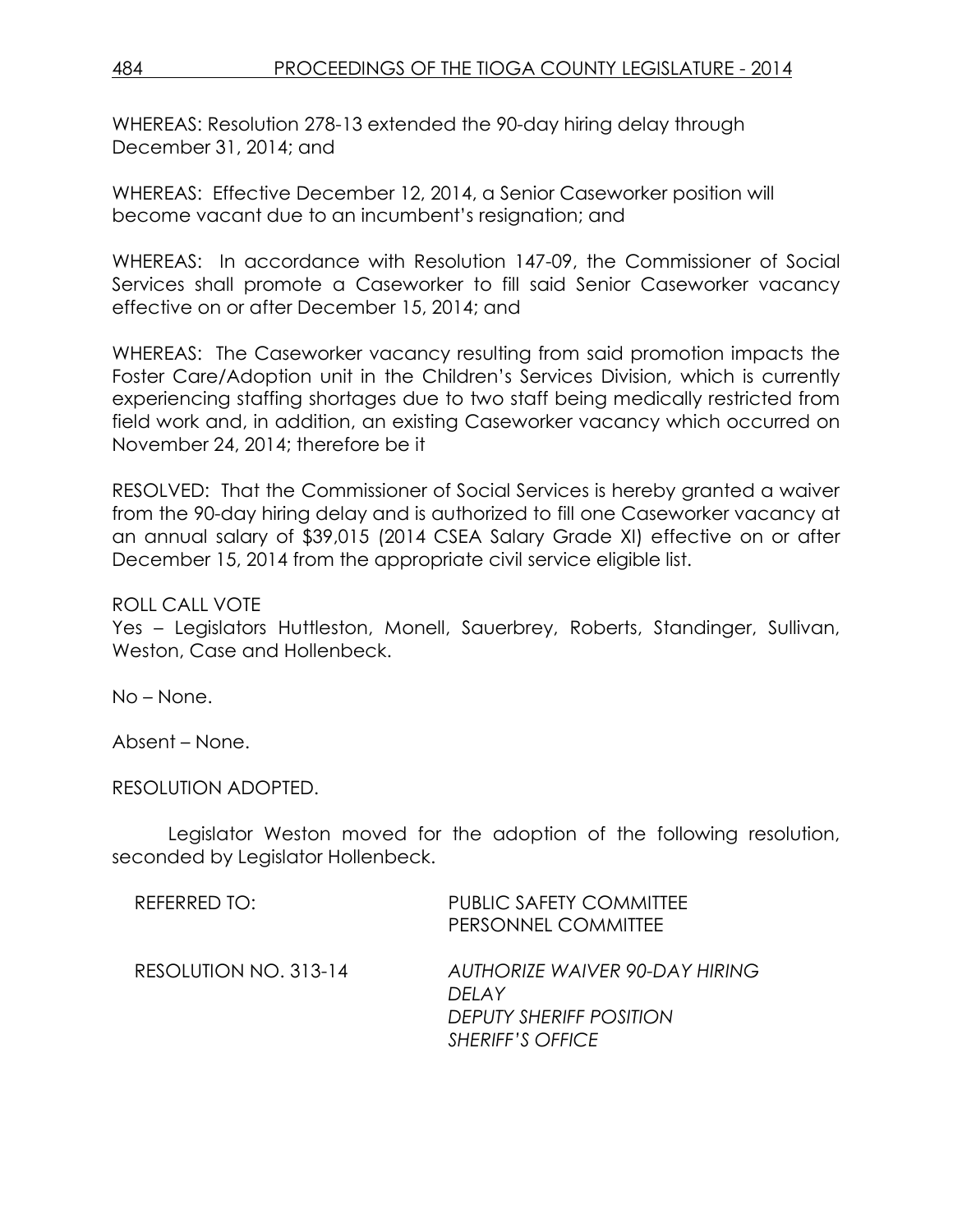WHEREAS: The Tioga County Sheriff's Office has a need to backfill a full-time Deputy Sheriff position due to an internal promotion which became effective December 1, 2014; and

WHEREAS: Legislative approval is required for waivers of the 90-day hiring delay; and

WHEREAS: In order to maintain adequate staffing levels for the Road Patrol Division, the Sheriff has an immediate need to backfill said position; therefore be it

RESOLVED: That the Sheriff is hereby granted a waiver from the 90-day hiring delay and is authorized to backfill the vacant, full-time Deputy Sheriff position at an annual salary of \$43,476 effective January 1, 2015.

ROLL CALL VOTE

Yes – Legislators Huttleston, Monell, Sauerbrey, Roberts, Standinger, Sullivan, Weston, Case and Hollenbeck.

No – None.

Absent – None.

RESOLUTION ADOPTED.

Legislator Roberts moved for the adoption of the following resolution, seconded by Legislator Sullivan.

REFERRED TO: PUBLIC WORKS

PERSONNEL

RESOLUTION NO. 314-14 *RECLASSIFY VACANT MAINTENANCE MECHANIC III POSITION PUBLIC WORKS*

WHEREAS: Legislative approval is required for all position reclassifications; and

WHEREAS: One Maintenance Mechanic III position will become vacant December 16, 2014 due to retirement of an incumbent; and

WHEREAS: The Commissioner of Public Works has determined that his current number of Maintenance Mechanic III staff is adequate to perform the work required of the classification; and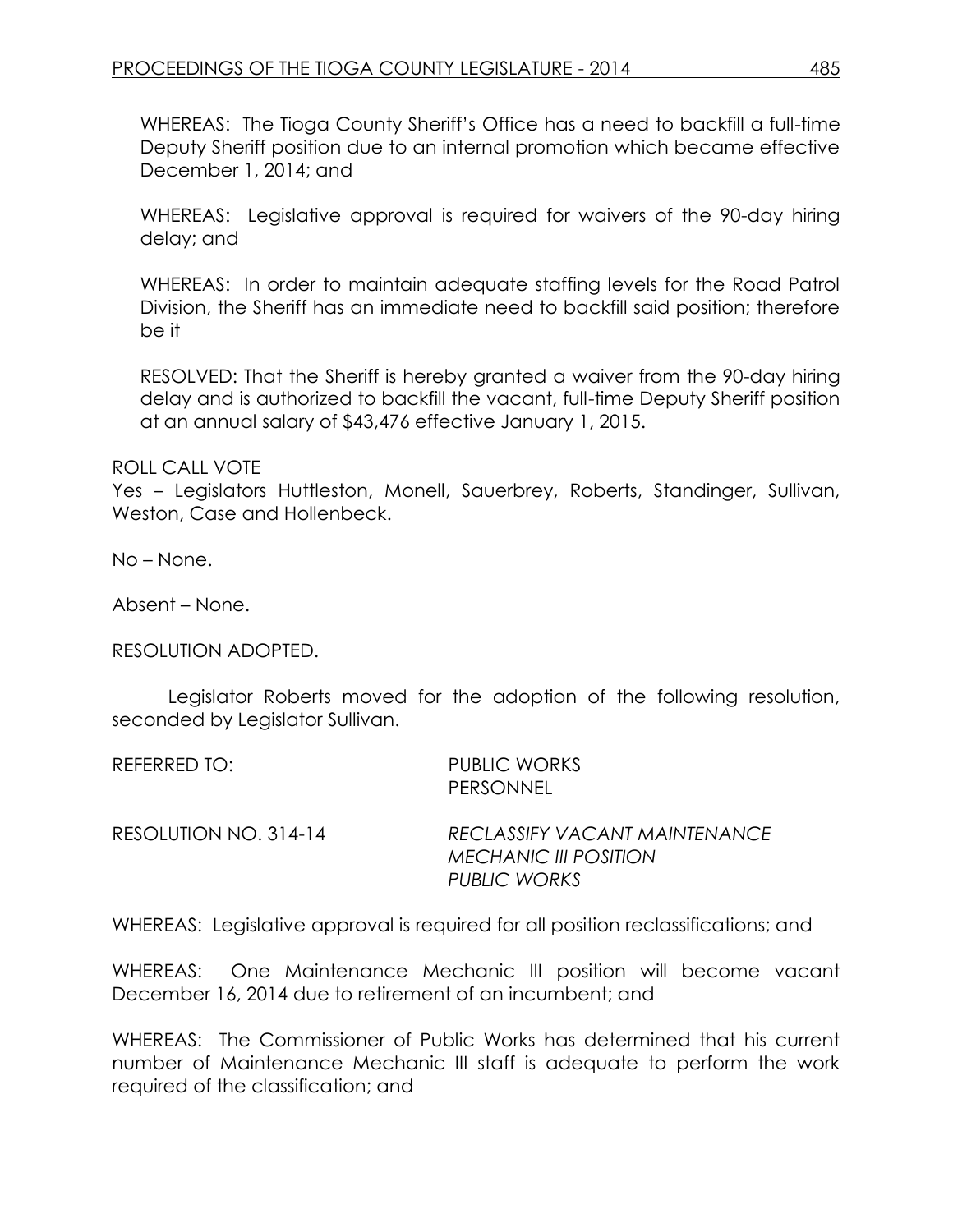WHEREAS: Due to the Legislature's desire to decrease budgetary costs, the Commissioner of Public Works seeks to downgrade the vacant Maintenance Mechanic III position to a Maintenance Mechanic I; therefore be it

RESOLVED: That the Legislature hereby authorizes the reclassification of one vacant full-time Maintenance Mechanic III (CSEA Grade 3) to a full-time Maintenance Mechanic I (CSEA Grade 5) effective December 16, 2014.

ROLL CALL VOTE Yes – Legislators Huttleston, Monell, Sauerbrey, Roberts, Standinger, Sullivan, Weston, Case and Hollenbeck.

No – None.

Absent – None.

RESOLUTION ADOPTED.

Legislator Monell moved for the adoption of the following resolution, seconded by Legislator Hollenbeck.

REFERRED TO: PERSONNEL COMMITTEE

RESOLUTION NO. 315-14 *STAFF CHANGES FOR 2015 (VARIOUS DEPARTMENTS)*

WHEREAS: Various Departments proposed staffing changes for 2015 during the 2015 Budget preparation process; therefore be it

RESOLVED: That the following position changes are effective January 1, 2015 unless noted otherwise:

| Name:  | Current Title/<br><b>Salary Grade:</b>                                  | New Title/<br><b>Salary Grade:</b> | <b>Budget</b><br>Impact: |
|--------|-------------------------------------------------------------------------|------------------------------------|--------------------------|
|        | ECONOMIC DEVELOPMENT & PLANNING                                         |                                    |                          |
| Vacant | Economic Development Specialist Fund for 2015<br>(Non-Union) (Unfunded) |                                    | $+$ \$39,779             |
|        | <b>MENTAL HYGIENE</b>                                                   |                                    |                          |
| Vacant | Admin. Accounting Supervisor<br>(Grade VIIII)                           | Unfunded                           | $-$ \$35,799             |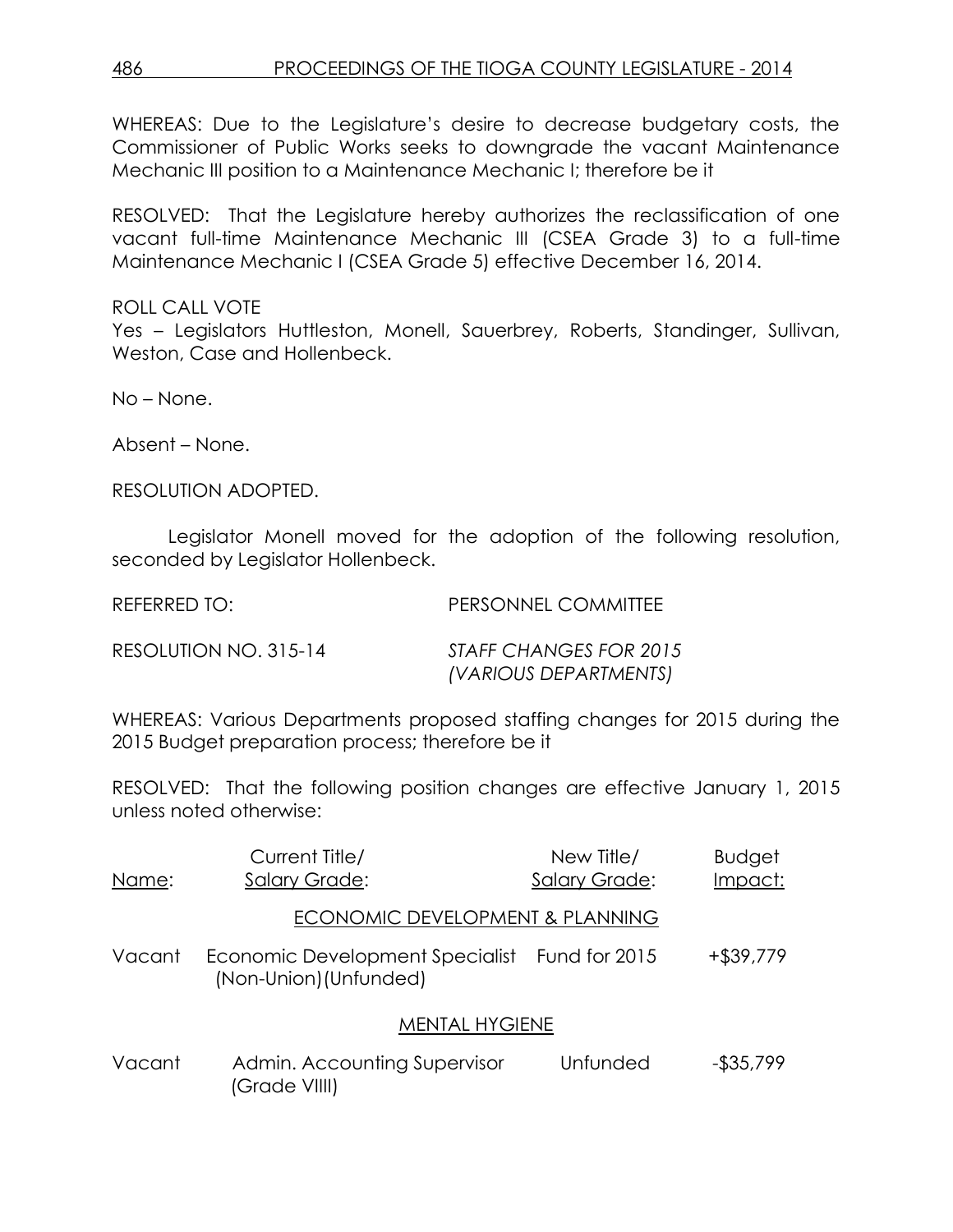| Vacant                  | Social Work Assistant II<br>(Grade XI)                                       | Unfunded             | $-$ \$39,015 |  |
|-------------------------|------------------------------------------------------------------------------|----------------------|--------------|--|
| M. Hornick              | Account Clerk/Typist<br>(Grade IIII)                                         | Abolish as of 3/1/15 | $-$ \$21,897 |  |
|                         | PUBLIC HEALTH                                                                |                      |              |  |
|                         | B. McCormick Confidential Admin Assistant additional increase<br>(Non-Union) |                      | +\$3,983     |  |
| Vacant                  | <b>Account Clerk/Typist</b><br>(Grade IIII)                                  | Unfunded             | $-$ \$24,817 |  |
| Vacant                  | Admin. Secretary<br>(Grade V)                                                | Unfunded             | $-$ \$26,189 |  |
| <b>SHERIFF'S OFFICE</b> |                                                                              |                      |              |  |
| Vacant                  | Deputy Sheriff (2 Positions)<br>(Unfunded)                                   | Fund for 2015        | +\$93,008    |  |
| SOCIAL SERVICES         |                                                                              |                      |              |  |
| Vacant                  | Social Welfare Examiner<br>(2 positions – Grade 6)                           | Abolish              | $-$56,522$   |  |
| Vacant                  | Senior Date Entry Machine<br>Operator (Grade 5)                              | Abolish              | $-$26,189$   |  |

Legislator Monell made a motion to amend the above resolution, seconded by Legislator Case and said motion to be amended as follows:

"Under Public Health B. McCormick remove the word "Admin"."

ROLL CALL VOTE ON AMENDMENT

Yes – Legislators Huttleston, Monell, Sauerbrey, Roberts, Standinger, Case and Hollenbeck.

No – Legislators Sullivan and Weston.

Absent – None.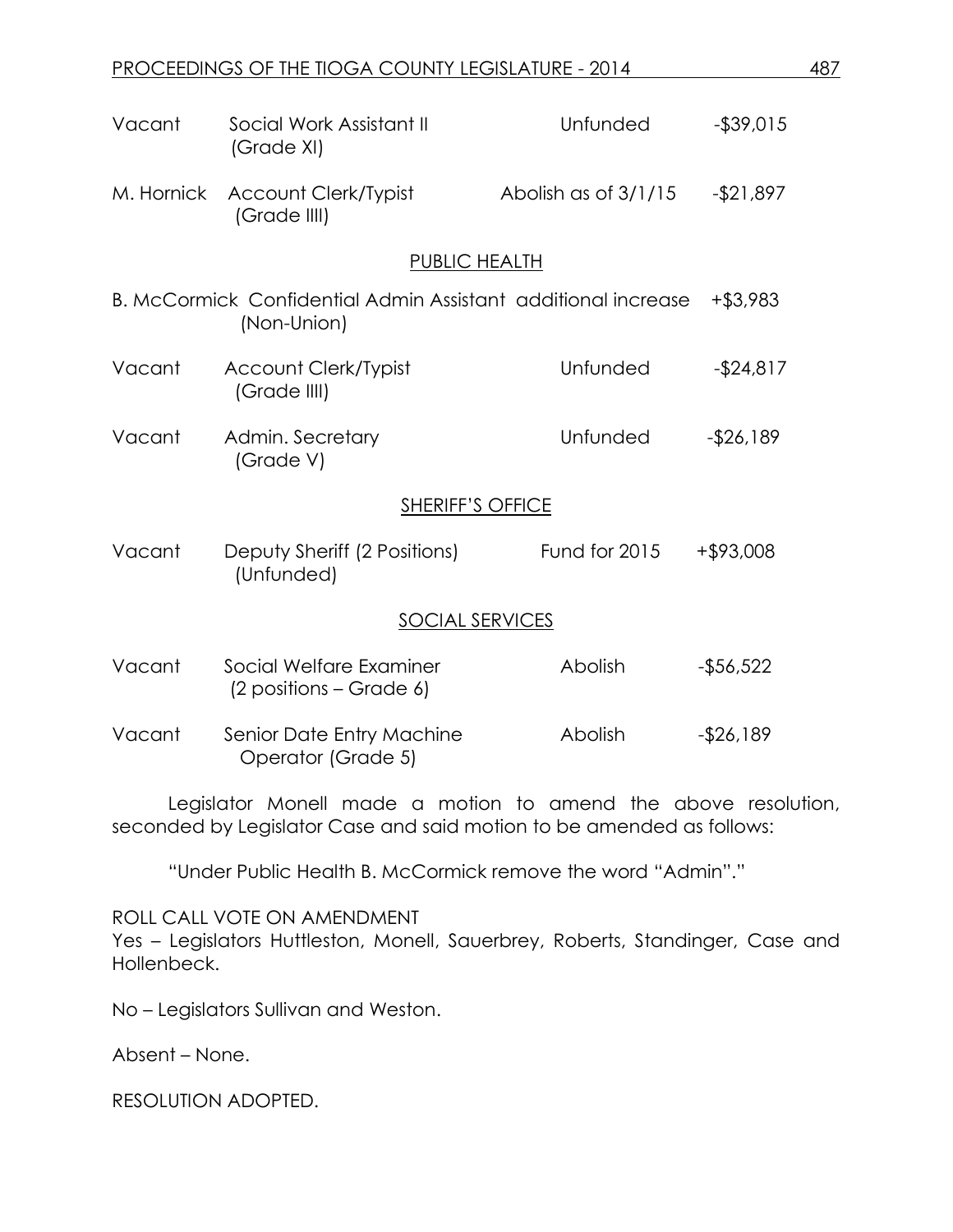### ROLL CALL VOTE ON RESOLUTION AS AMENDED

Yes – Legislators Huttleston, Sauerbrey, Standinger, Weston, Case and Hollenbeck.

No – Legislators Monell, Roberts, and Sullivan.

Absent – None.

RESOLUTION ADOPTED.

Legislator Monell made a motion to have the following two late-filed resolutions considered, seconded by Legislator Hollenbeck and carried.

Legislator Monell moved for the adoption of the following resolution, seconded by Legislator Hollenbeck.

REFERRED TO: ADMINISTRATIVE SERVICES COMMITTEE

RESOLUTION NO 316-14 *ELECTION ADMINISTRATION SOFTWARE RENEWAL* 

WHEREAS: The Tioga County Board of Elections has a contract with NTS Data Services for the administration of voter registration, absentee and military ballots, candidate petition tracking, and campaign finance from January 1, 2010- December 31, 2014; and

WHEREAS The Tioga County Board of Elections has a contract with NTS Data Services for document scanning software services from February 1, 2014 through December 31, 2014 ; and

WHEREAS: The contract renewal combines those contracts, contains no cost increase from existing contracts and when combined represents a savings of \$3,300.00 per year; therefore be it

RESOLVED: That the Tioga County Legislature awards the contract renewal for election administration software to NTS Data Services, LLC for \$34,026.00 per year for the timeframe of January 1, 2015- December 31, 2019; and be it further

RESOLVED: That the Chair be authorized to execute said contract upon approval by the County Attorney.